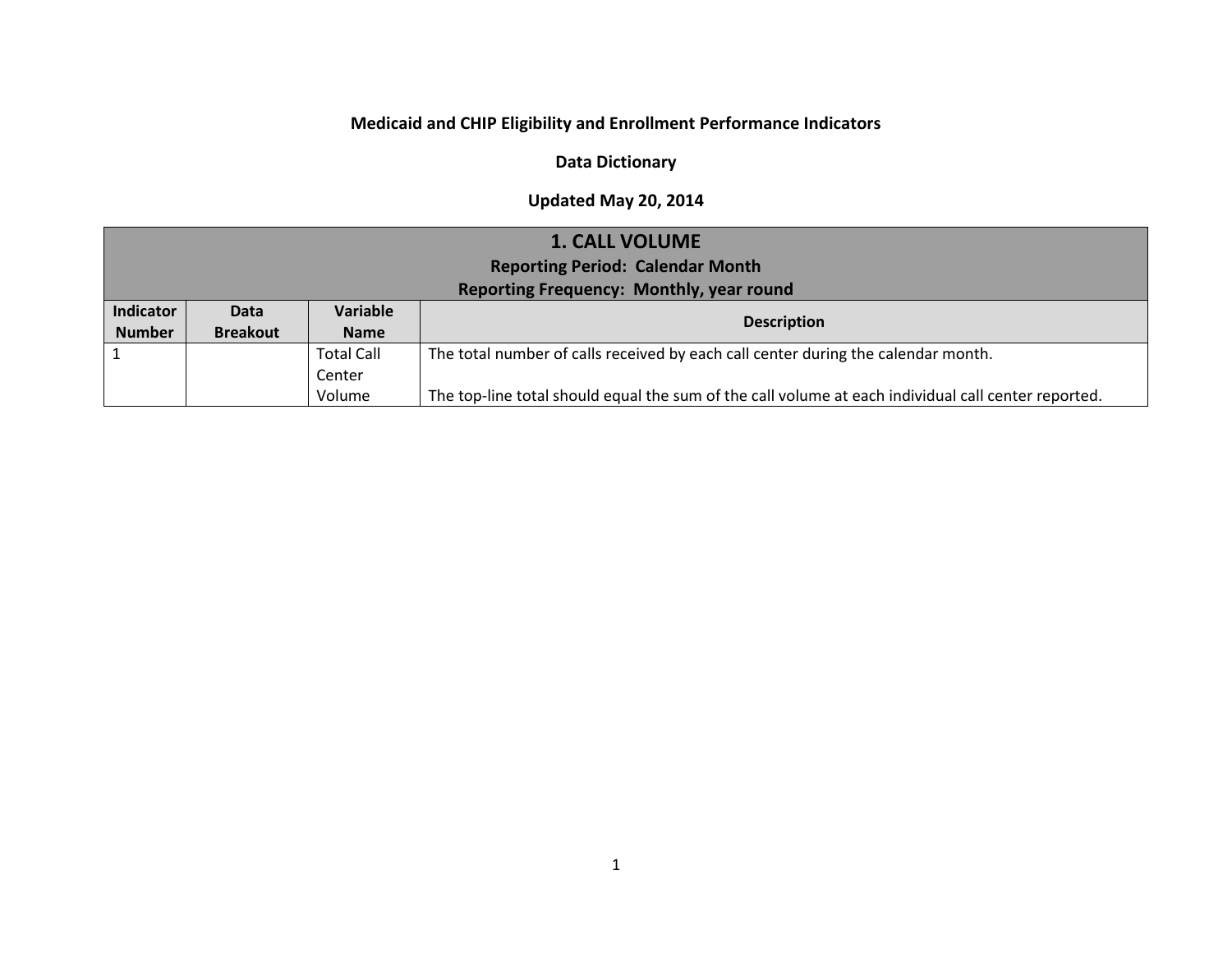|                  | <b>2. CALL CENTER WAIT TIME</b>         |                                     |                                                                                                                                                                                                                                                                                                                                                                                                                                                                                                                                                                                                                                                                                                                                                                                                                                                                                                                                                                          |  |  |
|------------------|-----------------------------------------|-------------------------------------|--------------------------------------------------------------------------------------------------------------------------------------------------------------------------------------------------------------------------------------------------------------------------------------------------------------------------------------------------------------------------------------------------------------------------------------------------------------------------------------------------------------------------------------------------------------------------------------------------------------------------------------------------------------------------------------------------------------------------------------------------------------------------------------------------------------------------------------------------------------------------------------------------------------------------------------------------------------------------|--|--|
|                  | <b>Reporting Period: Calendar Month</b> |                                     |                                                                                                                                                                                                                                                                                                                                                                                                                                                                                                                                                                                                                                                                                                                                                                                                                                                                                                                                                                          |  |  |
|                  |                                         |                                     | Reporting Frequency: Monthly, year round                                                                                                                                                                                                                                                                                                                                                                                                                                                                                                                                                                                                                                                                                                                                                                                                                                                                                                                                 |  |  |
| <b>Indicator</b> | <b>Data</b>                             | Variable                            | <b>Description</b>                                                                                                                                                                                                                                                                                                                                                                                                                                                                                                                                                                                                                                                                                                                                                                                                                                                                                                                                                       |  |  |
| <b>Number</b>    | <b>Breakout</b>                         | <b>Name</b>                         |                                                                                                                                                                                                                                                                                                                                                                                                                                                                                                                                                                                                                                                                                                                                                                                                                                                                                                                                                                          |  |  |
| 2                |                                         | Average Call<br>Center Wait<br>Time | The average wait time in whole minutes for calls received by each call center during the calendar<br>month. If the state tracks wait time in seconds, round increments of 0 to 29 seconds down to the<br>nearest whole minute, and round increments of 30 to 59 seconds up to the nearest whole minute. If<br>the average wait time is less than 29 seconds, enter 0 and provide an explanation in the data<br>limitations field. If average wait time cannot be provided, leave this field blank (missing) and provide<br>an explanation in the data limitations field.<br>The top-line total should be calculated as the weighted average of each individual call center's wait<br>time during the calendar month. The weighting should be based on the call volumes reported in<br>Indicator 1, "Total Call Center Volume." For example, if a state reported data for 3 call centers in<br>Indicator 1, the weighted average for the call center wait time should be: |  |  |
|                  |                                         |                                     | Call center total average wait time =<br>call center 1 average wait time * (call center 1 volume/call center total volume) +                                                                                                                                                                                                                                                                                                                                                                                                                                                                                                                                                                                                                                                                                                                                                                                                                                             |  |  |
|                  |                                         |                                     | call center 2 average wait time * (call center 2 volume/call center total volume) +                                                                                                                                                                                                                                                                                                                                                                                                                                                                                                                                                                                                                                                                                                                                                                                                                                                                                      |  |  |
|                  |                                         |                                     | call center 3 average wait time * (call center 3 volume/call center total volume)                                                                                                                                                                                                                                                                                                                                                                                                                                                                                                                                                                                                                                                                                                                                                                                                                                                                                        |  |  |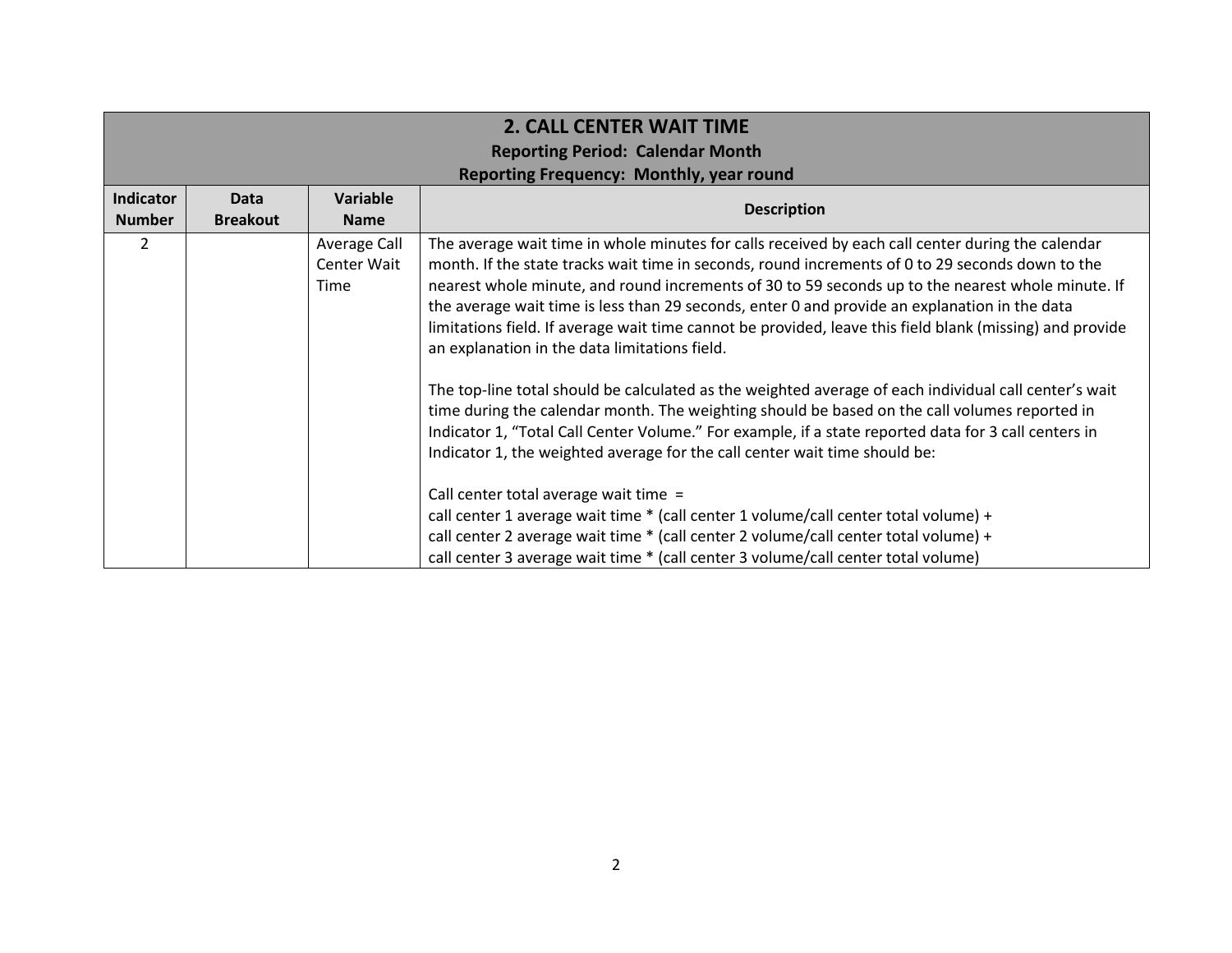|                                   | <b>3. ABANDONMENT RATE</b>                                                                 |                                               |                                                                                                                                                                                                                                                                                                                                                                                                                                               |  |
|-----------------------------------|--------------------------------------------------------------------------------------------|-----------------------------------------------|-----------------------------------------------------------------------------------------------------------------------------------------------------------------------------------------------------------------------------------------------------------------------------------------------------------------------------------------------------------------------------------------------------------------------------------------------|--|
|                                   | <b>Reporting Period: Calendar Month</b><br><b>Reporting Frequency: Monthly, year round</b> |                                               |                                                                                                                                                                                                                                                                                                                                                                                                                                               |  |
| <b>Indicator</b><br><b>Number</b> | Data<br><b>Breakout</b>                                                                    | <b>Variable</b><br><b>Name</b>                | <b>Description</b>                                                                                                                                                                                                                                                                                                                                                                                                                            |  |
| 3                                 |                                                                                            | Average Call<br>Center<br>Abandonment<br>Rate | For each call center or helpline reported in Indicator 1, the abandonment rate equals the number of<br>calls abandoned by caller (numerator) divided by total call volume (denominator). The acceptable<br>range for this number is between 0 and 1, with a zero value representing 0% (no calls abandoned), a<br>value of 0.5 representing 50% (half of calls are abandoned), and a value of one representing 100% (all<br>calls abandoned). |  |
|                                   |                                                                                            |                                               | The top-line total should be calculated as the weighted average of each individual call center's<br>abandonment rate during the calendar month. The weighting should be based on the call volumes<br>reported in Indicator 1, "Total Call Center Volume."                                                                                                                                                                                     |  |
|                                   |                                                                                            |                                               | For example, if a state reported data for 3 call centers in Indicator 1, the weighted average for the call<br>center wait time should be:                                                                                                                                                                                                                                                                                                     |  |
|                                   |                                                                                            |                                               | Call center total average abandonment =<br>call center 1 average abandonment rate * (call center 1 volume/call center total volume) +                                                                                                                                                                                                                                                                                                         |  |
|                                   |                                                                                            |                                               | call center 2 average abandonment rate * (call center 2 volume/call center total volume) +<br>call center 3 average. abandonment rate * (call center 3 volume/call center total volume)                                                                                                                                                                                                                                                       |  |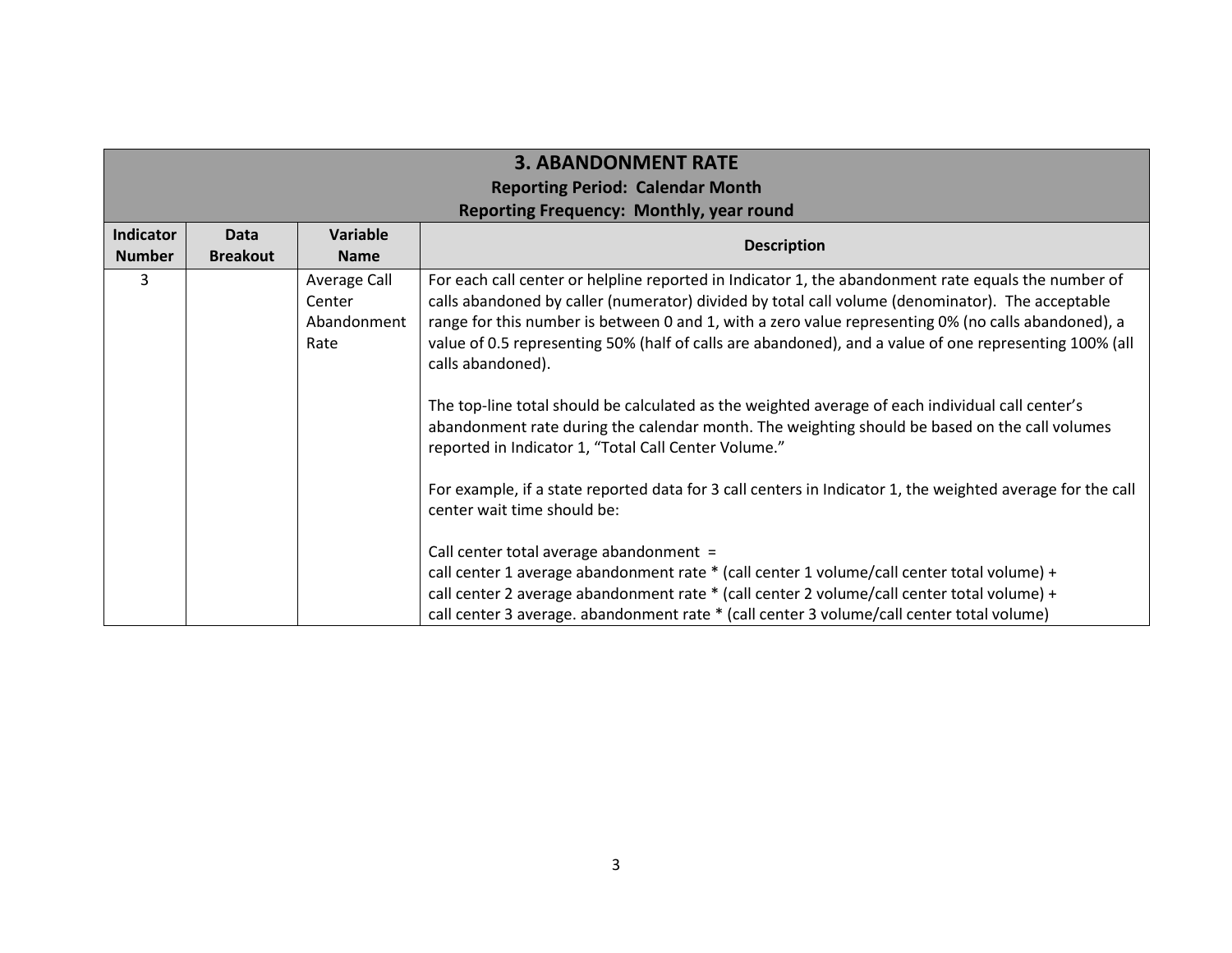## **4. THIS INDICATOR WAS WEEKLY AND HAS BEEN REMOVED**

|                            | <b>5. NUMBER OF APPLICATIONS RECEIVED</b><br><b>Reporting Period: Calendar Month</b><br>Reporting Frequency: Monthly, year round |                                   |                                                                                                                                                                                                                                                                                                                                                                                                                                                                                                                                                                                                                                                                                                                                                                                                                                                                                                                                                                                                                                       |  |
|----------------------------|----------------------------------------------------------------------------------------------------------------------------------|-----------------------------------|---------------------------------------------------------------------------------------------------------------------------------------------------------------------------------------------------------------------------------------------------------------------------------------------------------------------------------------------------------------------------------------------------------------------------------------------------------------------------------------------------------------------------------------------------------------------------------------------------------------------------------------------------------------------------------------------------------------------------------------------------------------------------------------------------------------------------------------------------------------------------------------------------------------------------------------------------------------------------------------------------------------------------------------|--|
| Indicator<br><b>Number</b> | <b>Data</b><br><b>Breakout</b>                                                                                                   | Variable<br><b>Name</b>           | <b>Description</b>                                                                                                                                                                                                                                                                                                                                                                                                                                                                                                                                                                                                                                                                                                                                                                                                                                                                                                                                                                                                                    |  |
| 5a                         |                                                                                                                                  | Total<br>Applications<br>Received | Total number of applications received by any state agency with the authority to make Medicaid/CHIP<br>eligibility determinations, including the Medicaid agency, a separate CHIP agency (if one exists in the<br>state), and a state-based marketplace (if one exists in the state) during the calendar month.<br>Applications for both MAGI and non-MAGI populations should be included. Report applications<br>received through all doorways, including those received by a separate CHIP agency or state-based<br>marketplace (SBM), and not just applications received directly by the Medicaid agency.<br>Accounts transferred from the FFM are not included in this indicator, and should be instead be<br>reported under indicator 6 (Number of Electronic Accounts Transferred)<br>Indicator 5a should equal the sum of indicators 5b, 5h, and 5n.<br>When the state submits data for this indicator for the current reporting month, the state is also<br>required to update the data on this indicator for the prior month. |  |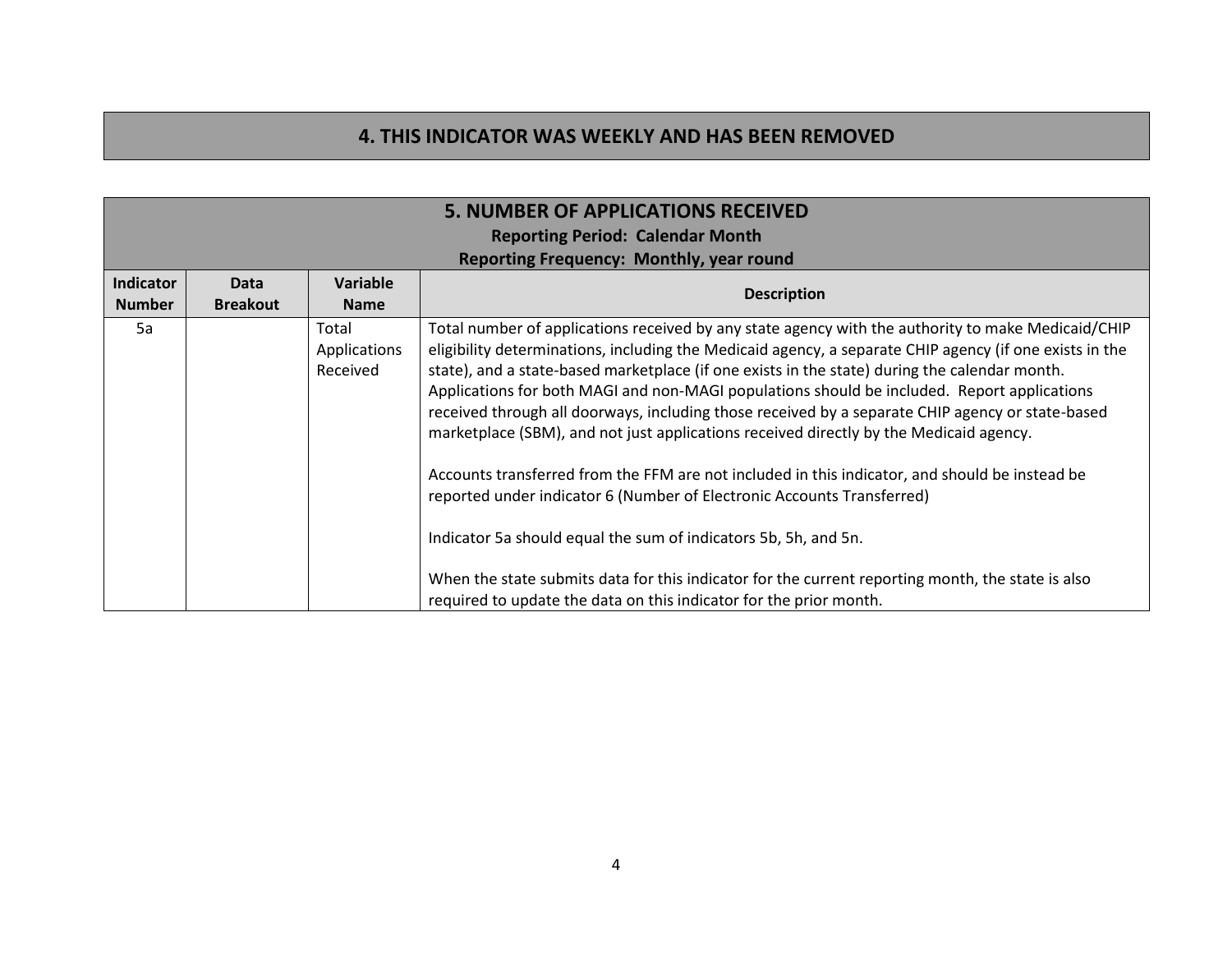| 5b |              | Applications | Total number of applications received by the Medicaid agency during the calendar month, including    |
|----|--------------|--------------|------------------------------------------------------------------------------------------------------|
|    |              | Received by  | applications for both Medicaid and CHIP (if the state does not have a separate CHIP agency).         |
|    |              | Medicaid     |                                                                                                      |
|    |              | Agency       | Accounts transferred from the FFM are not included in this indicator, and should be instead be       |
|    |              |              | reported under indicator 6 (Number of Electronic Accounts Transferred).                              |
|    |              |              |                                                                                                      |
|    |              |              | Indicator 5b should equal the sum of the applications received by Medicaid Agency, by channel        |
|    |              |              | (indicators 5c, 5d, 5e, 5f, and 5g). Applications received via an integrated online                  |
|    |              |              | Marketplace/Medicaid/CHIP portal should not be reported in this indicator; they should be reported   |
|    |              |              | in indicator 5n.                                                                                     |
|    |              |              |                                                                                                      |
|    |              |              | When the state submits data for this indicator for the current reporting month, the state is also    |
|    |              |              | required to update the data on this indicator for the prior month.                                   |
| 5c |              | Online       | Applications received by Medicaid agency that the applicant filled out and submitted through a web   |
|    |              | Applications | portal or website. Online applications that have been initiated but not yet submitted should not be  |
|    |              | Received by  | reported.                                                                                            |
|    |              | Medicaid     |                                                                                                      |
|    | Applications | Agency       | Accounts transferred from the FFM are not included in this indicator, and should be instead be       |
|    | Received by  |              | reported under indicator 6 (Number of Electronic Accounts Transferred).                              |
|    | Medicaid     |              |                                                                                                      |
|    | Agency, by   |              | When the state submits data for this indicator for the current reporting month, the state is also    |
|    | Channel      |              | required to update the data on this indicator for the prior month.                                   |
| 5d |              | Mail         | Paper applications received by the Medicaid agency that the applicant mailed to the Medicaid agency. |
|    |              | Applications |                                                                                                      |
|    |              | Received by  | When the state submits data for this indicator for the current reporting month, the state is also    |
|    |              | Medicaid     | required to update the data on this indicator for the prior month.                                   |
|    |              | Agency       |                                                                                                      |
| 5e |              | In-person    | Applications that an applicant submitted in-person to a Medicaid agency or caseworker.               |
|    |              | Applications |                                                                                                      |
|    |              | Received by  | When the state submits data for this indicator for the current reporting month, the state is also    |
|    |              | Medicaid     | required to update the data on this indicator for the prior month.                                   |
|    |              | Agency       |                                                                                                      |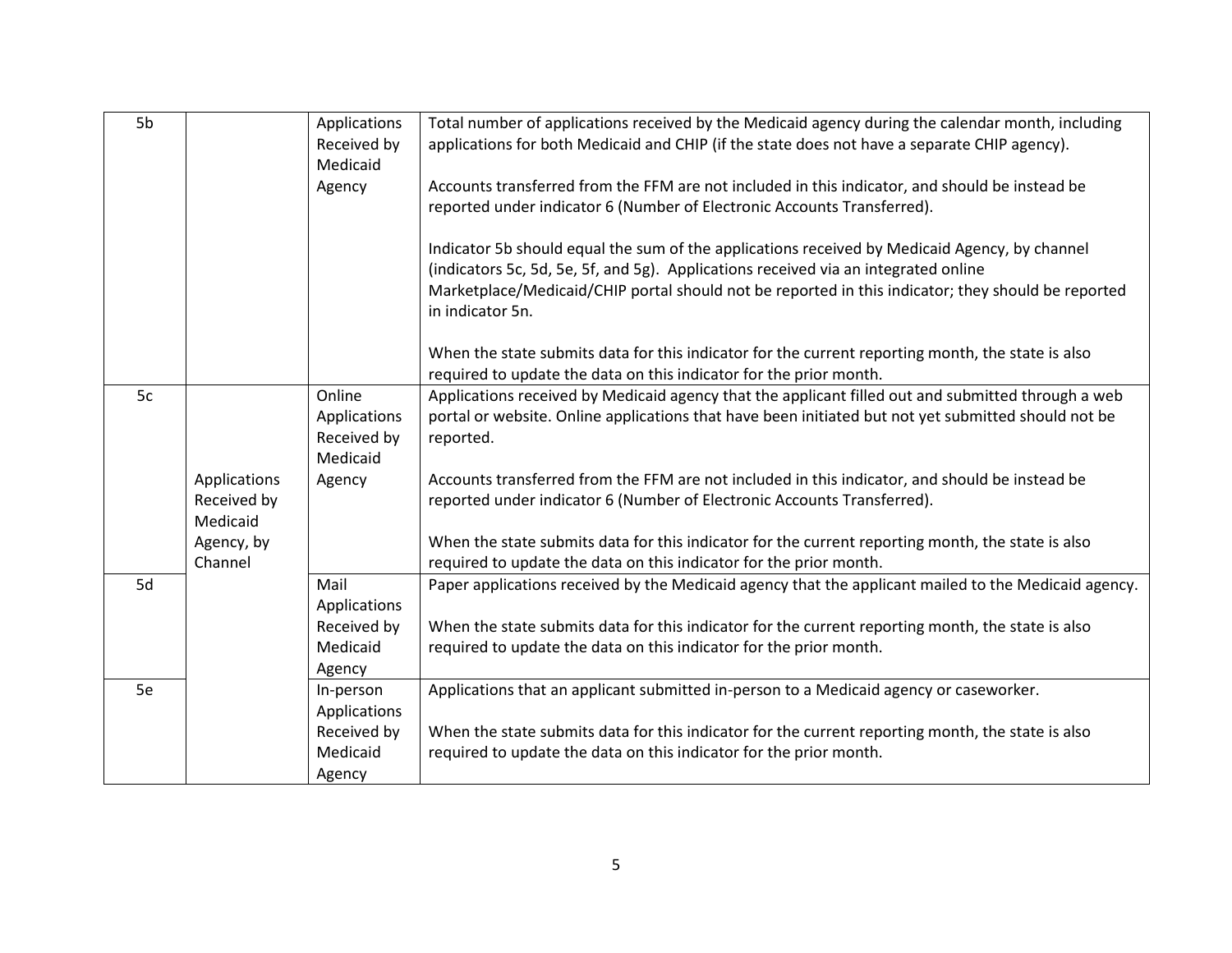| 5f | Phone<br>Applications | Applications that an applicant submitted to the Medicaid agency by answering questions from a call<br>center or hotline agent. |
|----|-----------------------|--------------------------------------------------------------------------------------------------------------------------------|
|    | Received by           |                                                                                                                                |
|    | Medicaid              | When the state submits data for this indicator for the current reporting month, the state is also                              |
|    | Agency                | required to update the data on this indicator for the prior month.                                                             |
| 5g | Other                 | All other applications received by the Medicaid agency that cannot be classified as online, mail, in-                          |
|    | Applications          | person, or phone applications. If this is a non-zero value, the data limitations field must include an                         |
|    | Received by           | explanation describing these applications.                                                                                     |
|    | Medicaid              |                                                                                                                                |
|    | Agency                | Accounts transferred from the FFM are not included in this indicator, and should be instead be                                 |
|    |                       | reported under indicator 6 (Number of Electronic Accounts Transferred).                                                        |
|    |                       |                                                                                                                                |
|    |                       | When the state submits data for this indicator for the current reporting month, the state is also                              |
|    |                       | required to update the data on this indicator for the prior month.                                                             |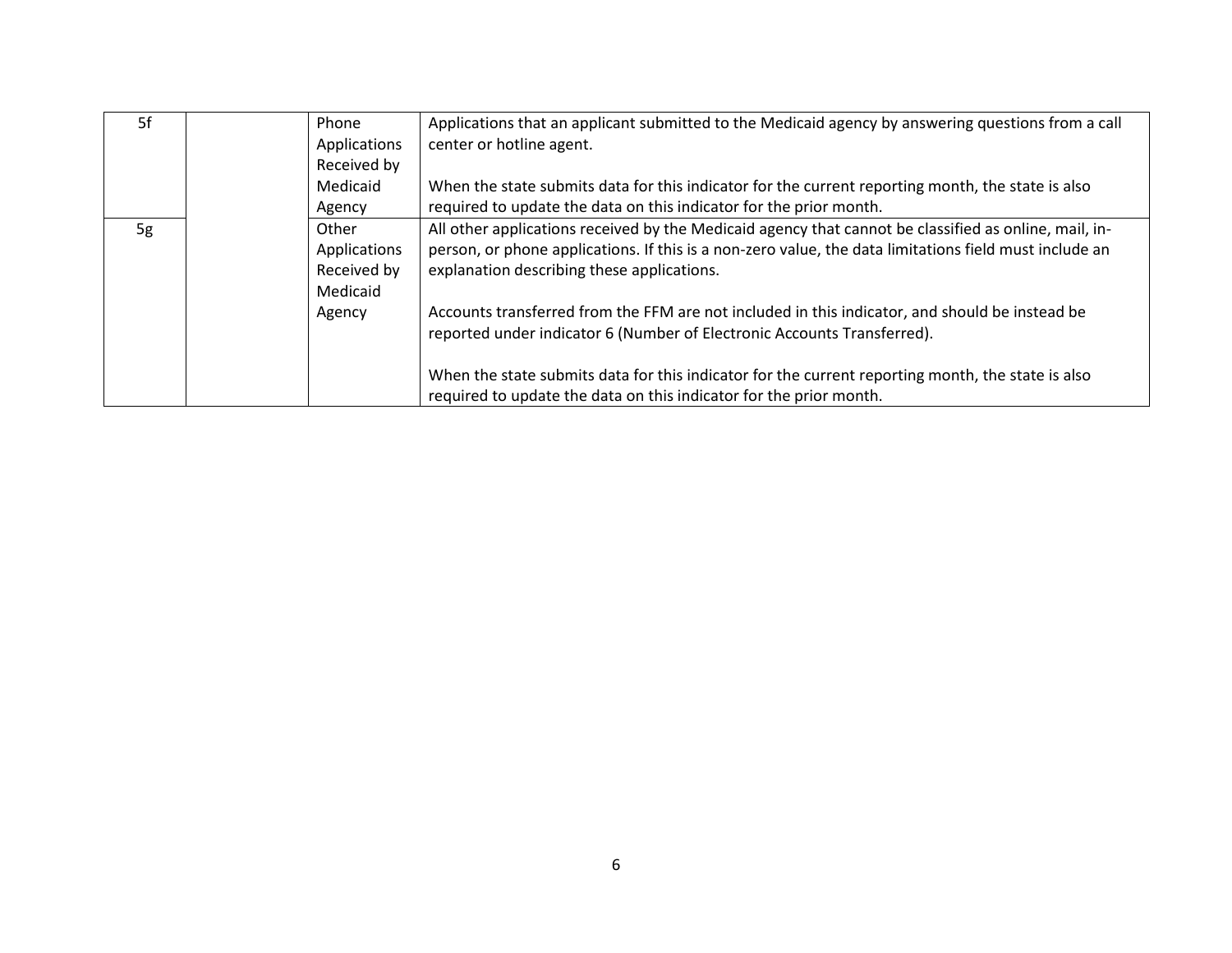| 5h |                             | Applications<br>Received by<br><b>CHIP Agency</b> | Total number of applications received by a separate CHIP agency during the calendar month, if there<br>is a separate CHIP agency. If the state does not have a separate CHIP agency, leave the field blank (to<br>indicate this is non-applicable). |
|----|-----------------------------|---------------------------------------------------|-----------------------------------------------------------------------------------------------------------------------------------------------------------------------------------------------------------------------------------------------------|
|    |                             |                                                   |                                                                                                                                                                                                                                                     |
|    |                             |                                                   | Indicator 5h should equal the sum of applications received by CHIP Agency, by channel (indicators 5i,<br>5j, 5k, 5l and 5m).                                                                                                                        |
|    |                             |                                                   | Accounts transferred from the FFM are not included in this indicator, and should be instead be<br>reported under indicator 6 (Number of Electronic Accounts Transferred).                                                                           |
|    |                             |                                                   | When the state submits data for this indicator for the current reporting month, the state is also<br>required to update the data on this indicator for the prior month.                                                                             |
| 5i | Applications<br>Received by | Online<br>Applications                            | Applications received by separate CHIP agency that the applicant filled out and submitted through a<br>web portal or website. Online applications that have been initiated but not yet submitted should not                                         |
|    | CHIP Agency,                | Received by                                       | be reported.                                                                                                                                                                                                                                        |
|    | by Channel                  | <b>CHIP Agency</b>                                |                                                                                                                                                                                                                                                     |
|    |                             |                                                   | Accounts transferred from the FFM are not included in this indicator, and should be instead be<br>reported under indicator 6 (Number of Electronic Accounts Transferred).                                                                           |
|    |                             |                                                   |                                                                                                                                                                                                                                                     |
|    |                             |                                                   | When the state submits data for this indicator for the current reporting month, the state is also<br>required to update the data on this indicator for the prior month.                                                                             |
| 5j |                             | Mail                                              | Paper applications received by the separate CHIP agency that the applicant mailed to the separate                                                                                                                                                   |
|    |                             | Applications<br>Received by                       | CHIP agency.                                                                                                                                                                                                                                        |
|    |                             | <b>CHIP Agency</b>                                | When the state submits data for this indicator for the current reporting month, the state is also                                                                                                                                                   |
|    |                             |                                                   | required to update the data on this indicator for the prior month.                                                                                                                                                                                  |
| 5k |                             | In-person                                         | Applications that an applicant submitted in-person to a separate CHIP agency or caseworker.                                                                                                                                                         |
|    |                             | Applications<br>Received by                       | When the state submits data for this indicator for the current reporting month, the state is also                                                                                                                                                   |
|    |                             | <b>CHIP Agency</b>                                | required to update the data on this indicator for the prior month.                                                                                                                                                                                  |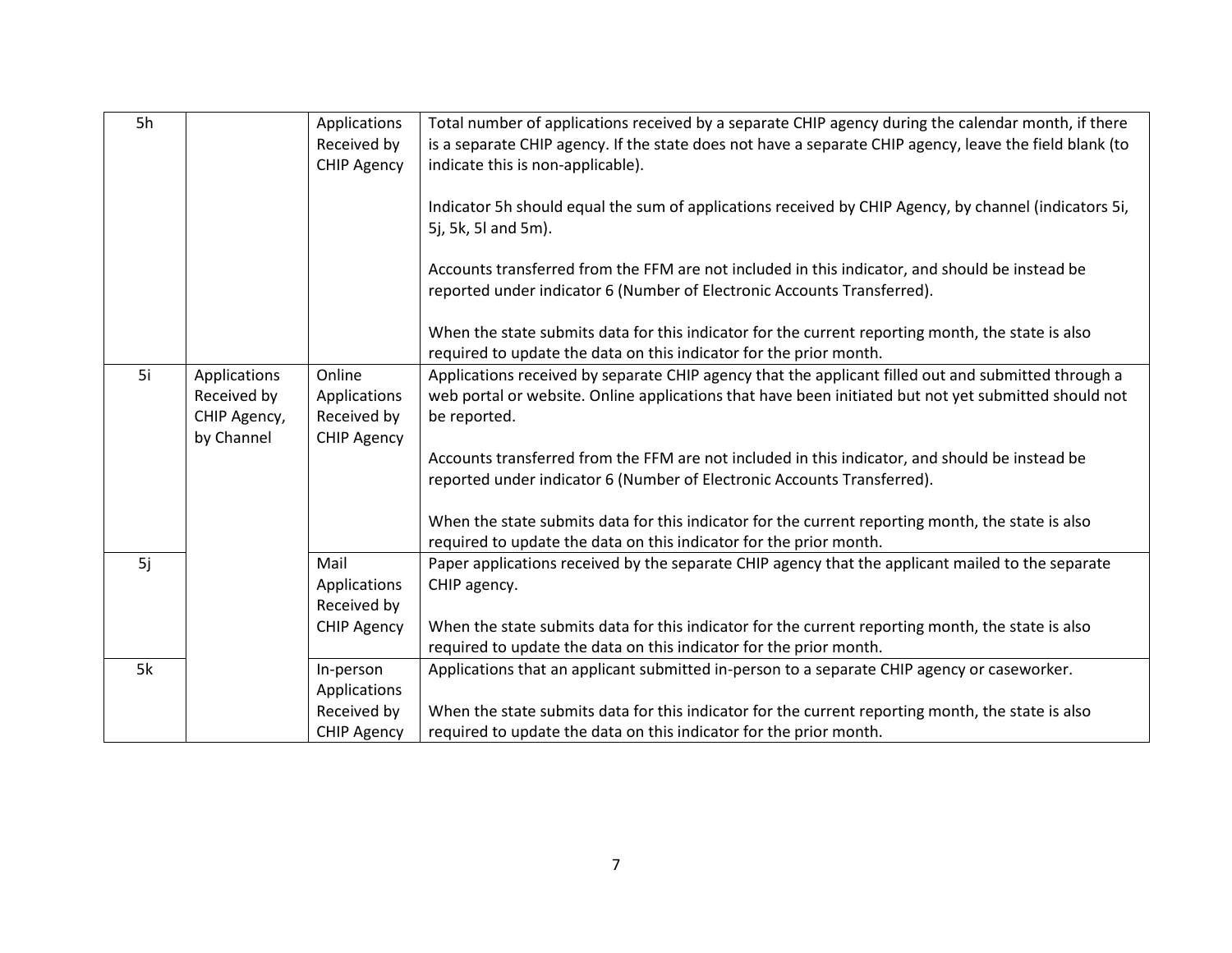| 51             | Phone              | Applications that an applicant submitted to the separate CHIP agency by answering questions from a        |
|----------------|--------------------|-----------------------------------------------------------------------------------------------------------|
|                | Applications       | call center or hotline agent.                                                                             |
|                | Received by        |                                                                                                           |
|                | <b>CHIP Agency</b> | When the state submits data for this indicator for the current reporting month, the state is also         |
|                |                    | required to update the data on this indicator for the prior month.                                        |
| 5 <sub>m</sub> | Other              | All other applications received by the separate CHIP agency that cannot be classified as online, mail,    |
|                | Applications       | in-person, or phone applications. If this is a non-zero value, the data limitations field must include an |
|                | Received by        | explanation describing these applications.                                                                |
|                | <b>CHIP Agency</b> |                                                                                                           |
|                |                    | Accounts transferred from the FFM are not included in this indicator, and should be instead be            |
|                |                    | reported under indicator 6 (Number of Electronic Accounts Transferred).                                   |
|                |                    |                                                                                                           |
|                |                    | When the state submits data for this indicator for the current reporting month, the state is also         |
|                |                    | required to update the data on this indicator for the prior month.                                        |
| 5n             | Applications       | Total number of applications requesting financial assistance that have been received by the SBM           |
|                | Received by        | during the calendar month, including applications received via an integrated online                       |
|                | SBM                | Marketplace/Medicaid/CHIP portal. Applications not requesting financial assistance should be              |
|                |                    | excluded.                                                                                                 |
|                |                    |                                                                                                           |
|                |                    | When the state submits data for this indicator for the current reporting month, the state is also         |
|                |                    | required to update the data on this indicator for the prior month.                                        |
|                |                    |                                                                                                           |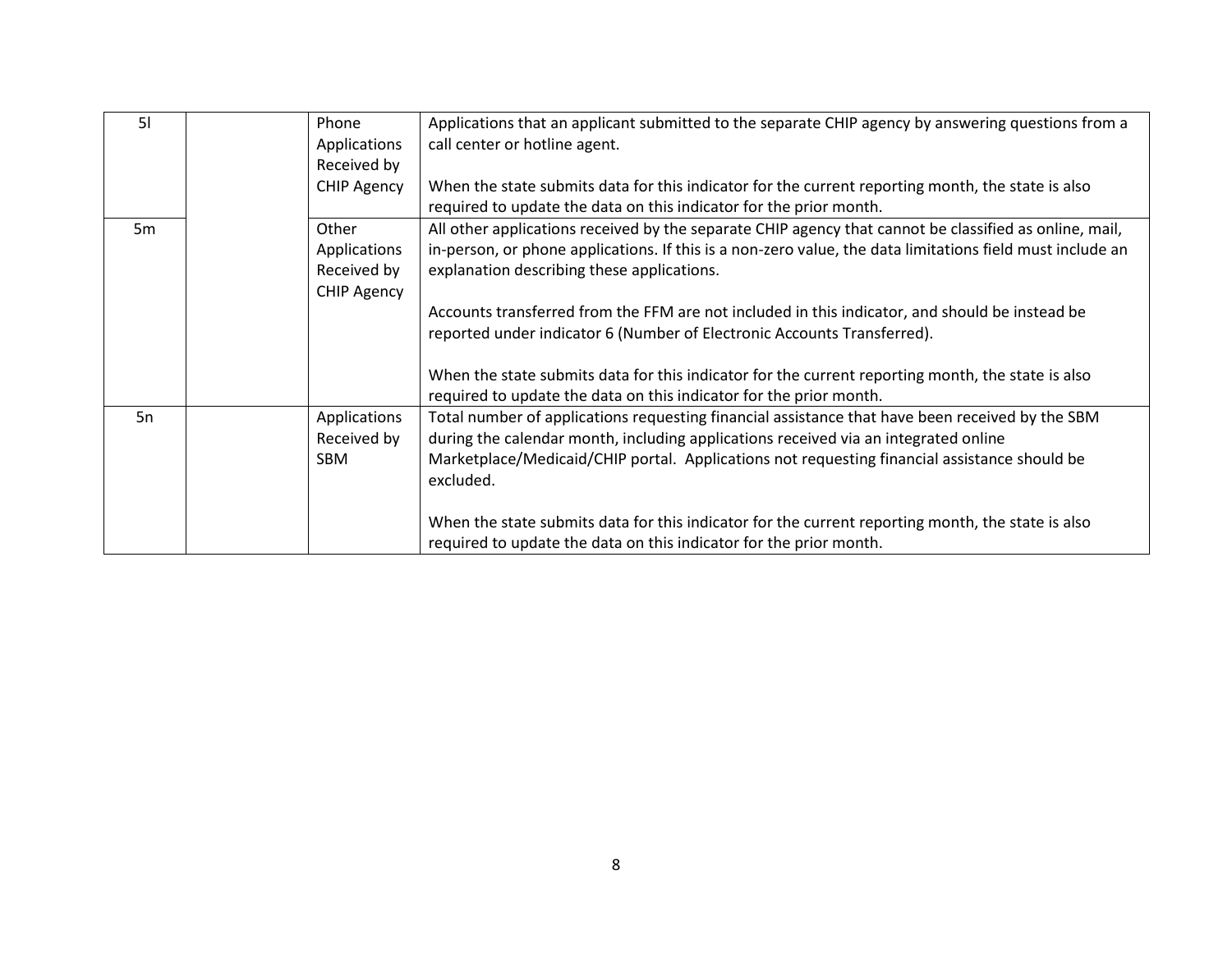|                                   |                                |                                                                       | <b>Reporting Period: Calendar Month</b><br>Reporting Frequency: Monthly, year round                                                                                                                                                                                                                                                                                                                                                                                                                                                                                                                                                                                                                                                                                                                                                                                                                                                                                                                                                                                                                                                                                                                                                                                                                                                                                                                                    |
|-----------------------------------|--------------------------------|-----------------------------------------------------------------------|------------------------------------------------------------------------------------------------------------------------------------------------------------------------------------------------------------------------------------------------------------------------------------------------------------------------------------------------------------------------------------------------------------------------------------------------------------------------------------------------------------------------------------------------------------------------------------------------------------------------------------------------------------------------------------------------------------------------------------------------------------------------------------------------------------------------------------------------------------------------------------------------------------------------------------------------------------------------------------------------------------------------------------------------------------------------------------------------------------------------------------------------------------------------------------------------------------------------------------------------------------------------------------------------------------------------------------------------------------------------------------------------------------------------|
| <b>Indicator</b><br><b>Number</b> | <b>Data</b><br><b>Breakout</b> | Variable<br><b>Name</b>                                               | <b>Description</b>                                                                                                                                                                                                                                                                                                                                                                                                                                                                                                                                                                                                                                                                                                                                                                                                                                                                                                                                                                                                                                                                                                                                                                                                                                                                                                                                                                                                     |
| 6a                                |                                | Total<br>Account<br>Transfers<br>Received<br>from the<br><b>FFM</b>   | Total number of accounts electronically transferred from the FFM to the Medicaid/CHIP agency during<br>the calendar month. SBMs should not report transfers. Accounts moving between a new integrated<br>system and a legacy system should not be included.<br>An account is defined as the set of application and verification data necessary to make an eligibility<br>determination for an insurance affordability program as required in §435.1200. Only electronic<br>account transfers should be included; case referrals should not be included if an electronic account<br>transfer is not made. This indicator should include both assessments and determinations of eligibility<br>made by the FFM before transfer to the Medicaid/CHIP agency during the calendar month, as well as<br>non-MAGI referrals and requests for a full Medicaid determination.<br>This indicator should be left as blank (indicating "not applicable") for all reports until the state begins<br>to receive FFM account transfers. Accounts in the 'flat file' should not be counted (as the accounts<br>will be subsequently transferred through electronic account transfer).<br>Indicator 6a may be less than the sum of indicators 6e through 6h.<br>When the state submits data for this indicator for the current reporting month, the state is also<br>required to update the data on this indicator for the prior month. |
| 6 <sub>b</sub>                    |                                | <b>Transfers</b><br>Received<br>from FFM                              | INDICATOR REMOVED (included in indicator 6a).                                                                                                                                                                                                                                                                                                                                                                                                                                                                                                                                                                                                                                                                                                                                                                                                                                                                                                                                                                                                                                                                                                                                                                                                                                                                                                                                                                          |
| 6 <sub>6</sub>                    |                                | <b>Transfers</b><br>Received<br>from Non-<br>Integrated<br><b>SBM</b> | <b>INDICATOR REMOVED.</b>                                                                                                                                                                                                                                                                                                                                                                                                                                                                                                                                                                                                                                                                                                                                                                                                                                                                                                                                                                                                                                                                                                                                                                                                                                                                                                                                                                                              |

# **6. NUMBER OF ELECTRONIC ACCOUNTS TRANSFERRED**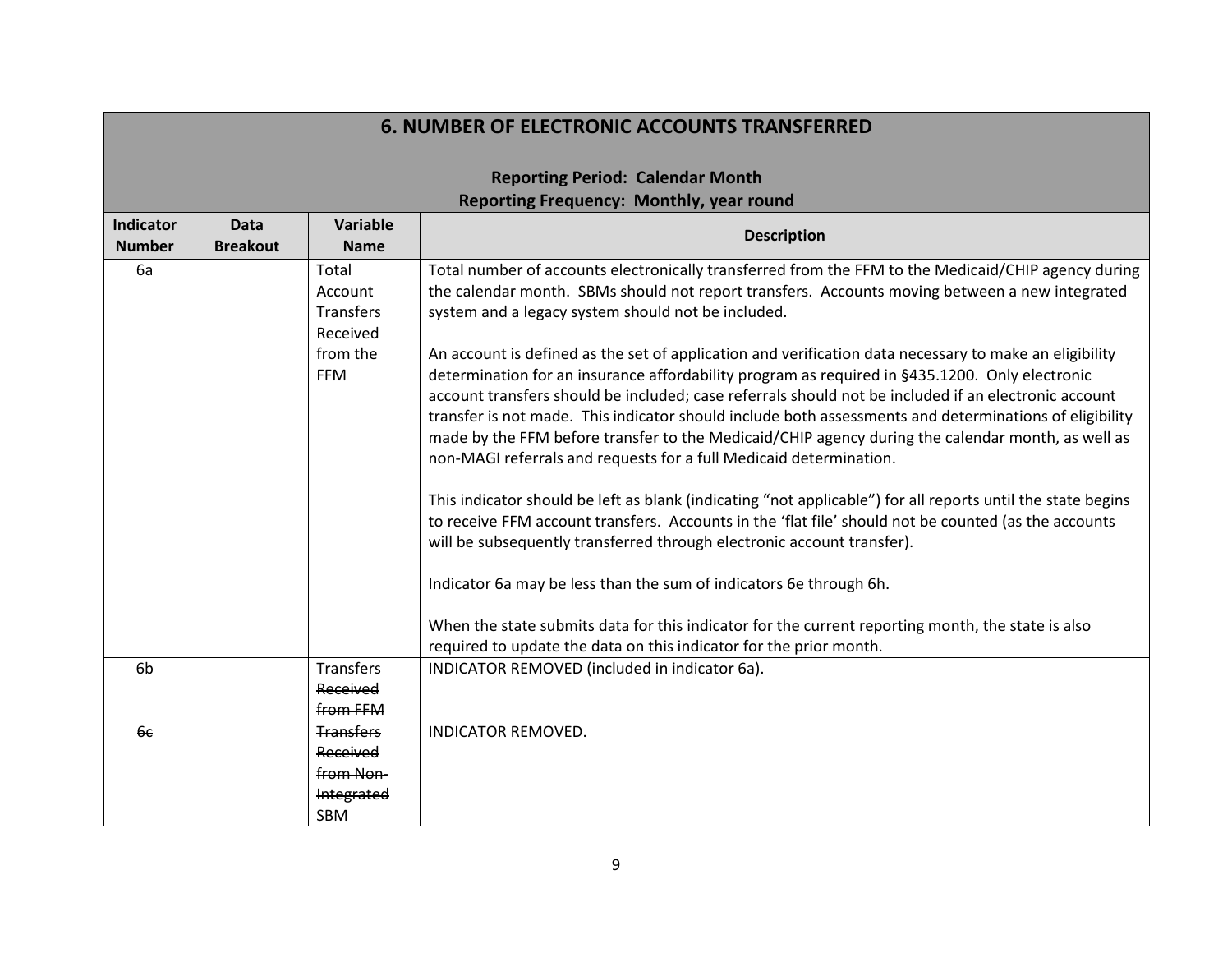| 6 <sub>d</sub> |             | <b>Transfers</b> | <b>INDICATOR REMOVED.</b>                                                                              |
|----------------|-------------|------------------|--------------------------------------------------------------------------------------------------------|
|                |             | Received from    |                                                                                                        |
|                |             | an Unknown       |                                                                                                        |
|                |             | Source           |                                                                                                        |
| 6e             |             | Determined       | Total number of electronic accounts during the calendar month in which an individual received a        |
|                |             | Account          | final determination that they were eligible for Medicaid or CHIP from the FFM before account           |
|                |             | Transfers        | transfer to the state. This indicator only applies to states that have delegated responsibility to the |
|                |             | Received         | FFM to conduct eligibility determinations ("determination" states).                                    |
|                |             |                  |                                                                                                        |
|                |             |                  | Accounts transfers reported in this indicator should be mutually exclusive from accounts transfers     |
|                |             |                  | reported in 6f.                                                                                        |
|                |             |                  |                                                                                                        |
|                |             |                  | When the state submits data for this indicator for the current reporting month, the state is also      |
|                |             |                  | required to update the data on this indicator for the prior month.                                     |
| 6f             | By Transfer | Assessed         | Total number of electronic accounts transferred to the Medicaid/CHIP agency without a final            |
|                | <b>Type</b> | Account          | determination of eligibility during the calendar month, including transfer accounts assessed as        |
|                |             | Transfers        | eligible by the FFM as well as those initially assessed as ineligible but for which a request for full |
|                |             | Received         | determination was made. This indicator does not apply to states that have delegated responsibility     |
|                |             |                  | to the FFM to conduct eligibility determinations ("determination" states) and should be left blank by  |
|                |             |                  | these states.                                                                                          |
|                |             |                  |                                                                                                        |
|                |             |                  | Accounts transfers reported in this indicator should be mutually exclusive from accounts transfers     |
|                |             |                  | reported in 6e.                                                                                        |
|                |             |                  |                                                                                                        |
|                |             |                  | When the state submits data for this indicator for the current reporting month, the state is also      |
|                |             |                  | required to update the data on this indicator for the prior month.                                     |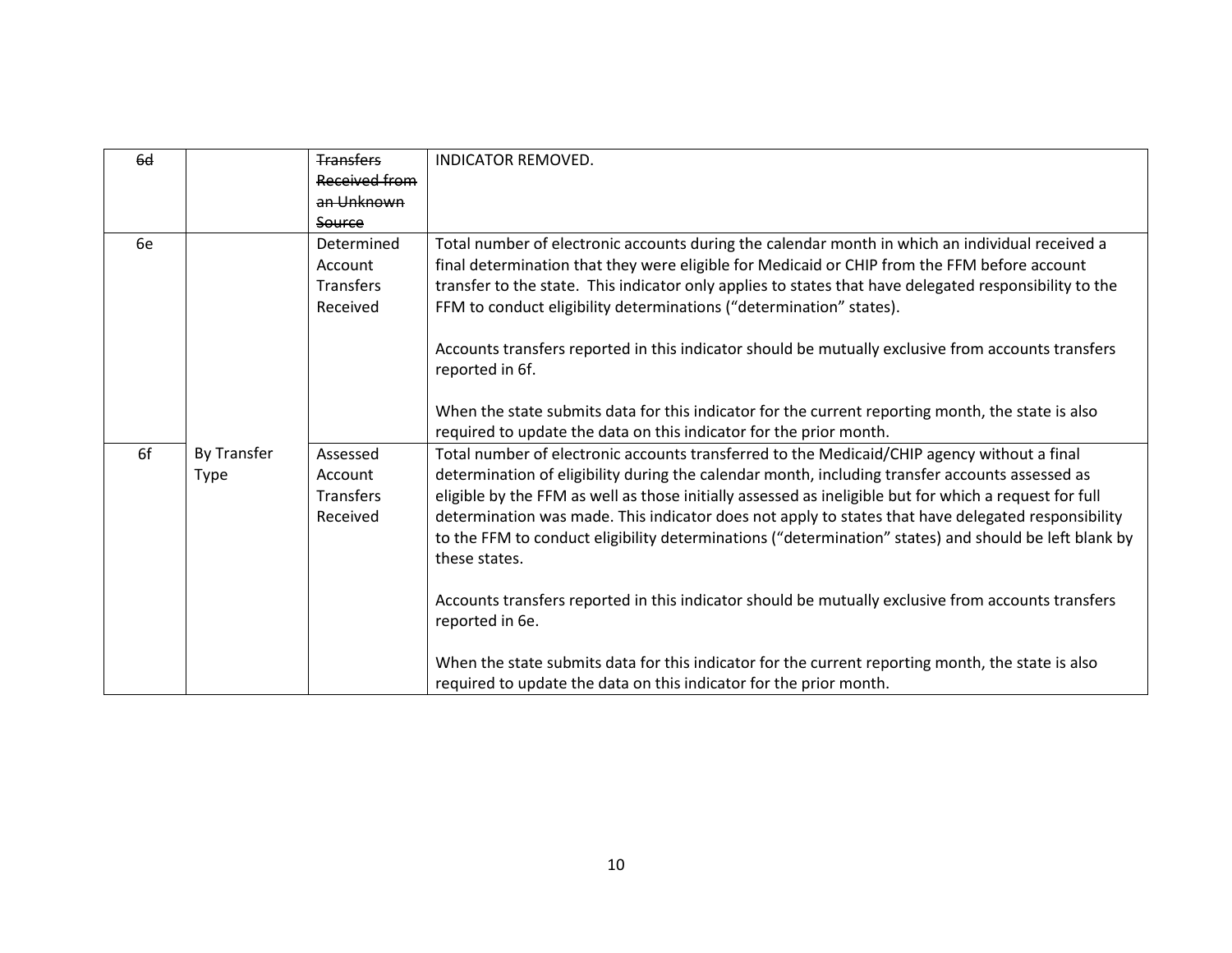| 6g | Request for<br>Full<br>Determination<br>Transfers<br>Received | The total number of electronic account transfers during the calendar month in which an individual<br>was initially assessed as ineligible for Medicaid or CHIP, but the applicant requested a transfer to the<br>agency for a full determination. Individuals who were assessed as eligible for Medicaid or CHIP<br>before their account was transferred should not be included in this category. |
|----|---------------------------------------------------------------|---------------------------------------------------------------------------------------------------------------------------------------------------------------------------------------------------------------------------------------------------------------------------------------------------------------------------------------------------------------------------------------------------|
|    |                                                               | This indicator may include account transfers also counted in 6e or 6f.<br>When the state submits data for this indicator for the current reporting month, the state is also<br>required to update the data on this indicator for the prior month.                                                                                                                                                 |
| 6h | Transfers of<br>Unknown<br><b>Type Received</b>               | Total number of electronic accounts transferred during the calendar month that are not captured in<br>Indicators 6e, 6f, and 6g. If this is a non-zero value, the data limitations field must include any<br>relevant information about the source(s) of these transfers.                                                                                                                         |
|    |                                                               | When the state submits data for this indicator for the current reporting month, the state is also<br>required to update the data on this indicator for the prior month.                                                                                                                                                                                                                           |
| 6i | <b>Total Transfer</b><br><b>Accounts Sent</b>                 | <b>INDICATOR REMOVED.</b>                                                                                                                                                                                                                                                                                                                                                                         |
| 6j | <b>Total Transfer</b><br><b>Accounts Sent</b><br>to FFM       | Total number of accounts electronically transferred from the Medicaid/CHIP agency to the FFM<br>during the calendar month. All SBMs should leave all fields in this section blank ("not applicable").<br>When the state submits data for this indicator for the current reporting month, the state is also<br>required to update the data on this indicator for the prior month.                  |
| 6k | Transfers to<br>Non-<br>Integrated<br><b>SBM Systems</b>      | Total number of accounts electronically transferred from the Medicaid/CHIP agency to an SBM with<br>a non-integrated eligibility determination system during the calendar month. Most SBMs (those with<br>integrated eligibility systems for the SBM and Medicaid/CHIP programs) should leave this indicator<br>blank ("not applicable").                                                         |
|    |                                                               | When the state submits data for this indicator for the current reporting month, the state is also<br>required to update the data on this indicator for the prior month.                                                                                                                                                                                                                           |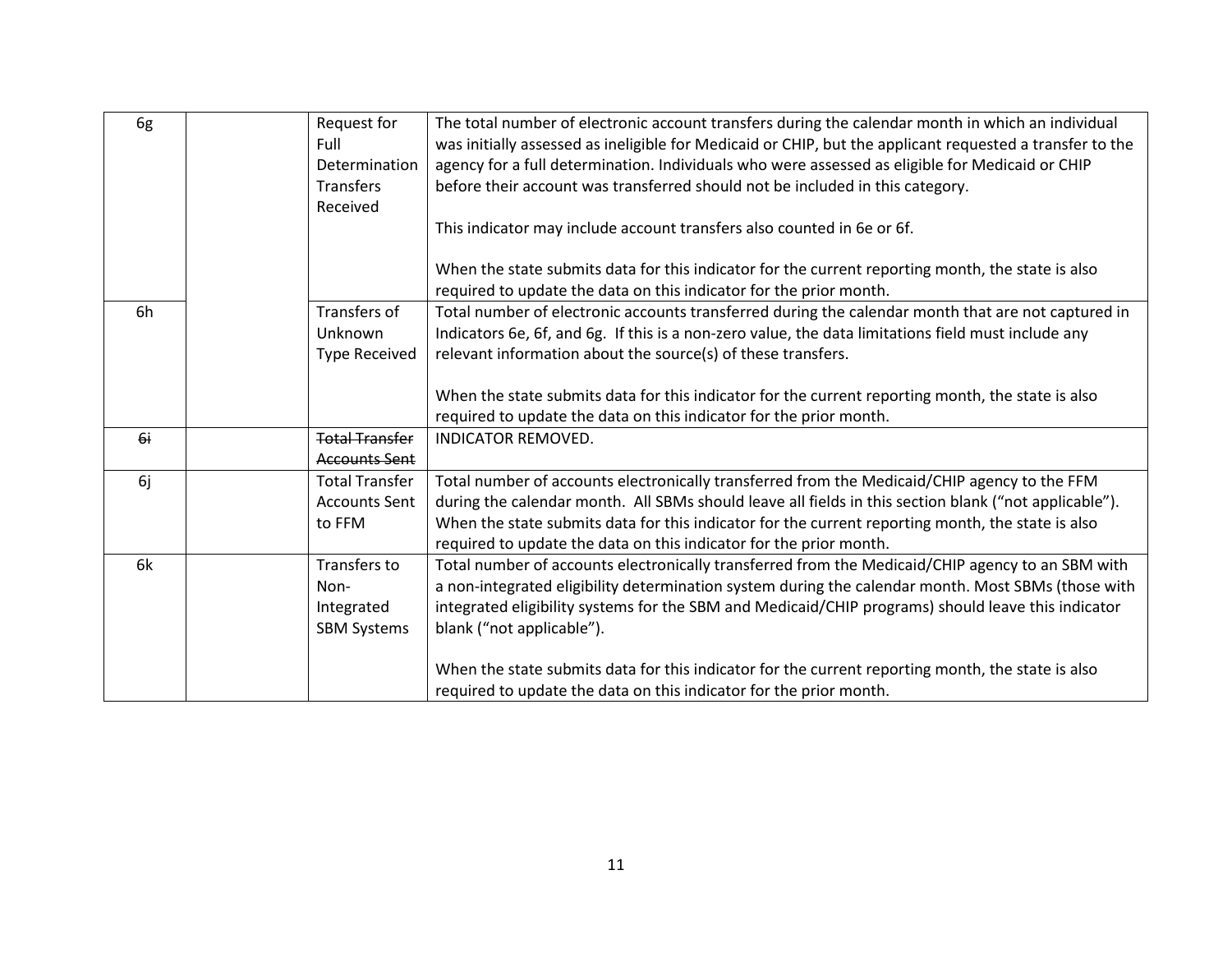|                            | <b>7 NUMBER OF RENEWALS</b>                                                                |                                                           |                                                                                                                                                                                                                                                                                                                                                                                                                                                                                                      |  |  |
|----------------------------|--------------------------------------------------------------------------------------------|-----------------------------------------------------------|------------------------------------------------------------------------------------------------------------------------------------------------------------------------------------------------------------------------------------------------------------------------------------------------------------------------------------------------------------------------------------------------------------------------------------------------------------------------------------------------------|--|--|
|                            | <b>Reporting Period: Calendar Month</b><br><b>Reporting Frequency: Monthly, year round</b> |                                                           |                                                                                                                                                                                                                                                                                                                                                                                                                                                                                                      |  |  |
| Indicator<br><b>Number</b> | <b>Data</b><br><b>Breakout</b>                                                             | <b>Variable Name</b>                                      | <b>Description</b>                                                                                                                                                                                                                                                                                                                                                                                                                                                                                   |  |  |
| 7a                         |                                                                                            | Number of<br>Renewals up for<br>Annual<br>Redetermination | Total number of annual renewals that came up for redetermination by the Medicaid or CHIP<br>agency during the calendar month. These data should include annual renewals only, and exclude<br>beneficiaries redetermined due to a change in circumstances. All annual renewals that came up<br>for redetermination should be included, regardless of the disposition (including pending,<br>determined eligible, determined ineligible, and/or ineligible due to failure to return<br>documentation). |  |  |
|                            |                                                                                            |                                                           | If a state has a waiver granted under section 1115 or section $1902(e)(14)(A)$ of the Social Security<br>Act to delay renewals in 2013 and 2014, those renewals should be reported in the month in 2014<br>in which the renewal actually occurs, not in the month that the renewal would have occurred<br>without the waiver.                                                                                                                                                                        |  |  |
|                            |                                                                                            |                                                           | Indicator 7a should equal the sum of subindicators for Medicaid MAGI Renewals (7b), Medicaid<br>non-MAGI Renewals (7c), CHIP Renewals (7d), and Renewals of Unknown Type (7e).                                                                                                                                                                                                                                                                                                                       |  |  |
|                            |                                                                                            |                                                           | When the state submits data for this indicator for the current reporting month, the state is also<br>required to update the data on this indicator for the prior month.                                                                                                                                                                                                                                                                                                                              |  |  |
| 7 <sub>b</sub>             |                                                                                            | <b>Medicaid MAGI</b><br>renewals                          | Total number of Medicaid (i.e. funded under Title XIX of the Social Security Act) renewals that<br>came up for annual redetermination during the calendar month and will be redetermined under<br>MAGI rules.                                                                                                                                                                                                                                                                                        |  |  |
|                            | By                                                                                         |                                                           | When the state submits data for this indicator for the current reporting month, the state is also<br>required to update the data on this indicator for the prior month.                                                                                                                                                                                                                                                                                                                              |  |  |
| 7c                         | Determination<br><b>Type</b>                                                               | Medicaid Non-<br><b>MAGI Renewals</b>                     | Total number of Medicaid (i.e. funded under Title XIX of the Social Security Act) renewals that<br>came up for annual redetermination during the calendar month and will be redetermined under<br>non-MAGI rules.                                                                                                                                                                                                                                                                                    |  |  |
|                            |                                                                                            |                                                           | When the state submits data for this indicator for the current reporting month, the state is also<br>required to update the data on this indicator for the prior month.                                                                                                                                                                                                                                                                                                                              |  |  |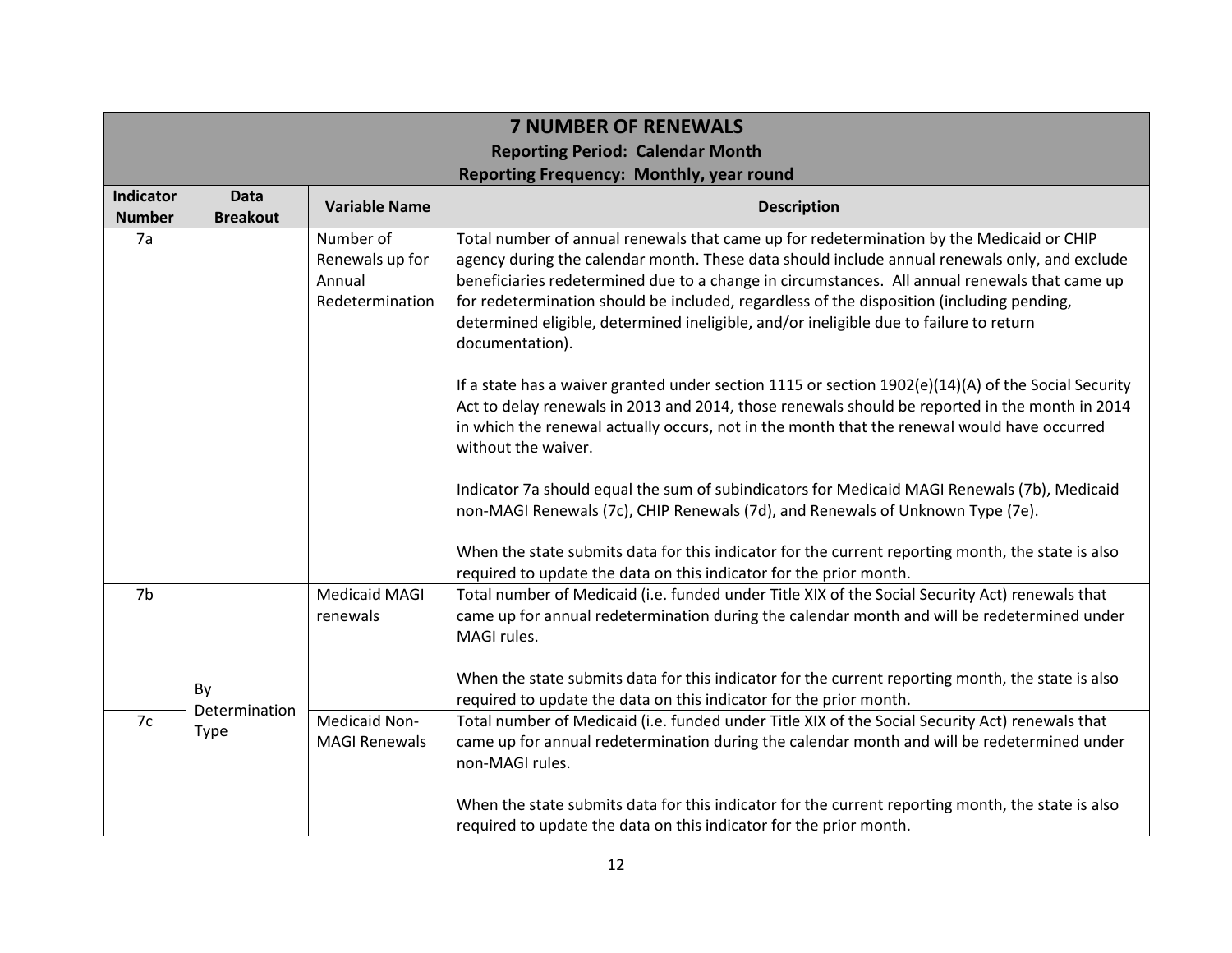| 7d | <b>CHIP Renewals</b> | Total number of CHIP (i.e., funded under Title XXI of the Social Security Act, including through<br>MCHIP programs) renewals that came up for annual redetermination during the calendar month. |
|----|----------------------|-------------------------------------------------------------------------------------------------------------------------------------------------------------------------------------------------|
|    |                      | When the state submits data for this indicator for the current reporting month, the state is also<br>required to update the data on this indicator for the prior month.                         |
| 7e | Renewals of          | Total number of renewals that came up for annual redetermination during the calendar month                                                                                                      |
|    | Unknown Type         | but cannot be classified as Medicaid MAGI, Medicaid non-MAGI, or CHIP renewals.                                                                                                                 |
|    |                      | When the state submits data for this indicator for the current reporting month, the state is also<br>required to update the data on this indicator for the prior month.                         |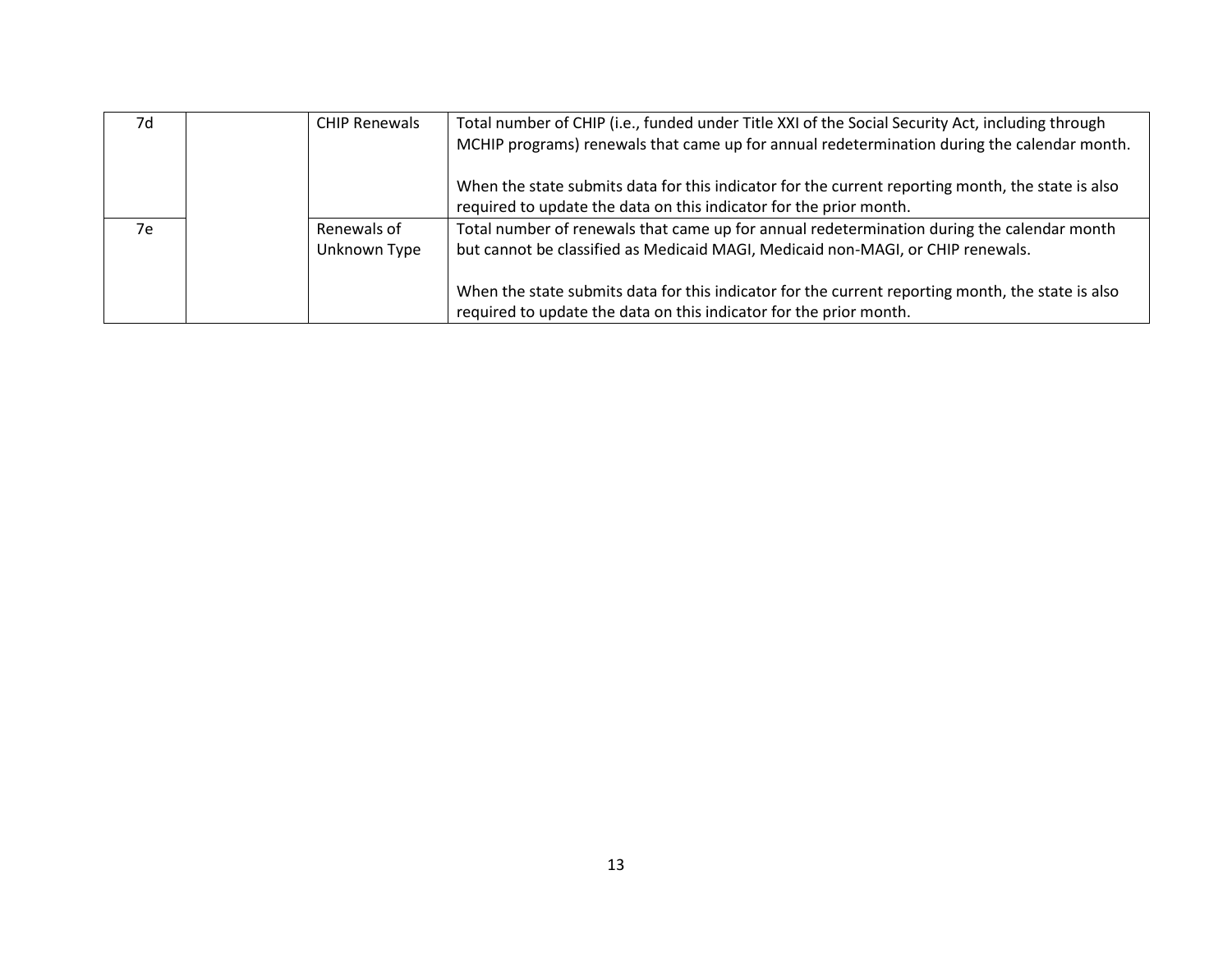|                  | <b>8. TOTAL ENROLLMENT</b><br><b>Reporting Period: Calendar Month</b> |                   |                                                                                                                                                                                |  |  |  |
|------------------|-----------------------------------------------------------------------|-------------------|--------------------------------------------------------------------------------------------------------------------------------------------------------------------------------|--|--|--|
|                  | <b>Reporting Frequency: Monthly, year round</b>                       |                   |                                                                                                                                                                                |  |  |  |
| <b>Indicator</b> | <b>Data</b>                                                           | <b>Variable</b>   | <b>Description</b>                                                                                                                                                             |  |  |  |
| <b>Number</b>    | <b>Breakout</b>                                                       | <b>Name</b>       |                                                                                                                                                                                |  |  |  |
| 8a               |                                                                       | Total             | Total unduplicated number of individuals enrolled in Medicaid (i.e. funded under title XIX of the Social                                                                       |  |  |  |
|                  |                                                                       | Medicaid          | Security Act) as of the last day of the calendar month, including those with retroactive, conditional,                                                                         |  |  |  |
|                  |                                                                       | Enrollees         | and presumptive eligibility. This indicator is a point-in-time count of total program enrollment, and<br>not solely a count of those newly enrolled during the calendar month. |  |  |  |
|                  |                                                                       |                   | Include only those individuals who are eligible for comprehensive benefits (i.e., emergency Medicaid,                                                                          |  |  |  |
|                  |                                                                       |                   | family planning-only coverage and limited benefit dual eligible individuals should not be included).                                                                           |  |  |  |
|                  |                                                                       |                   | Medicaid 1115 Waiver populations should be included as long as the benefits are comprehensive.                                                                                 |  |  |  |
|                  |                                                                       |                   | All individuals whose coverage is funded under title XXI of the Social Security Act, including through                                                                         |  |  |  |
|                  |                                                                       |                   | MCHIP programs are excluded from this indicator.                                                                                                                               |  |  |  |
|                  |                                                                       |                   | Indicator 8a should equal the sum of Medicaid MAGI enrollees (indicator 8b) and Medicaid non-MAGI<br>enrollees (indicator 8e).                                                 |  |  |  |
|                  |                                                                       |                   | When the state submits data for this indicator for the current reporting month, the state is also                                                                              |  |  |  |
|                  |                                                                       |                   | required to update the data on this indicator for the prior month.                                                                                                             |  |  |  |
| 8b               |                                                                       | <b>Total MAGI</b> | Total unduplicated number of individuals enrolled in Medicaid (i.e. funded under title XIX of the Social                                                                       |  |  |  |
|                  |                                                                       | Enrollees         | Security Act) as of the last day of the calendar month who are in an eligibility group that is subject to                                                                      |  |  |  |
|                  | Medicaid<br><b>MAGI</b>                                               |                   | the MAGI determination rules. Indicator 8b should equal the sum of indicators 8c and 8d.                                                                                       |  |  |  |
|                  | enrollment                                                            |                   |                                                                                                                                                                                |  |  |  |
|                  |                                                                       |                   | When the state submits data for this indicator for the current reporting month, the state is also                                                                              |  |  |  |
|                  |                                                                       |                   | required to update the data on this indicator for the prior month.                                                                                                             |  |  |  |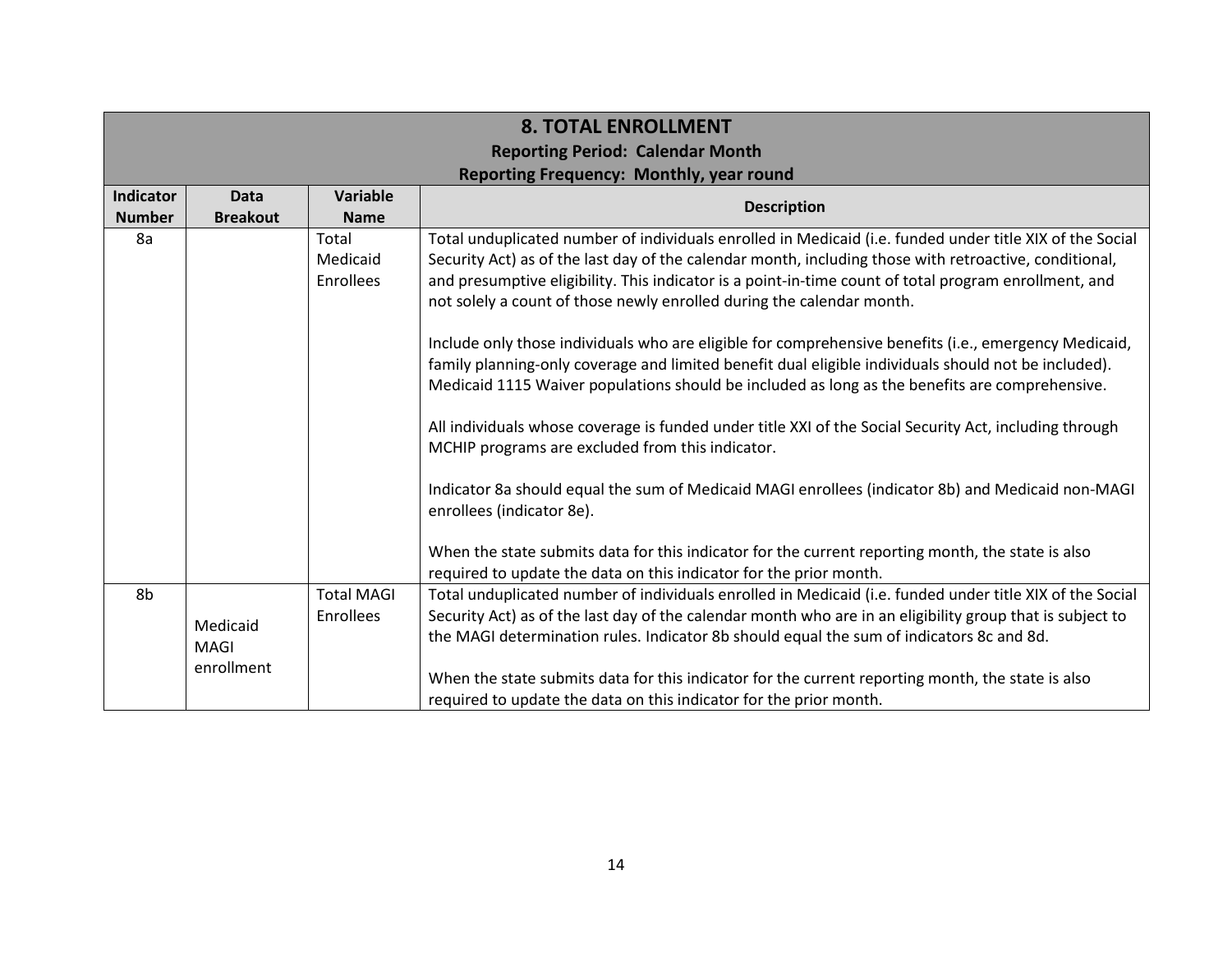| 8c |               | <b>MAGI Child</b> | Total unduplicated number of individuals enrolled in Medicaid (i.e. funded under title XIX of the Social  |
|----|---------------|-------------------|-----------------------------------------------------------------------------------------------------------|
|    |               | Enrollees         | Security Act) as of the last day of the calendar month who are children and who are in an eligibility     |
|    |               |                   | group that is subject to the MAGI determination rules. A state should use its definition of "child" as    |
|    |               |                   | included in its Medicaid or CHIP state plan.                                                              |
|    |               |                   |                                                                                                           |
|    |               |                   | When the state submits data for this indicator for the current reporting month, the state is also         |
|    |               |                   | required to update the data on this indicator for the prior month.                                        |
| 8d |               | <b>MAGI Adult</b> | Total unduplicated number of individuals enrolled in Medicaid (i.e. funded under title XIX of the Social  |
|    |               | Enrollees         | Security Act) as of the last day of the calendar month, who are not children, and who are in an           |
|    |               |                   | eligibility group that is subject to the MAGI determination rules.                                        |
|    |               |                   |                                                                                                           |
|    |               |                   | When the state submits data for this indicator for the current reporting month, the state is also         |
|    |               |                   | required to update the data on this indicator for the prior month.                                        |
| 8e |               | Total Non-        | Total unduplicated number of individuals enrolled in Medicaid (i.e. funded under title XIX of the Social  |
|    |               | MAGI              | Security Act) as of the last day of the calendar month who are in an eligibility group that is subject to |
|    |               | Enrollees         | non-MAGI determination rules. Indicator 8e should equal the sum of indicators 8f and 8g.                  |
|    |               |                   |                                                                                                           |
|    |               |                   | When the state submits data for this indicator for the current reporting month, the state is also         |
|    |               |                   | required to update the data on this indicator for the prior month.                                        |
| 8f |               | Non-MAGI          | Total unduplicated number of individuals enrolled in Medicaid (i.e. funded under title XIX of the Social  |
|    |               | Child             | Security Act) as of the last day of the calendar month who are children and who are in an eligibility     |
|    | Medicaid non- | Enrollees         | group that is subject to non-MAGI determination rules. A state should use its definition of "child" as    |
|    | <b>MAGI</b>   |                   | included in its Medicaid or CHIP state plan.                                                              |
|    | enrollment    |                   |                                                                                                           |
|    |               |                   | When the state submits data for this indicator for the current reporting month, the state is also         |
|    |               |                   | required to update the data on this indicator for the prior month.                                        |
| 8g |               | Non-MAGI          | Total unduplicated number of individuals enrolled in Medicaid (i.e. funded under title XIX of the Social  |
|    |               | Adult             | Security Act) as of the last day of the calendar month who are not children and who are in an eligibility |
|    |               | Enrollees         | group that is subject to non-MAGI determination rules.                                                    |
|    |               |                   |                                                                                                           |
|    |               |                   | When the state submits data for this indicator for the current reporting month, the state is also         |
|    |               |                   | required to update the data on this indicator for the prior month.                                        |
|    |               |                   |                                                                                                           |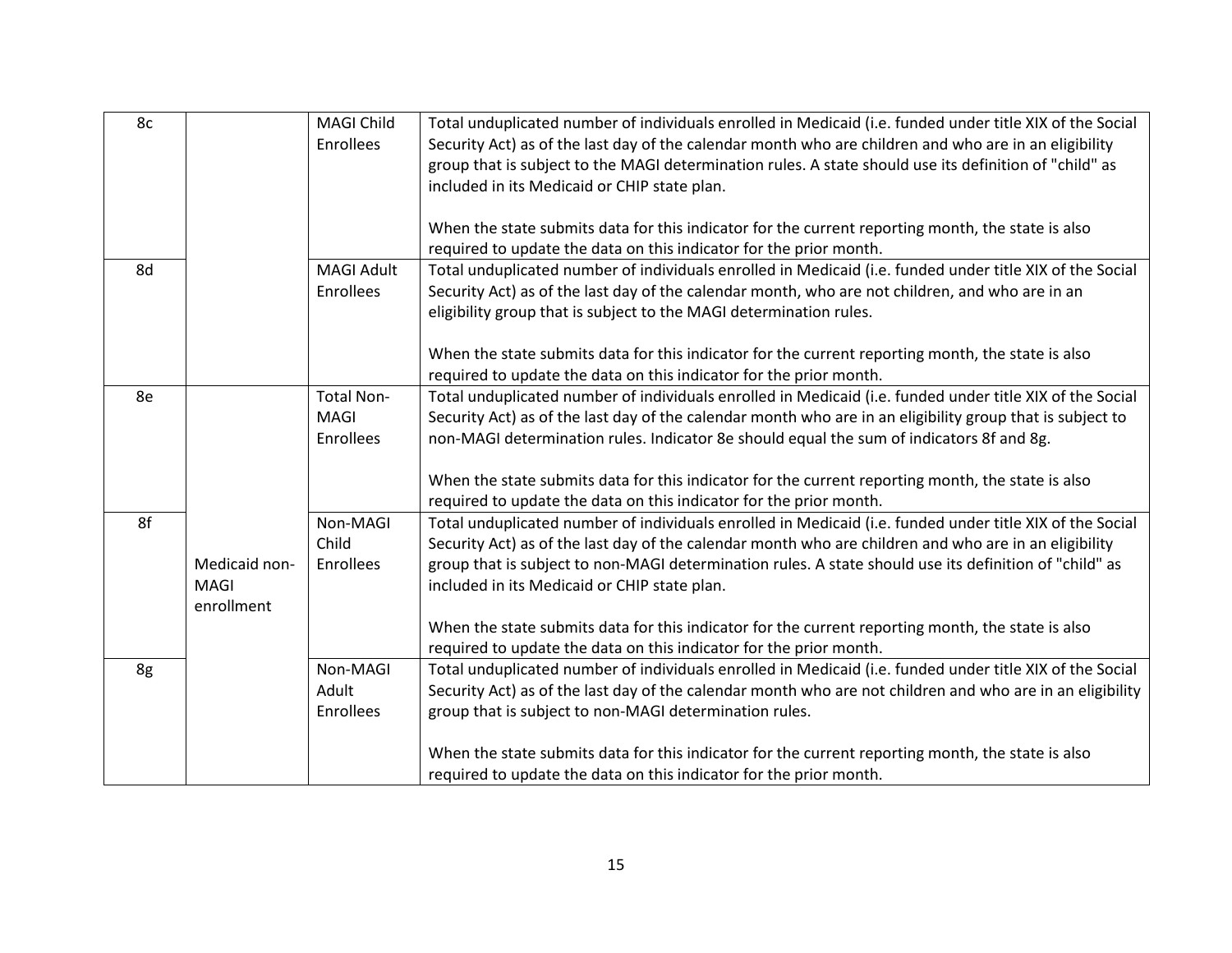| 8h | <b>Total CHIP</b> | Total unduplicated number of individuals enrolled in CHIP (i.e., funded under Title XXI of the Social                                                                                                                                                                           |
|----|-------------------|---------------------------------------------------------------------------------------------------------------------------------------------------------------------------------------------------------------------------------------------------------------------------------|
|    | <b>Enrollees</b>  | Security Act, including through MCHIP programs) as of the last day of the calendar month, including                                                                                                                                                                             |
|    |                   | those with retroactive, conditional, and presumptive eligibility. CHIP children in a premium grace<br>period should be included, while CHIP children subject to a waiting period or premium lock-out period<br>are considered eligible but not enrolled and should be excluded. |
|    |                   | Include only those individuals who are eligible for comprehensive benefits.                                                                                                                                                                                                     |
|    |                   | This indicator is a point-in-time count of total program enrollment, and not solely a count of those<br>newly enrolled during the calendar month.                                                                                                                               |
|    |                   | When the state submits data for this indicator for the current reporting month, the state is also<br>required to update the data on this indicator for the prior month.                                                                                                         |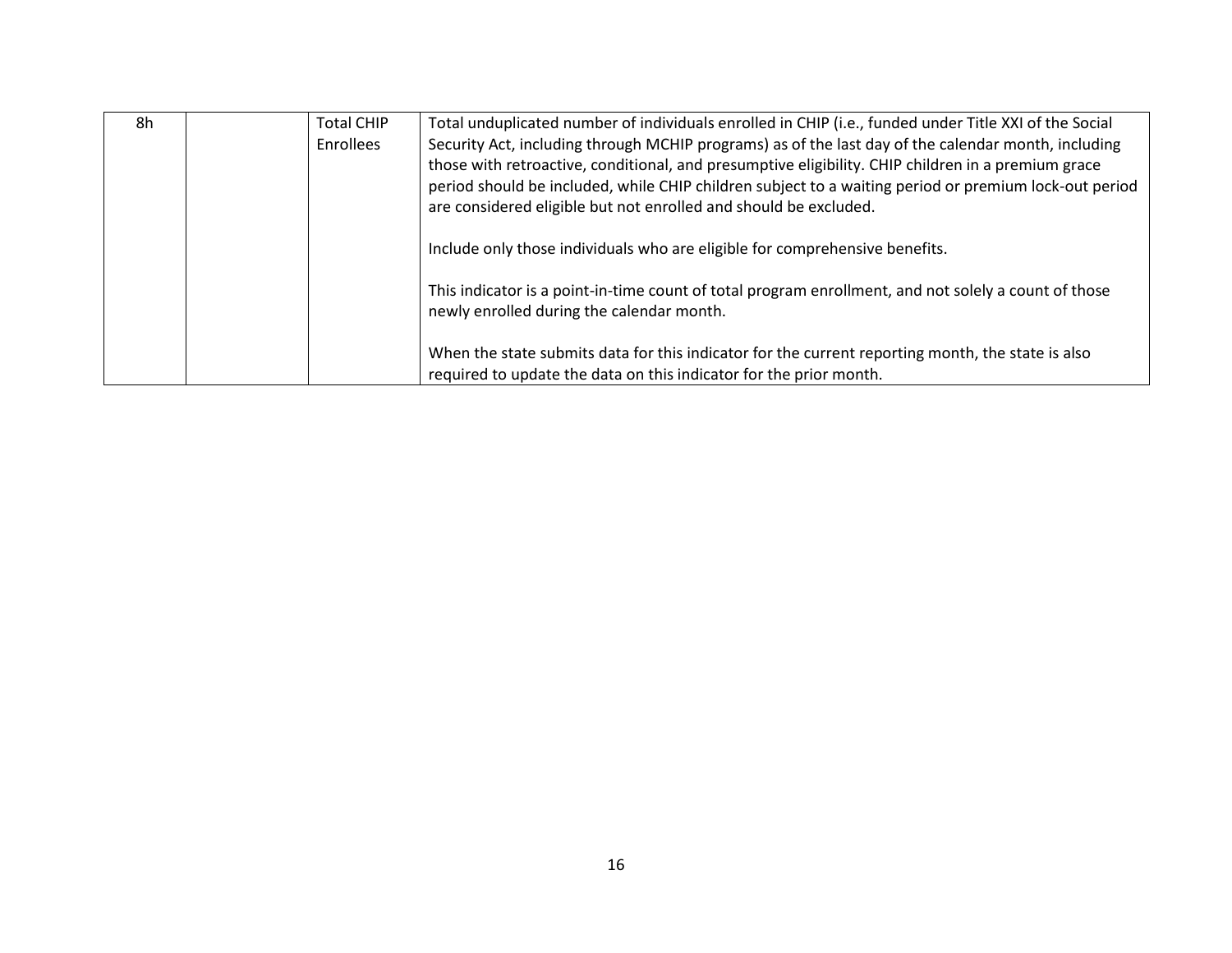| <b>9. TOTAL NUMBER OF INDIVIDUALS DETERMINED ELIGIBLE</b> |                                         |                                   |                                                                                                                                                                                                                                                                                                                                                                                                                                                                                                                                                                                                                                                                                                                                                                                                                                                                                                                                                                                                                                                                                                                                                                                                                                                                                                                                                                                                                                                                                                                                                                                                                                                                                                                                                                                                                                                                                       |  |
|-----------------------------------------------------------|-----------------------------------------|-----------------------------------|---------------------------------------------------------------------------------------------------------------------------------------------------------------------------------------------------------------------------------------------------------------------------------------------------------------------------------------------------------------------------------------------------------------------------------------------------------------------------------------------------------------------------------------------------------------------------------------------------------------------------------------------------------------------------------------------------------------------------------------------------------------------------------------------------------------------------------------------------------------------------------------------------------------------------------------------------------------------------------------------------------------------------------------------------------------------------------------------------------------------------------------------------------------------------------------------------------------------------------------------------------------------------------------------------------------------------------------------------------------------------------------------------------------------------------------------------------------------------------------------------------------------------------------------------------------------------------------------------------------------------------------------------------------------------------------------------------------------------------------------------------------------------------------------------------------------------------------------------------------------------------------|--|
|                                                           | <b>Reporting Period: Calendar Month</b> |                                   |                                                                                                                                                                                                                                                                                                                                                                                                                                                                                                                                                                                                                                                                                                                                                                                                                                                                                                                                                                                                                                                                                                                                                                                                                                                                                                                                                                                                                                                                                                                                                                                                                                                                                                                                                                                                                                                                                       |  |
|                                                           |                                         |                                   | Reporting Frequency: Monthly, year round                                                                                                                                                                                                                                                                                                                                                                                                                                                                                                                                                                                                                                                                                                                                                                                                                                                                                                                                                                                                                                                                                                                                                                                                                                                                                                                                                                                                                                                                                                                                                                                                                                                                                                                                                                                                                                              |  |
| <b>Indicator</b><br><b>Number</b>                         | <b>Data</b><br><b>Breakout</b>          | <b>Variable Name</b>              | <b>Description</b>                                                                                                                                                                                                                                                                                                                                                                                                                                                                                                                                                                                                                                                                                                                                                                                                                                                                                                                                                                                                                                                                                                                                                                                                                                                                                                                                                                                                                                                                                                                                                                                                                                                                                                                                                                                                                                                                    |  |
| 9a                                                        |                                         | <b>Total Medicaid</b><br>Eligible | Total number of individuals determined eligible for Medicaid (i.e. funded under title XIX of the Social<br>Security Act) under either MAGI or non-MAGI rules during the calendar month. This count should<br>include determinations following an initial application as well as all redeterminations (triggered by<br>either the annual renewal process or other change in circumstances). Individuals determined eligible<br>for CHIP (i.e. funded under Title XXI of the Social Security Act, including through MCHIP programs)<br>are not included in this indicator.<br>All determinations made in the calendar month should be included, even if the individual will not be<br>enrolled into the program during the calendar month or is found retroactively eligible. Include final<br>determinations made by any state agency, including the Medicaid agency, a separate CHIP agency,<br>and an SBM. Include determinations made on accounts assessed by the FFM and transferred to<br>Medicaid for final determination. Do not include final eligibility determinations made by the FFM<br>and transferred to Medicaid for enrollment. If an individual receives a MAGI and then a non-MAGI<br>determination, both of these separate determinations should be counted.<br>Indicator 9a should equal the sum of indicators 9b (Medicaid MAGI Eligibility Determinations) and 9c<br>(Medicaid Non-MAGI Eligibility Determinations).<br>Indicator 9a should equal the sum of indicators 9d (Medicaid Eligibility Determined at Application),<br>9g (Medicaid Eligibility at Annual Renewal), 9h (Medicaid Eligible via Administrative Determination),<br>and 9i (Medicaid Eligible via Other Method).<br>When the state submits data for this indicator for the current reporting month, the state is also<br>required to update the data on this indicator for the prior month. |  |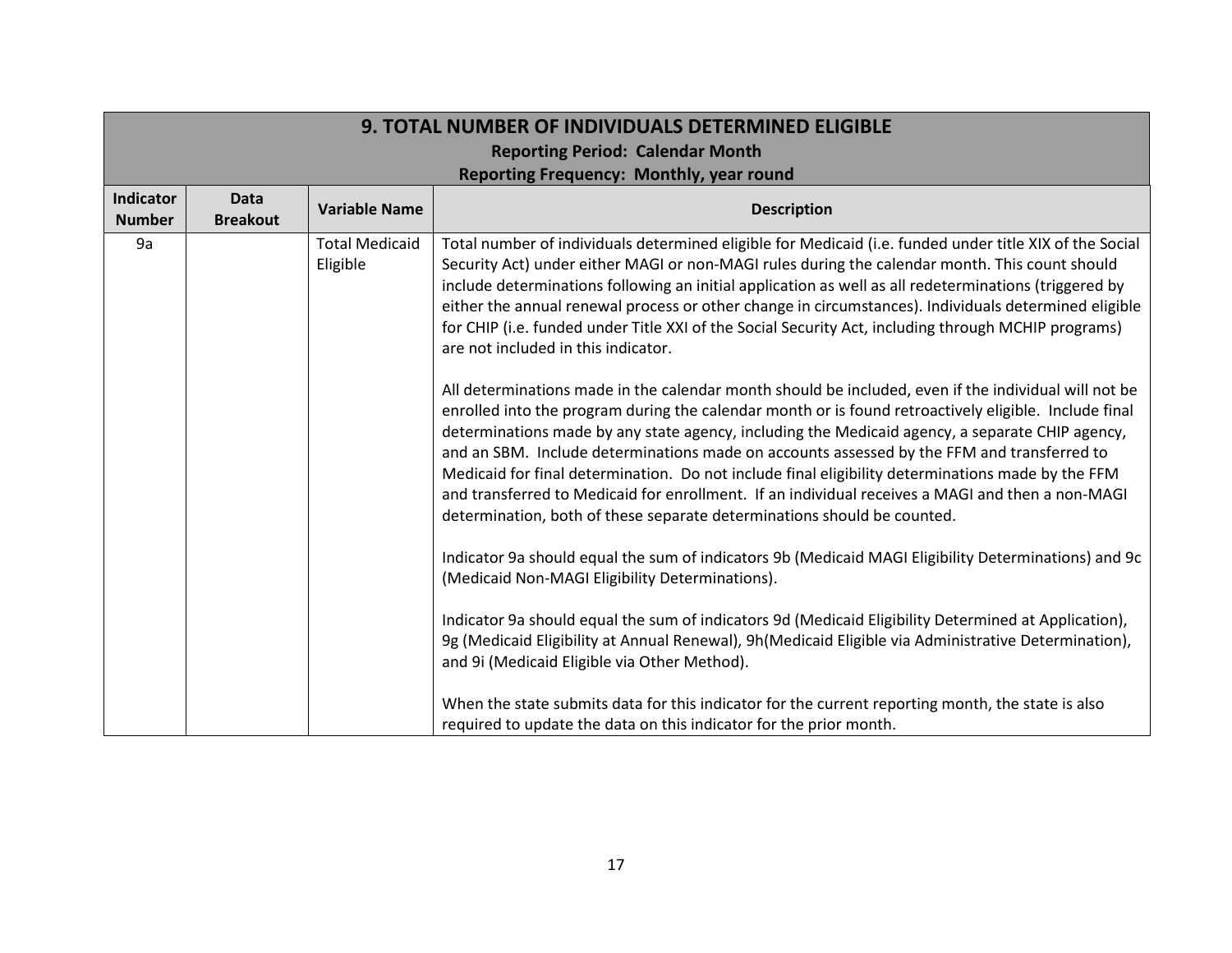| 9b |               |                         | Medicaid MAGI   Total number of individuals determined eligible for Medicaid (i.e. funded under title XIX of the Social |
|----|---------------|-------------------------|-------------------------------------------------------------------------------------------------------------------------|
|    |               | Eligibility             | Security Act) under MAGI rules during the calendar month.                                                               |
|    |               | Determinations          | When the state submits data for this indicator for the current reporting month, the state is also                       |
|    | Bv            |                         | required to update the data on this indicator for the prior month.                                                      |
| 9c | Determination | Medicaid non-           | Total number of individuals determined eligible for Medicaid (i.e. funded under title XIX of the Social                 |
|    | Type          | <b>MAGI Eligibility</b> | Security Act) under non-MAGI rules during the calendar month.                                                           |
|    |               | Determinations          |                                                                                                                         |
|    |               |                         | When the state submits data for this indicator for the current reporting month, the state is also                       |
|    |               |                         | required to update the data on this indicator for the prior month.                                                      |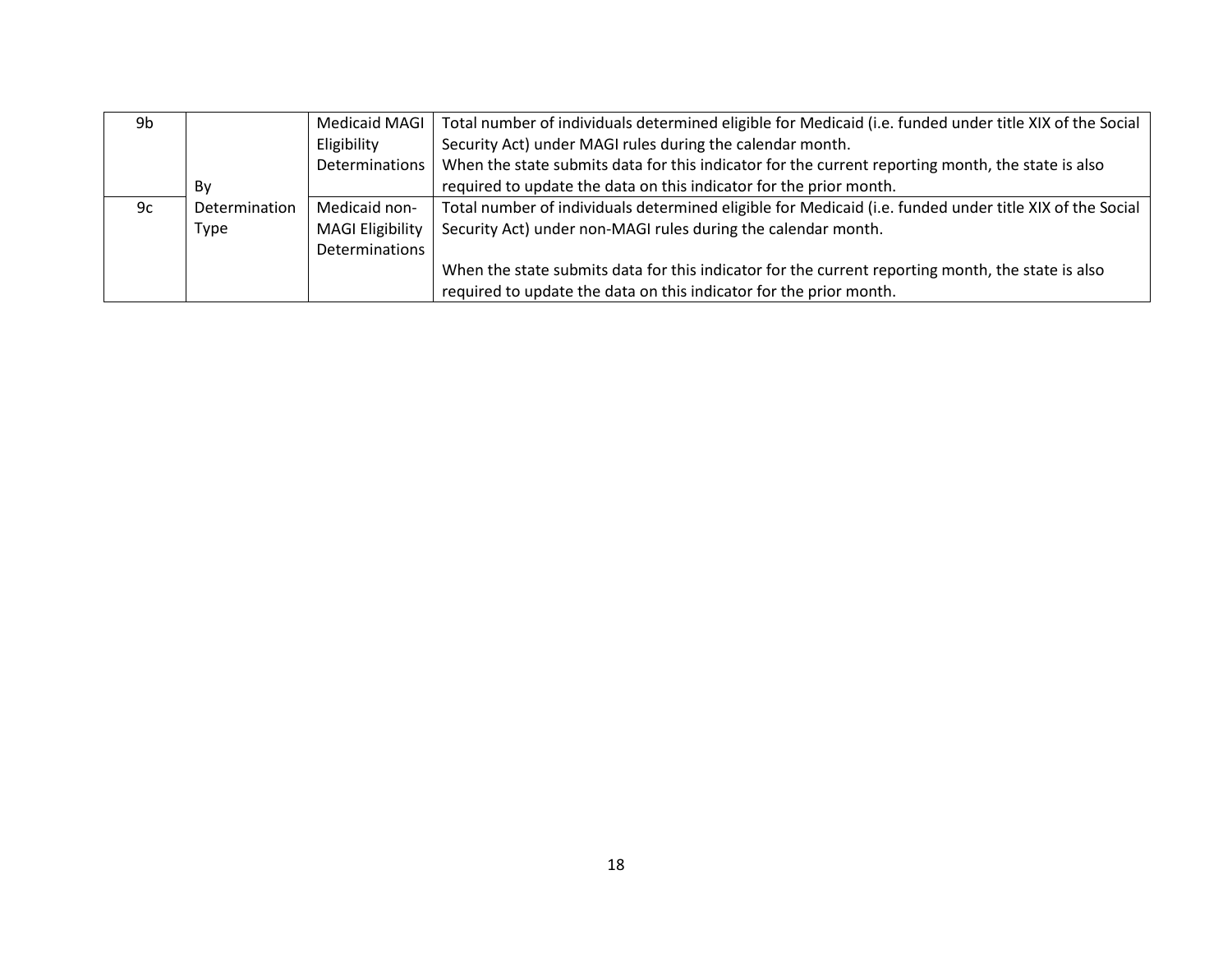| 9d |                                | Medicaid<br>Eligibility<br>Determined at<br>Application                      | Total number of individuals determined eligible for Medicaid (i.e. funded under title XIX of the<br>Social Security Act) under either MAGI or non-MAGI rules during the calendar month based on<br>applications for coverage submitted to any state agency (Medicaid, CHIP, or the SBM). Include<br>accounts assessed as eligible and transferred from the FFM. Do not include accounts determined<br>eligible by the FFM.                                                                                                                                                                                                    |
|----|--------------------------------|------------------------------------------------------------------------------|-------------------------------------------------------------------------------------------------------------------------------------------------------------------------------------------------------------------------------------------------------------------------------------------------------------------------------------------------------------------------------------------------------------------------------------------------------------------------------------------------------------------------------------------------------------------------------------------------------------------------------|
|    |                                |                                                                              | Indicator 9d should equal the sum of indicators 9e (Medicaid Eligibility at Application under MAGI<br>Rules) and 9f (Medicaid Eligibility at Application under non-MAGI Rules).<br>When the state submits data for this indicator for the current reporting month, the state is also<br>required to update the data on this indicator for the prior month.                                                                                                                                                                                                                                                                    |
| 9e | By Reason for<br>Determination | Medicaid<br>Eligibility at<br>Application<br>under MAGI<br>Rules             | Total number of individuals determined eligible for Medicaid (i.e. funded under title XIX of the<br>Social Security Act) under MAGI rules during the calendar month based on applications for<br>coverage submitted to any state agency (Medicaid, CHIP, or the SBM). Include accounts assessed as<br>eligible and transferred from the FFM. Do not include accounts determined eligible by the FFM.<br>When the state submits data for this indicator for the current reporting month, the state is also<br>required to update the data on this indicator for the prior month.                                               |
| 9f |                                | Medicaid<br>Eligibility at<br>Application<br>under non-<br><b>MAGI Rules</b> | Total number of individuals determined eligible for Medicaid (i.e. funded under title XIX of the<br>Social Security Act) under non-MAGI rules during the calendar month based on applications for<br>coverage submitted to any state agency (Medicaid, CHIP, or the SBM). Include accounts assessed as<br>eligible and transferred from the FFM. Do not include accounts determined eligible by the FFM.<br>When the state submits data for this indicator for the current reporting month, the state is also<br>required to update the data on this indicator for the prior month.                                           |
| 9g |                                | Medicaid<br>Eligibility<br>Determined at<br>Annual<br>Renewal                | Total number of individuals determined eligible for Medicaid (i.e. funded under title XIX of the<br>Social Security Act) at annual renewal under either MAGI or non-MAGI rules during the calendar<br>month. Individuals redetermined outside of the annual renewal process (for example, due to a<br>change in circumstance) should not be reported here, as they are captured in the indicator for<br>"Medicaid Eligible via Other Method" (9i).<br>When the state submits data for this indicator for the current reporting month, the state is also<br>required to update the data on this indicator for the prior month. |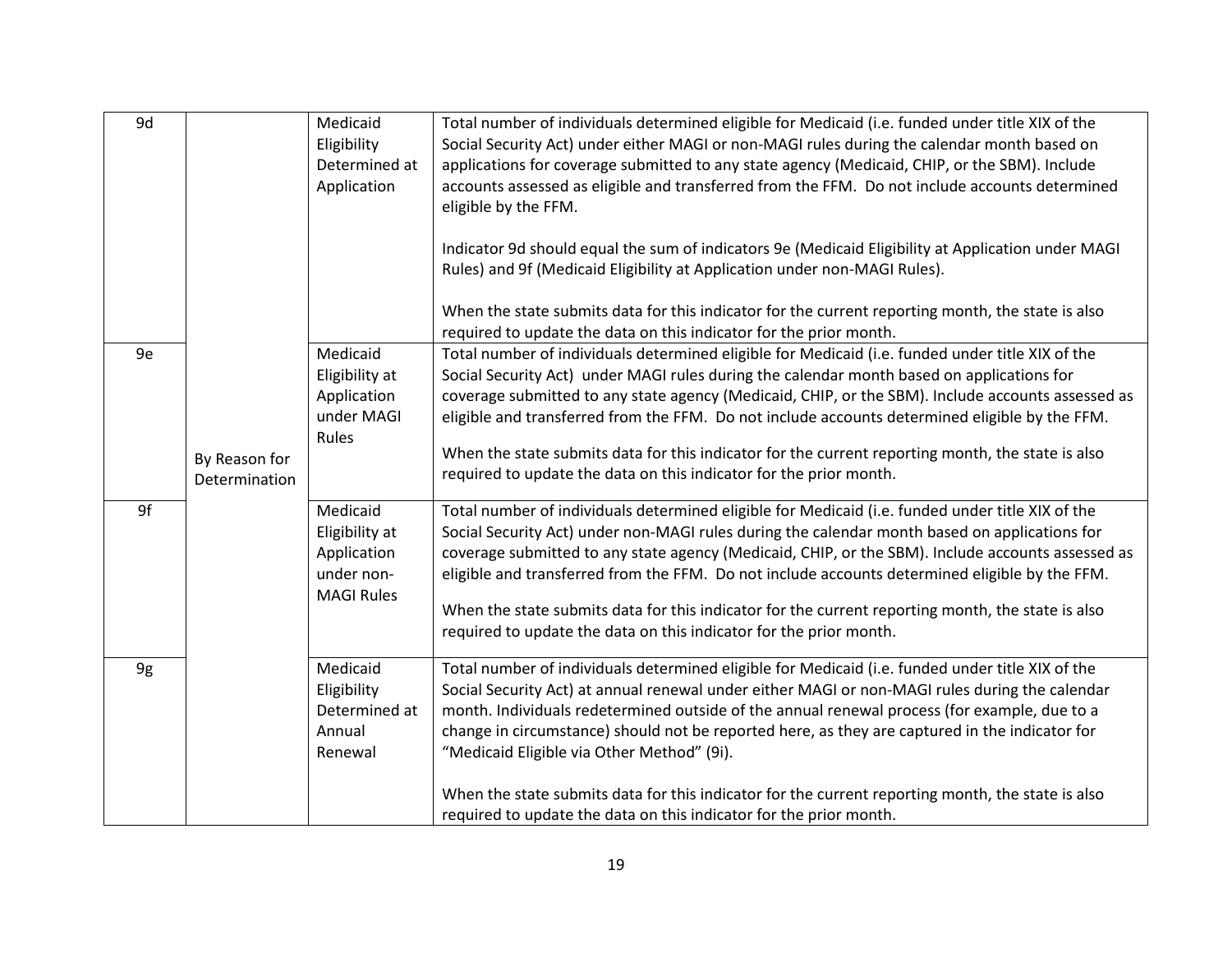| Eligible via<br>Social Security Act) during the calendar month without submitting an application, under the process<br>by which a state determines a cohort of individuals eligible through targeted enrollment strategies<br>Administrative<br>Determination<br>outlined in CMS guidance issued on May 17, 2013. This includes enrolling certain SNAP participants<br>and parents of CHIP beneficiaries without requiring an application. Unless your state has been<br>approved by CMS to make this type of determination, leave this field blank (not applicable).<br>When the state submits data for this indicator for the current reporting month, the state is also<br>required to update the data on this indicator for the prior month.<br>9i<br>Medicaid<br>Total number of individuals determined eligible for Medicaid (i.e. funded under title XIX of the<br>Eligible via<br>Social Security Act) under both MAGI and non-MAGI rules during the calendar month that are not<br><b>Other Method</b><br>captured in Indicators 9d, 9g, and 9h. This number should include redeterminations made outside of<br>the annual renewal process (for instance, due to a self-reported change in circumstance).<br>When the state submits data for this indicator for the current reporting month, the state is also<br>required to update the data on this indicator for the prior month.<br>9j<br><b>Total CHIP</b><br>Total number of individuals determined eligible for CHIP (i.e. funded under Title XXI of the Social<br>Security Act, including through MCHIP programs) during the calendar month. This number should<br>Eligible<br>include determinations following an initial application as well as all redeterminations (triggered by<br>either the annual renewal process or other change in circumstances).<br>All determinations made in the calendar month should be included, even if the individual will not be<br>enrolled into the program during the calendar month or is found retroactively eligible. Include<br>determinations made by any state agency, including the Medicaid agency, a separate CHIP agency,<br>and an SBM. Include determinations made on accounts assessed by the FFM and transferred to<br>Medicaid for final determination. Do not include final eligibility determinations made by the FFM<br>and transferred to Medicaid for enrollment.<br>Indicator 9j should equal the sum of indicator 9k (Determined CHIP Eligible at Application), indicator<br>9I (Determined CHIP Eligible at Annual Renewal), and indicator 9m (All Others Determined CHIP | 9h | Medicaid | Total number of individuals determined eligible for Medicaid (i.e. funded under title XIX of the |
|----------------------------------------------------------------------------------------------------------------------------------------------------------------------------------------------------------------------------------------------------------------------------------------------------------------------------------------------------------------------------------------------------------------------------------------------------------------------------------------------------------------------------------------------------------------------------------------------------------------------------------------------------------------------------------------------------------------------------------------------------------------------------------------------------------------------------------------------------------------------------------------------------------------------------------------------------------------------------------------------------------------------------------------------------------------------------------------------------------------------------------------------------------------------------------------------------------------------------------------------------------------------------------------------------------------------------------------------------------------------------------------------------------------------------------------------------------------------------------------------------------------------------------------------------------------------------------------------------------------------------------------------------------------------------------------------------------------------------------------------------------------------------------------------------------------------------------------------------------------------------------------------------------------------------------------------------------------------------------------------------------------------------------------------------------------------------------------------------------------------------------------------------------------------------------------------------------------------------------------------------------------------------------------------------------------------------------------------------------------------------------------------------------------------------------------------------------------------------------------------------------------------------------------------------------------------------------------------------------|----|----------|--------------------------------------------------------------------------------------------------|
|                                                                                                                                                                                                                                                                                                                                                                                                                                                                                                                                                                                                                                                                                                                                                                                                                                                                                                                                                                                                                                                                                                                                                                                                                                                                                                                                                                                                                                                                                                                                                                                                                                                                                                                                                                                                                                                                                                                                                                                                                                                                                                                                                                                                                                                                                                                                                                                                                                                                                                                                                                                                          |    |          |                                                                                                  |
|                                                                                                                                                                                                                                                                                                                                                                                                                                                                                                                                                                                                                                                                                                                                                                                                                                                                                                                                                                                                                                                                                                                                                                                                                                                                                                                                                                                                                                                                                                                                                                                                                                                                                                                                                                                                                                                                                                                                                                                                                                                                                                                                                                                                                                                                                                                                                                                                                                                                                                                                                                                                          |    |          |                                                                                                  |
|                                                                                                                                                                                                                                                                                                                                                                                                                                                                                                                                                                                                                                                                                                                                                                                                                                                                                                                                                                                                                                                                                                                                                                                                                                                                                                                                                                                                                                                                                                                                                                                                                                                                                                                                                                                                                                                                                                                                                                                                                                                                                                                                                                                                                                                                                                                                                                                                                                                                                                                                                                                                          |    |          |                                                                                                  |
|                                                                                                                                                                                                                                                                                                                                                                                                                                                                                                                                                                                                                                                                                                                                                                                                                                                                                                                                                                                                                                                                                                                                                                                                                                                                                                                                                                                                                                                                                                                                                                                                                                                                                                                                                                                                                                                                                                                                                                                                                                                                                                                                                                                                                                                                                                                                                                                                                                                                                                                                                                                                          |    |          |                                                                                                  |
|                                                                                                                                                                                                                                                                                                                                                                                                                                                                                                                                                                                                                                                                                                                                                                                                                                                                                                                                                                                                                                                                                                                                                                                                                                                                                                                                                                                                                                                                                                                                                                                                                                                                                                                                                                                                                                                                                                                                                                                                                                                                                                                                                                                                                                                                                                                                                                                                                                                                                                                                                                                                          |    |          |                                                                                                  |
|                                                                                                                                                                                                                                                                                                                                                                                                                                                                                                                                                                                                                                                                                                                                                                                                                                                                                                                                                                                                                                                                                                                                                                                                                                                                                                                                                                                                                                                                                                                                                                                                                                                                                                                                                                                                                                                                                                                                                                                                                                                                                                                                                                                                                                                                                                                                                                                                                                                                                                                                                                                                          |    |          |                                                                                                  |
|                                                                                                                                                                                                                                                                                                                                                                                                                                                                                                                                                                                                                                                                                                                                                                                                                                                                                                                                                                                                                                                                                                                                                                                                                                                                                                                                                                                                                                                                                                                                                                                                                                                                                                                                                                                                                                                                                                                                                                                                                                                                                                                                                                                                                                                                                                                                                                                                                                                                                                                                                                                                          |    |          |                                                                                                  |
|                                                                                                                                                                                                                                                                                                                                                                                                                                                                                                                                                                                                                                                                                                                                                                                                                                                                                                                                                                                                                                                                                                                                                                                                                                                                                                                                                                                                                                                                                                                                                                                                                                                                                                                                                                                                                                                                                                                                                                                                                                                                                                                                                                                                                                                                                                                                                                                                                                                                                                                                                                                                          |    |          |                                                                                                  |
|                                                                                                                                                                                                                                                                                                                                                                                                                                                                                                                                                                                                                                                                                                                                                                                                                                                                                                                                                                                                                                                                                                                                                                                                                                                                                                                                                                                                                                                                                                                                                                                                                                                                                                                                                                                                                                                                                                                                                                                                                                                                                                                                                                                                                                                                                                                                                                                                                                                                                                                                                                                                          |    |          |                                                                                                  |
|                                                                                                                                                                                                                                                                                                                                                                                                                                                                                                                                                                                                                                                                                                                                                                                                                                                                                                                                                                                                                                                                                                                                                                                                                                                                                                                                                                                                                                                                                                                                                                                                                                                                                                                                                                                                                                                                                                                                                                                                                                                                                                                                                                                                                                                                                                                                                                                                                                                                                                                                                                                                          |    |          |                                                                                                  |
|                                                                                                                                                                                                                                                                                                                                                                                                                                                                                                                                                                                                                                                                                                                                                                                                                                                                                                                                                                                                                                                                                                                                                                                                                                                                                                                                                                                                                                                                                                                                                                                                                                                                                                                                                                                                                                                                                                                                                                                                                                                                                                                                                                                                                                                                                                                                                                                                                                                                                                                                                                                                          |    |          |                                                                                                  |
|                                                                                                                                                                                                                                                                                                                                                                                                                                                                                                                                                                                                                                                                                                                                                                                                                                                                                                                                                                                                                                                                                                                                                                                                                                                                                                                                                                                                                                                                                                                                                                                                                                                                                                                                                                                                                                                                                                                                                                                                                                                                                                                                                                                                                                                                                                                                                                                                                                                                                                                                                                                                          |    |          |                                                                                                  |
|                                                                                                                                                                                                                                                                                                                                                                                                                                                                                                                                                                                                                                                                                                                                                                                                                                                                                                                                                                                                                                                                                                                                                                                                                                                                                                                                                                                                                                                                                                                                                                                                                                                                                                                                                                                                                                                                                                                                                                                                                                                                                                                                                                                                                                                                                                                                                                                                                                                                                                                                                                                                          |    |          |                                                                                                  |
|                                                                                                                                                                                                                                                                                                                                                                                                                                                                                                                                                                                                                                                                                                                                                                                                                                                                                                                                                                                                                                                                                                                                                                                                                                                                                                                                                                                                                                                                                                                                                                                                                                                                                                                                                                                                                                                                                                                                                                                                                                                                                                                                                                                                                                                                                                                                                                                                                                                                                                                                                                                                          |    |          |                                                                                                  |
|                                                                                                                                                                                                                                                                                                                                                                                                                                                                                                                                                                                                                                                                                                                                                                                                                                                                                                                                                                                                                                                                                                                                                                                                                                                                                                                                                                                                                                                                                                                                                                                                                                                                                                                                                                                                                                                                                                                                                                                                                                                                                                                                                                                                                                                                                                                                                                                                                                                                                                                                                                                                          |    |          |                                                                                                  |
|                                                                                                                                                                                                                                                                                                                                                                                                                                                                                                                                                                                                                                                                                                                                                                                                                                                                                                                                                                                                                                                                                                                                                                                                                                                                                                                                                                                                                                                                                                                                                                                                                                                                                                                                                                                                                                                                                                                                                                                                                                                                                                                                                                                                                                                                                                                                                                                                                                                                                                                                                                                                          |    |          |                                                                                                  |
|                                                                                                                                                                                                                                                                                                                                                                                                                                                                                                                                                                                                                                                                                                                                                                                                                                                                                                                                                                                                                                                                                                                                                                                                                                                                                                                                                                                                                                                                                                                                                                                                                                                                                                                                                                                                                                                                                                                                                                                                                                                                                                                                                                                                                                                                                                                                                                                                                                                                                                                                                                                                          |    |          |                                                                                                  |
|                                                                                                                                                                                                                                                                                                                                                                                                                                                                                                                                                                                                                                                                                                                                                                                                                                                                                                                                                                                                                                                                                                                                                                                                                                                                                                                                                                                                                                                                                                                                                                                                                                                                                                                                                                                                                                                                                                                                                                                                                                                                                                                                                                                                                                                                                                                                                                                                                                                                                                                                                                                                          |    |          |                                                                                                  |
|                                                                                                                                                                                                                                                                                                                                                                                                                                                                                                                                                                                                                                                                                                                                                                                                                                                                                                                                                                                                                                                                                                                                                                                                                                                                                                                                                                                                                                                                                                                                                                                                                                                                                                                                                                                                                                                                                                                                                                                                                                                                                                                                                                                                                                                                                                                                                                                                                                                                                                                                                                                                          |    |          |                                                                                                  |
|                                                                                                                                                                                                                                                                                                                                                                                                                                                                                                                                                                                                                                                                                                                                                                                                                                                                                                                                                                                                                                                                                                                                                                                                                                                                                                                                                                                                                                                                                                                                                                                                                                                                                                                                                                                                                                                                                                                                                                                                                                                                                                                                                                                                                                                                                                                                                                                                                                                                                                                                                                                                          |    |          |                                                                                                  |
|                                                                                                                                                                                                                                                                                                                                                                                                                                                                                                                                                                                                                                                                                                                                                                                                                                                                                                                                                                                                                                                                                                                                                                                                                                                                                                                                                                                                                                                                                                                                                                                                                                                                                                                                                                                                                                                                                                                                                                                                                                                                                                                                                                                                                                                                                                                                                                                                                                                                                                                                                                                                          |    |          |                                                                                                  |
|                                                                                                                                                                                                                                                                                                                                                                                                                                                                                                                                                                                                                                                                                                                                                                                                                                                                                                                                                                                                                                                                                                                                                                                                                                                                                                                                                                                                                                                                                                                                                                                                                                                                                                                                                                                                                                                                                                                                                                                                                                                                                                                                                                                                                                                                                                                                                                                                                                                                                                                                                                                                          |    |          |                                                                                                  |
|                                                                                                                                                                                                                                                                                                                                                                                                                                                                                                                                                                                                                                                                                                                                                                                                                                                                                                                                                                                                                                                                                                                                                                                                                                                                                                                                                                                                                                                                                                                                                                                                                                                                                                                                                                                                                                                                                                                                                                                                                                                                                                                                                                                                                                                                                                                                                                                                                                                                                                                                                                                                          |    |          |                                                                                                  |
|                                                                                                                                                                                                                                                                                                                                                                                                                                                                                                                                                                                                                                                                                                                                                                                                                                                                                                                                                                                                                                                                                                                                                                                                                                                                                                                                                                                                                                                                                                                                                                                                                                                                                                                                                                                                                                                                                                                                                                                                                                                                                                                                                                                                                                                                                                                                                                                                                                                                                                                                                                                                          |    |          |                                                                                                  |
|                                                                                                                                                                                                                                                                                                                                                                                                                                                                                                                                                                                                                                                                                                                                                                                                                                                                                                                                                                                                                                                                                                                                                                                                                                                                                                                                                                                                                                                                                                                                                                                                                                                                                                                                                                                                                                                                                                                                                                                                                                                                                                                                                                                                                                                                                                                                                                                                                                                                                                                                                                                                          |    |          |                                                                                                  |
|                                                                                                                                                                                                                                                                                                                                                                                                                                                                                                                                                                                                                                                                                                                                                                                                                                                                                                                                                                                                                                                                                                                                                                                                                                                                                                                                                                                                                                                                                                                                                                                                                                                                                                                                                                                                                                                                                                                                                                                                                                                                                                                                                                                                                                                                                                                                                                                                                                                                                                                                                                                                          |    |          |                                                                                                  |
|                                                                                                                                                                                                                                                                                                                                                                                                                                                                                                                                                                                                                                                                                                                                                                                                                                                                                                                                                                                                                                                                                                                                                                                                                                                                                                                                                                                                                                                                                                                                                                                                                                                                                                                                                                                                                                                                                                                                                                                                                                                                                                                                                                                                                                                                                                                                                                                                                                                                                                                                                                                                          |    |          |                                                                                                  |
|                                                                                                                                                                                                                                                                                                                                                                                                                                                                                                                                                                                                                                                                                                                                                                                                                                                                                                                                                                                                                                                                                                                                                                                                                                                                                                                                                                                                                                                                                                                                                                                                                                                                                                                                                                                                                                                                                                                                                                                                                                                                                                                                                                                                                                                                                                                                                                                                                                                                                                                                                                                                          |    |          |                                                                                                  |
|                                                                                                                                                                                                                                                                                                                                                                                                                                                                                                                                                                                                                                                                                                                                                                                                                                                                                                                                                                                                                                                                                                                                                                                                                                                                                                                                                                                                                                                                                                                                                                                                                                                                                                                                                                                                                                                                                                                                                                                                                                                                                                                                                                                                                                                                                                                                                                                                                                                                                                                                                                                                          |    |          |                                                                                                  |
|                                                                                                                                                                                                                                                                                                                                                                                                                                                                                                                                                                                                                                                                                                                                                                                                                                                                                                                                                                                                                                                                                                                                                                                                                                                                                                                                                                                                                                                                                                                                                                                                                                                                                                                                                                                                                                                                                                                                                                                                                                                                                                                                                                                                                                                                                                                                                                                                                                                                                                                                                                                                          |    |          |                                                                                                  |
|                                                                                                                                                                                                                                                                                                                                                                                                                                                                                                                                                                                                                                                                                                                                                                                                                                                                                                                                                                                                                                                                                                                                                                                                                                                                                                                                                                                                                                                                                                                                                                                                                                                                                                                                                                                                                                                                                                                                                                                                                                                                                                                                                                                                                                                                                                                                                                                                                                                                                                                                                                                                          |    |          | Eligible).                                                                                       |
| When the state submits data for this indicator for the current reporting month, the state is also                                                                                                                                                                                                                                                                                                                                                                                                                                                                                                                                                                                                                                                                                                                                                                                                                                                                                                                                                                                                                                                                                                                                                                                                                                                                                                                                                                                                                                                                                                                                                                                                                                                                                                                                                                                                                                                                                                                                                                                                                                                                                                                                                                                                                                                                                                                                                                                                                                                                                                        |    |          |                                                                                                  |
| required to update the data on this indicator for the prior month.                                                                                                                                                                                                                                                                                                                                                                                                                                                                                                                                                                                                                                                                                                                                                                                                                                                                                                                                                                                                                                                                                                                                                                                                                                                                                                                                                                                                                                                                                                                                                                                                                                                                                                                                                                                                                                                                                                                                                                                                                                                                                                                                                                                                                                                                                                                                                                                                                                                                                                                                       |    |          |                                                                                                  |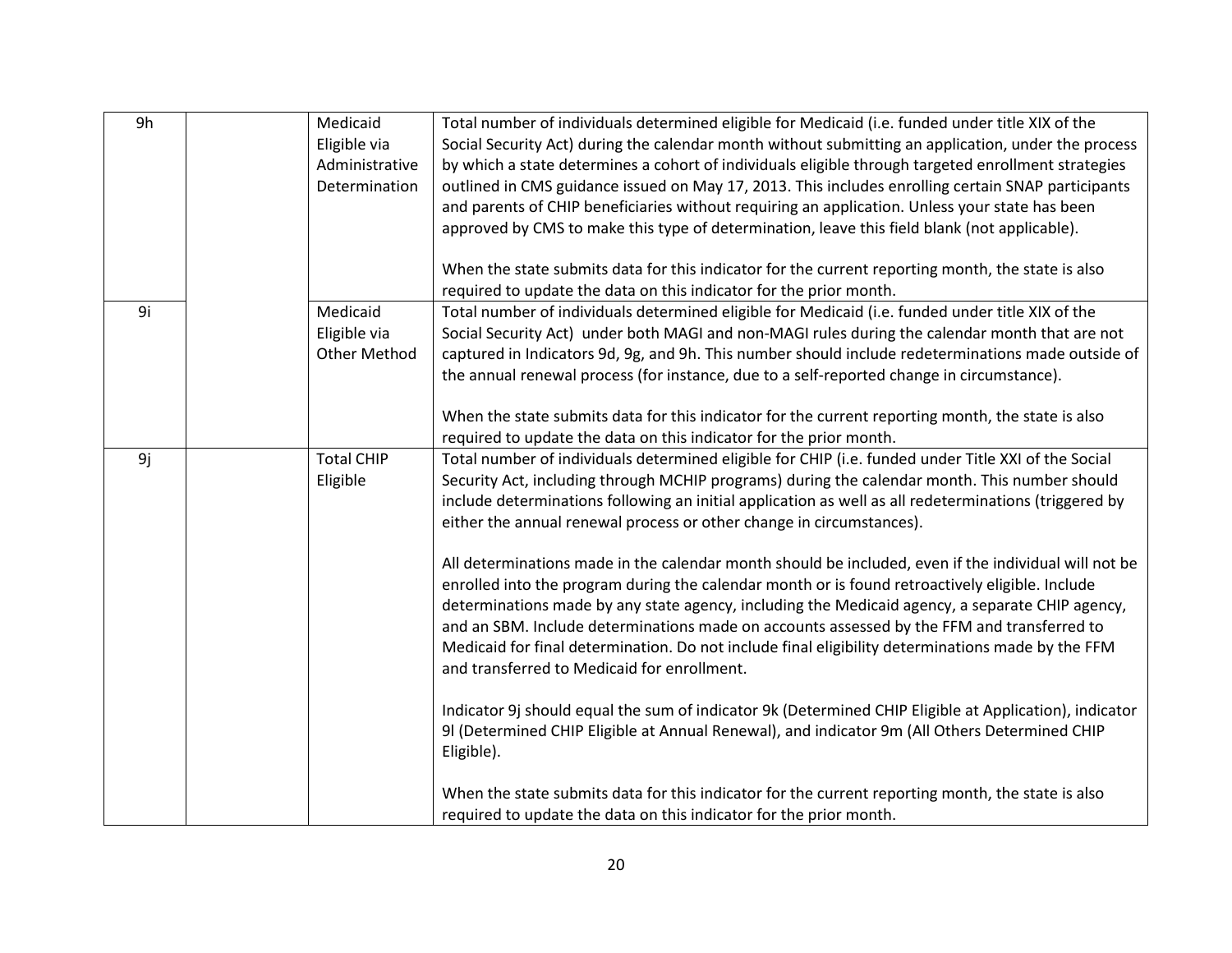| 9k             |               | Determined           | Total number of individuals determined eligible for CHIP (i.e. funded under Title XXI of the Social |
|----------------|---------------|----------------------|-----------------------------------------------------------------------------------------------------|
|                |               | CHIP Eligible at     | Security Act, including through MCHIP programs) during the calendar month that follows the          |
|                |               | Application          | applicant submitting an application for coverage to any state agency (Medicaid, CHIP, or the SBM).  |
|                |               |                      | Include accounts assessed as eligible and transferred from the FFM. Do not include accounts         |
|                |               |                      | determined eligible by the FFM.                                                                     |
|                |               |                      |                                                                                                     |
|                |               |                      | When the state submits data for this indicator for the current reporting month, the state is also   |
|                |               |                      | required to update the data on this indicator for the prior month.                                  |
| 9 <sub>l</sub> | By Reason for | Determined           | Total number of individuals determined eligible for CHIP (i.e. funded under Title XXI of the Social |
|                | Determination | CHIP Eligible at     | Security Act, including through MCHIP programs) at annual renewal during the calendar month.        |
|                |               | Annual               | Individuals redetermined outside of the annual renewal process (for example, due to a change in     |
|                |               | Renewal              | circumstance) should not be reported here, as they are captured in the indicator for "All Others    |
|                |               |                      |                                                                                                     |
|                |               |                      | Determined CHIP Eligible" (9m).                                                                     |
|                |               |                      | When the state submits data for this indicator for the current reporting month, the state is also   |
|                |               |                      |                                                                                                     |
|                |               |                      | required to update the data on this indicator for the prior month.                                  |
| 9 <sub>m</sub> |               | All Others           | Total number of individuals determined eligible for CHIP (i.e. funded under Title XXI of the Social |
|                |               | Determined           | Security Act, including through MCHIP programs) during the calendar month who are not captured      |
|                |               | <b>CHIP Eligible</b> | in Indicators 9k and 9l. This includes redeterminations made outside of the annual renewal process  |
|                |               |                      | (for instance, due to a change in circumstance).                                                    |
|                |               |                      |                                                                                                     |
|                |               |                      | When the state submits data for this indicator for the current reporting month, the state is also   |
|                |               |                      | required to update the data on this indicator for the prior month.                                  |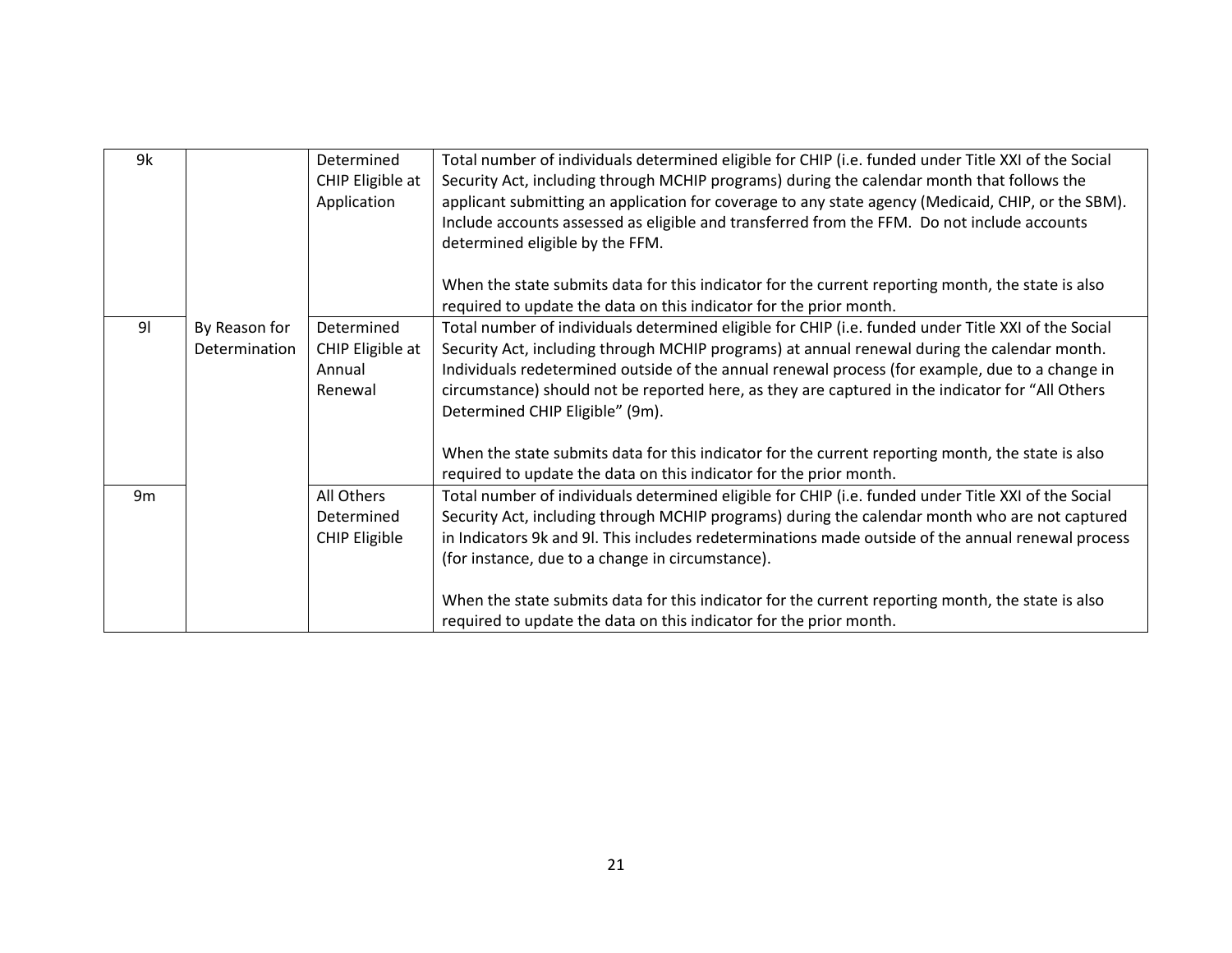|                      | <b>10. TOTAL NUMBER OF INDIVIDUALS DETERMINED INELIGIBLE</b> |                                     |                                                                                                                                                                                                                                                                                                                                                                                                                                                                                                                                                                                                                                                                                                                                                                                                                                                                                                                                                                                                                                                                                                                                                                                                                                                                                                                                                                                                                                                     |  |
|----------------------|--------------------------------------------------------------|-------------------------------------|-----------------------------------------------------------------------------------------------------------------------------------------------------------------------------------------------------------------------------------------------------------------------------------------------------------------------------------------------------------------------------------------------------------------------------------------------------------------------------------------------------------------------------------------------------------------------------------------------------------------------------------------------------------------------------------------------------------------------------------------------------------------------------------------------------------------------------------------------------------------------------------------------------------------------------------------------------------------------------------------------------------------------------------------------------------------------------------------------------------------------------------------------------------------------------------------------------------------------------------------------------------------------------------------------------------------------------------------------------------------------------------------------------------------------------------------------------|--|
|                      | <b>Reporting Period: Calendar Month</b>                      |                                     |                                                                                                                                                                                                                                                                                                                                                                                                                                                                                                                                                                                                                                                                                                                                                                                                                                                                                                                                                                                                                                                                                                                                                                                                                                                                                                                                                                                                                                                     |  |
|                      |                                                              |                                     | Reporting Frequency: Monthly, year round                                                                                                                                                                                                                                                                                                                                                                                                                                                                                                                                                                                                                                                                                                                                                                                                                                                                                                                                                                                                                                                                                                                                                                                                                                                                                                                                                                                                            |  |
| Indicator            | <b>Data</b>                                                  | <b>Variable Name</b>                | <b>Description</b>                                                                                                                                                                                                                                                                                                                                                                                                                                                                                                                                                                                                                                                                                                                                                                                                                                                                                                                                                                                                                                                                                                                                                                                                                                                                                                                                                                                                                                  |  |
| <b>Number</b><br>10a | <b>Breakout</b>                                              | <b>Total Medicaid</b><br>Ineligible | Total number of individuals determined ineligible for Medicaid (i.e. funded under title XIX of the<br>Social Security Act) under either MAGI or non-MAGI rules during the calendar month. This number<br>should include determinations following an initial application as well as all redeterminations<br>(triggered by either the annual renewal process or other change in circumstances). Include final<br>determinations made by any state agency, including the Medicaid agency, a separate CHIP agency,<br>and an SBM. Include individuals determined ineligible by a state agency after their account was<br>assessed and transferred from the FFM. Do not include final eligibility determinations made by the<br>FFM.<br>Individuals who are determined ineligible for Medicaid and ineligible for CHIP should be counted<br>both in the number of individuals determined ineligible for Medicaid under this indicator and in the<br>number of individuals ineligible for CHIP under indicator 10g. Individuals who request<br>disenrollment during the calendar month should not be included in this indicator.<br>Indicator 10a should equal the sum of indicator 10b (Ineligibility Established) and indicator 10c<br>(Eligibility Cannot be Established).<br>Indicator 10a should equal the sum of indicator 10d (Ineligible at Application), 10e (Ineligible at<br>Annual Renewal), and 10f (Ineligible via Other Application Type). |  |
|                      |                                                              |                                     | When the state submits data for this indicator for the current reporting month, the state is also<br>required to update the data on this indicator for the prior month.                                                                                                                                                                                                                                                                                                                                                                                                                                                                                                                                                                                                                                                                                                                                                                                                                                                                                                                                                                                                                                                                                                                                                                                                                                                                             |  |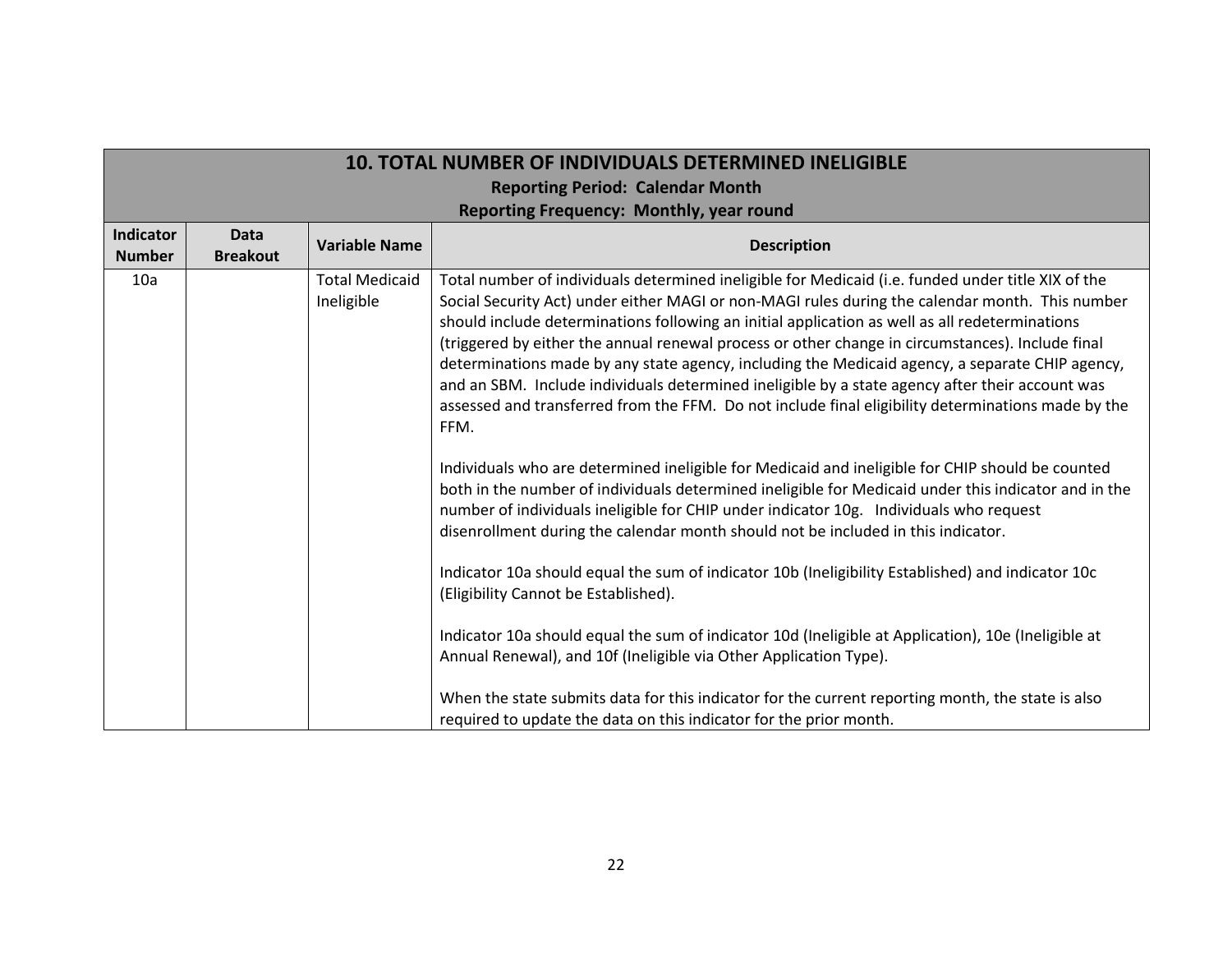| 10 <sub>b</sub> |               | Medicaid        | Total number of individuals determined ineligible for Medicaid (i.e. funded under title XIX of the                         |
|-----------------|---------------|-----------------|----------------------------------------------------------------------------------------------------------------------------|
|                 |               | Determination   | Social Security Act) under either MAGI or non-MAGI rules during the calendar month based on                                |
|                 |               | - Ineligibility | information known to the state agency making the determination (for instance, individuals                                  |
|                 |               | Established     | determined ineligible due to death, aging out, citizenship status, changes in household composition,<br>or higher income). |
|                 | By            |                 | When the state submits data for this indicator for the current reporting month, the state is also                          |
|                 | Determination |                 | required to update the data on this indicator for the prior month.                                                         |
| 10c             | Reason        | Medicaid        | Total number of individuals determined ineligible for Medicaid (i.e. funded under title XIX of the                         |
|                 |               | Determination   | Social Security Act) under either MAGI or non-MAGI rules during the calendar month because they                            |
|                 |               | - Eligibility   | failed to complete or return renewal forms or other required documentation, or who were lost to                            |
|                 |               | Cannot be       | follow up.                                                                                                                 |
|                 |               | Established     |                                                                                                                            |
|                 |               |                 | When the state submits data for this indicator for the current reporting month, the state is also                          |
|                 |               |                 | required to update the data on this indicator for the prior month.                                                         |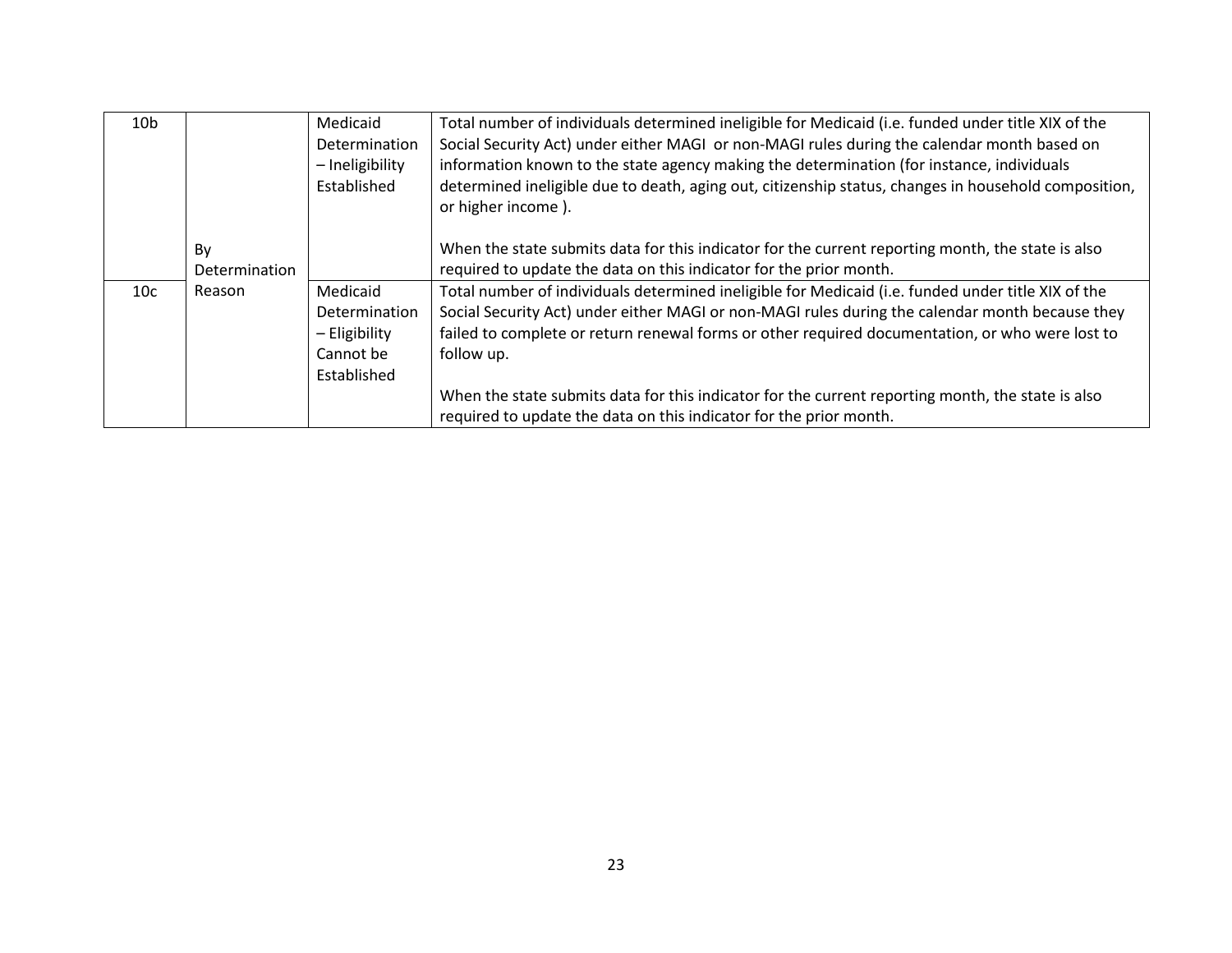| 10d             |               | Medicaid         | Total number of individuals determined ineligible for Medicaid (i.e. funded under title XIX of the    |
|-----------------|---------------|------------------|-------------------------------------------------------------------------------------------------------|
|                 |               | Determination    | Social Security Act) under either MAGI or non-MAGI rules during the calendar month as a result of     |
|                 |               | - Ineligible at  | the applicant submitting an application for coverage to any state agency (Medicaid, CHIP, or the      |
|                 |               | Application      | SBM). Include individuals determined ineligible by a state agency after their account was assessed    |
|                 |               |                  | and transferred from the FFM. Do not include final eligibility determinations made by the FFM.        |
|                 |               |                  |                                                                                                       |
|                 |               |                  | When the state submits data for this indicator for the current reporting month, the state is also     |
|                 |               |                  | required to update the data on this indicator for the prior month.                                    |
| 10 <sub>e</sub> |               | Medicaid         | Total number of individuals who, during the calendar month, were determined ineligible for            |
|                 |               | Determination    | Medicaid (i.e. funded under title XIX of the Social Security Act) at annual renewal under either MAGI |
|                 | By Type of    | - Ineligible at  | or non-MAGI rules. Individuals redetermined outside of the annual renewal process (for example,       |
|                 | Determination | Annual           | due to a change in circumstance) should not be reported here, as they are captured in the indicator   |
|                 |               | Renewal          | for "Medicaid Determination - Ineligible via Other Application Type" (10f).                           |
|                 |               |                  |                                                                                                       |
|                 |               |                  | When the state submits data for this indicator for the current reporting month, the state is also     |
|                 |               |                  | required to update the data on this indicator for the prior month.                                    |
| 10 <sub>f</sub> |               | Medicaid         | Total number of individuals determined ineligible for Medicaid (i.e. funded under title XIX of the    |
|                 |               | Determination    | Social Security Act) under both MAGI and non-MAGI rules during the calendar month who are not         |
|                 |               | - Ineligible via | captured in Indicators 10d and 10e. This could include redeterminations made outside of the annual    |
|                 |               | Other            | renewal process (for instance, due to a change in circumstance).                                      |
|                 |               | Application      |                                                                                                       |
|                 |               | <b>Type</b>      | When the state submits data for this indicator for the current reporting month, the state is also     |
|                 |               |                  | required to update the data on this indicator for the prior month.                                    |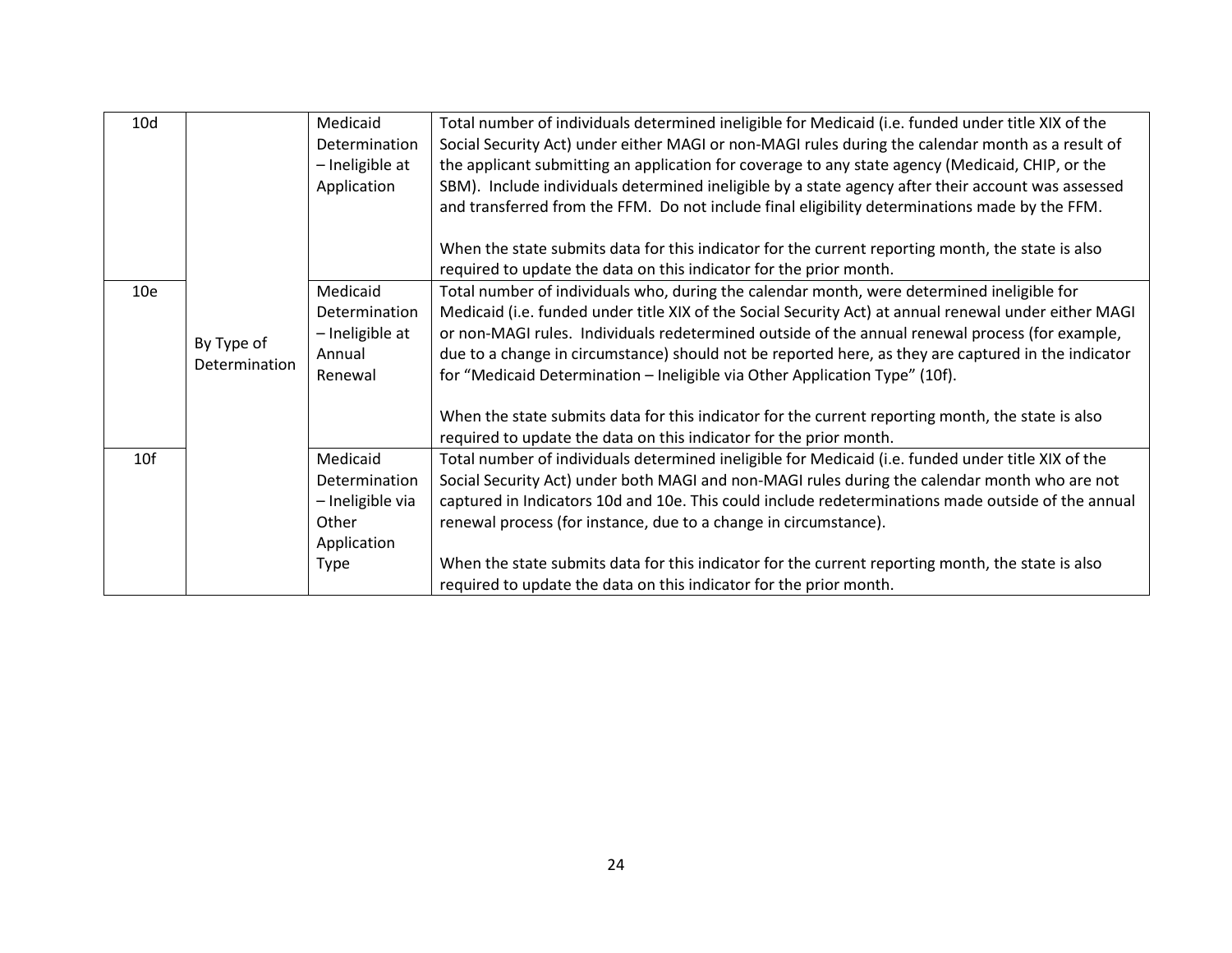| 10 <sub>g</sub> | <b>Total CHIP</b> | Total number of individuals determined ineligible for CHIP ((i.e. funded under Title XXI of the Social |
|-----------------|-------------------|--------------------------------------------------------------------------------------------------------|
|                 | Ineligible        | Security Act, including through MCHIP programs)) during the calendar month. This number should         |
|                 |                   | include determinations following an initial application as well as all redeterminations (triggered by  |
|                 |                   | either the annual renewal process or other change in circumstances). Include final determinations      |
|                 |                   | made by any state agency, including the Medicaid agency, a separate CHIP agency, and an SBM.           |
|                 |                   | Include individuals determined ineligible by a state agency after their account was assessed and       |
|                 |                   | transferred from the FFM. Do not include final eligibility determinations made by the FFM.             |
|                 |                   | Individuals who are determined ineligible for Medicaid and ineligible for CHIP should be counted       |
|                 |                   | both in the number of individuals determined ineligible for Medicaid and in the number of              |
|                 |                   | individuals ineligible for CHIP. Individuals determined eligible for Medicaid who do not receive a     |
|                 |                   | CHIP denial should not be included in this indicator.                                                  |
|                 |                   | Individuals who request disenrollment or are disenrolled for failure to make premium payments          |
|                 |                   | during the calendar month should not be included in this indicator. Similarly, children subject to a   |
|                 |                   | waiting period or premium lock-out period are considered eligible but not enrolled and should also     |
|                 |                   | be excluded from this Indicator.                                                                       |
|                 |                   |                                                                                                        |
|                 |                   | Indicator 10g should equal the sum of indicator 10h (Ineligibility Established) and 10i (Eligibility   |
|                 |                   | cannot be Established).                                                                                |
|                 |                   | Indicator 10g should equal the sum of indicator 10j (Ineligible at Application), indicator 10k         |
|                 |                   | (Ineligible at Annual Renewal), and indicator 10l (Ineligible via Other Application Method).           |
|                 |                   |                                                                                                        |
|                 |                   | When the state submits data for this indicator for the current reporting month, the state is also      |
|                 |                   | required to update the data on this indicator for the prior month.                                     |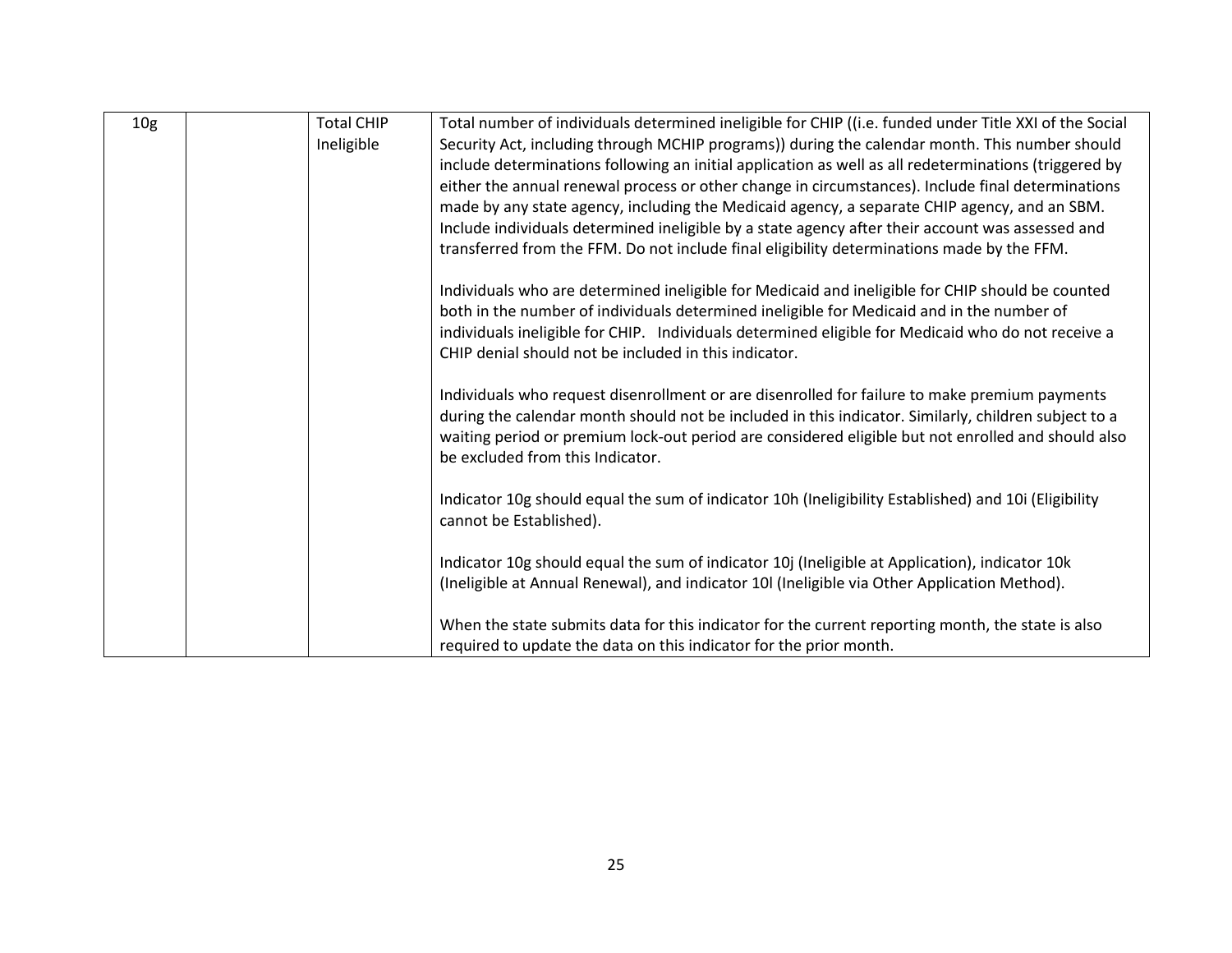| 10h |               | <b>CHIP</b>     | Total number of individuals determined ineligible for CHIP (i.e. funded under Title XXI of the Social |
|-----|---------------|-----------------|-------------------------------------------------------------------------------------------------------|
|     |               | Determination   | Security Act, including through MCHIP programs) during the calendar month based on information        |
|     |               | - Ineligibility | known to the state agency making the determination (for instance, individuals determined ineligible   |
|     |               | Established     | due to death, aging out, citizenship status, changes in household composition, or higher income).     |
|     |               |                 |                                                                                                       |
|     |               |                 |                                                                                                       |
|     | By            |                 | When the state submits data for this indicator for the current reporting month, the state is also     |
|     | Determination |                 | required to update the data on this indicator for the prior month.                                    |
| 10i | Reason        | <b>CHIP</b>     | Total number of individuals determined ineligible for CHIP (i.e. funded under Title XXI of the Social |
|     |               | Determination   | Security Act, including through MCHIP programs) during the calendar month because they failed to      |
|     |               | - Eligibility   | complete or return renewal forms or other required documentation, or who were lost to follow up.      |
|     |               | Cannot be       |                                                                                                       |
|     |               | Established     | When the state submits data for this indicator for the current reporting month, the state is also     |
|     |               |                 | required to update the data on this indicator for the prior month.                                    |
| 10j |               | <b>CHIP</b>     | Total number of individuals determined ineligible for CHIP (i.e. funded under Title XXI of the Social |
|     |               | Determination   | Security Act, including through MCHIP programs) during the calendar month as a result of the          |
|     |               | - Ineligible at | applicant submitting an application for coverage to any state agency (Medicaid, CHIP, or the SBM).    |
|     |               | Application     | Include individuals determined ineligible by a state agency after their account was assessed and      |
|     |               |                 | transferred from the FFM Include individuals determined ineligible by a state agency after their      |
|     |               |                 | account was assessed and transferred from the FFM. Do not include final eligibility determinations    |
|     |               |                 | made by the FFM.                                                                                      |
|     |               |                 |                                                                                                       |
|     | By            |                 |                                                                                                       |
|     | Determination |                 | When the state submits data for this indicator for the current reporting month, the state is also     |
|     | Type          |                 | required to update the data on this indicator for the prior month.                                    |
| 10k |               | <b>CHIP</b>     | Total number of individuals determined ineligible for CHIP (i.e. funded under Title XXI of the Social |
|     |               | Determination   | Security Act, including through MCHIP programs) at annual renewal during the calendar month.          |
|     |               | - Ineligible at | Individuals redetermined outside of the annual renewal process (for example, due to a change in       |
|     |               | Annual          | circumstance) should not be reported here, as they are captured in the indicator for "CHIP            |
|     |               | Renewal         | Determination - Ineligible via Other Application Type" (10I).                                         |
|     |               |                 |                                                                                                       |
|     |               |                 | When the state submits data for this indicator for the current reporting month, the state is also     |
|     |               |                 | required to update the data on this indicator for the prior month.                                    |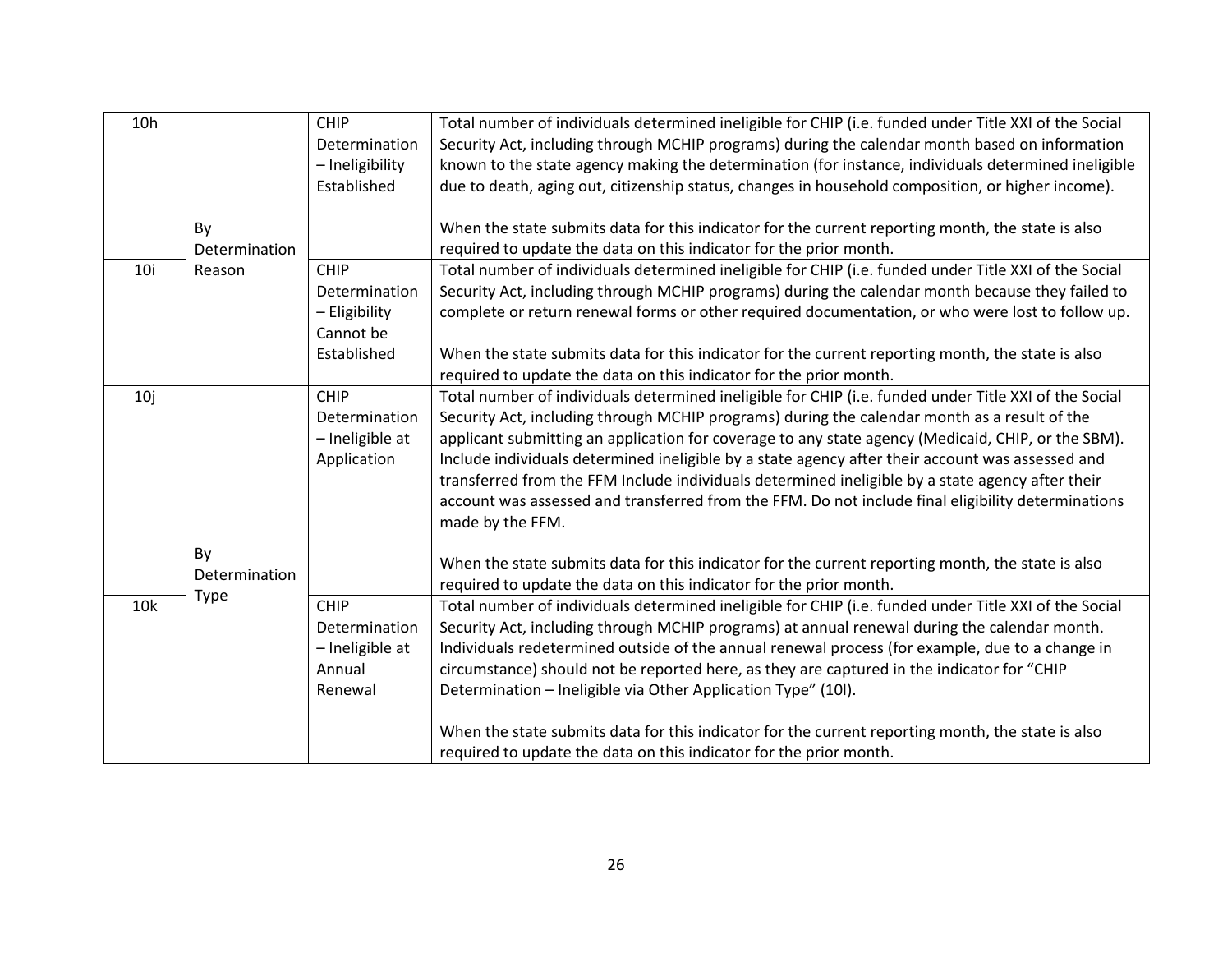| <b>10l</b> | <b>CHIP</b>      | Total number of individuals determined ineligible for CHIP (i.e. funded under Title XXI of the Social |
|------------|------------------|-------------------------------------------------------------------------------------------------------|
|            | Determination    | Security Act, including through MCHIP programs) during the calendar month who are not captured        |
|            | - Ineligible via | in Indicators 10j and 10k. This could include redeterminations made outside of the annual renewal     |
|            | Other            | process (for instance, due to a change in circumstance).                                              |
|            | Application      |                                                                                                       |
|            | Type             | When the state submits data for this indicator for the current reporting month, the state is also     |
|            |                  | required to update the data on this indicator for the prior month.                                    |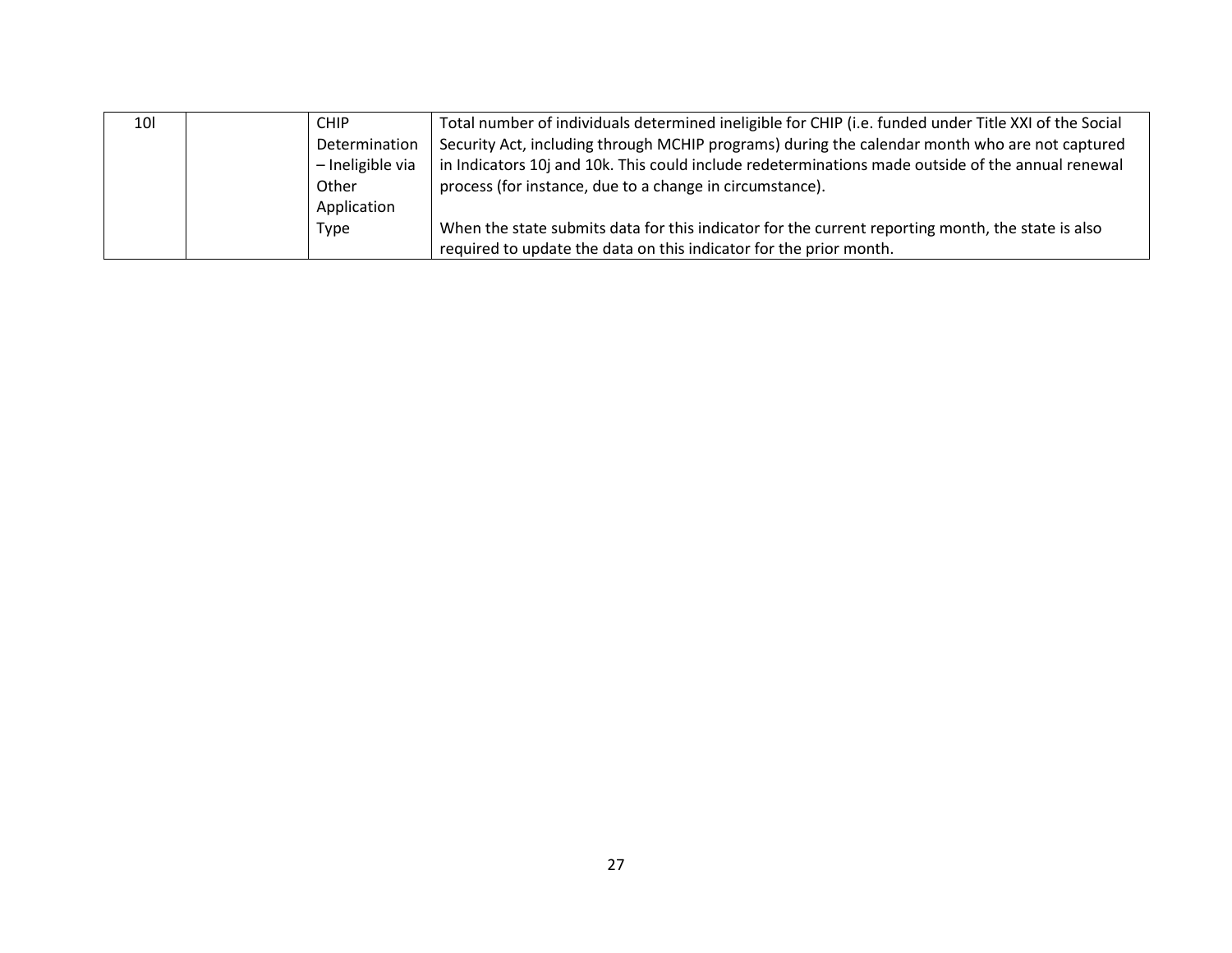|                  | <b>11. NUMBER OF PENDING APPLICATIONS OR REDETERMINATIONS</b> |                                              |                                                                                                                                                                                                                                                                                                                                                                                                                                                                                                                                                                                                                                                                                                                                                                                                                                                                       |  |
|------------------|---------------------------------------------------------------|----------------------------------------------|-----------------------------------------------------------------------------------------------------------------------------------------------------------------------------------------------------------------------------------------------------------------------------------------------------------------------------------------------------------------------------------------------------------------------------------------------------------------------------------------------------------------------------------------------------------------------------------------------------------------------------------------------------------------------------------------------------------------------------------------------------------------------------------------------------------------------------------------------------------------------|--|
|                  |                                                               |                                              | <b>Reporting Period: Calendar Month</b>                                                                                                                                                                                                                                                                                                                                                                                                                                                                                                                                                                                                                                                                                                                                                                                                                               |  |
|                  |                                                               |                                              | Reporting Frequency: Monthly, year round                                                                                                                                                                                                                                                                                                                                                                                                                                                                                                                                                                                                                                                                                                                                                                                                                              |  |
| <b>Indicator</b> | Data                                                          | Variable                                     |                                                                                                                                                                                                                                                                                                                                                                                                                                                                                                                                                                                                                                                                                                                                                                                                                                                                       |  |
| <b>Number</b>    | <b>Breakout</b>                                               | <b>Name</b>                                  | <b>Description</b>                                                                                                                                                                                                                                                                                                                                                                                                                                                                                                                                                                                                                                                                                                                                                                                                                                                    |  |
| 11a              | Pending at<br>Medicaid<br>Agency                              | Number<br>Pending at<br>Medicaid<br>Agency   | Total number of applications and redeterminations pending at Medicaid agency as of the last day of<br>the month. This includes all applications that have been received by the agency (regardless of the date<br>of application) and outstanding redetermination (regardless of when the individual came up for<br>renewal), but which have not yet been determined as of the last day of the month. Online applications<br>that have been initiated but not yet submitted to the Medicaid agency should not be reported.<br>If the Medicaid agency administers eligibility for the CHIP program, then pending CHIP applications<br>and redeterminations should be included in this count.<br>When the state submits data for this indicator for the current reporting month, the state is also<br>required to update the data on this indicator for the prior month. |  |
| 11 <sub>b</sub>  |                                                               | Pending at<br>Medicaid<br><b>Agency Type</b> | States where the number of pending applications and redeterminations reported in Indicator 11a is of<br>individuals should report "I" in this field. States where the reported number is of pending cases that<br>may include a mix of individuals and households should report "A" in this field.                                                                                                                                                                                                                                                                                                                                                                                                                                                                                                                                                                    |  |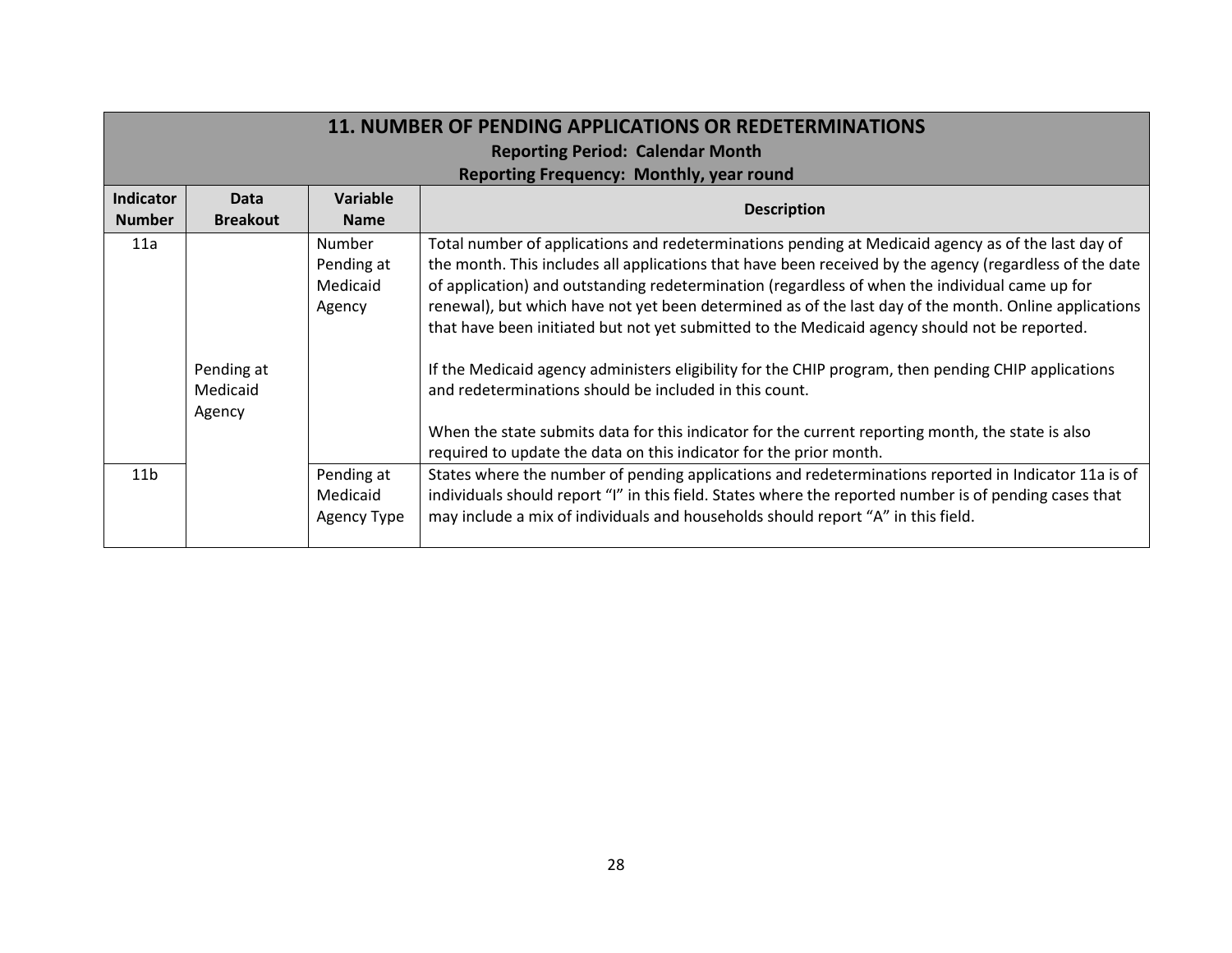| 11c |               | <b>Number</b>      | Total number of applications and redeterminations pending at the separate CHIP agency as of the last     |
|-----|---------------|--------------------|----------------------------------------------------------------------------------------------------------|
|     |               | Pending at         | day of the month. This includes all applications that have been received by the agency (regardless of    |
|     |               | <b>CHIP Agency</b> | the date of application) and outstanding redetermination (regardless of when the individual came up      |
|     |               |                    | for renewal), but which have not yet been determined as of the last day of the month. Online             |
|     |               |                    | applications that have been initiated but not yet submitted to the separate CHIP agency should not be    |
|     |               |                    | reported.                                                                                                |
|     | Pending at    |                    |                                                                                                          |
|     | Separate CHIP |                    | If the state does not have a separate CHIP agency, this Indicator and Indicator 11d should be left blank |
|     | Agency        |                    | $(NA)$ .                                                                                                 |
|     |               |                    |                                                                                                          |
|     |               |                    | When the state submits data for this indicator for the current reporting month, the state is also        |
|     |               |                    | required to update the data on this indicator for the prior month.                                       |
| 11d |               | Pending at         | States where the number of pending applications and redeterminations reported in Indicator 11c is of     |
|     |               | Separate           | individuals should report "I" in this field. States where the reported numbers is of pending cases that  |
|     |               | <b>CHIP Agency</b> | may include a mix of individuals and households should report "A" in this field.                         |
|     |               | Type               |                                                                                                          |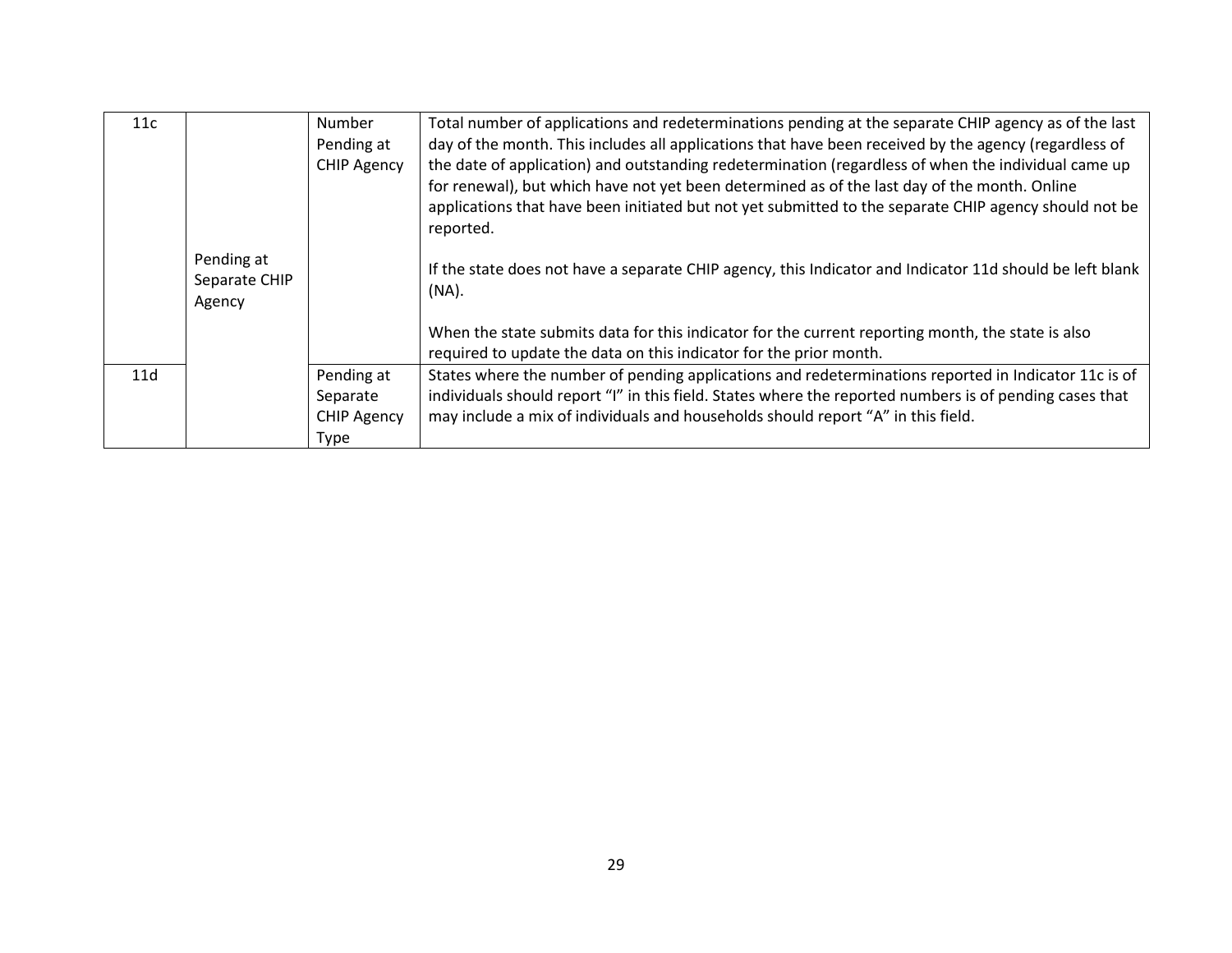|                                   | <b>12. PROCESSING TIME FOR DETERMINATIONS</b> |                                                                    |                                                                                                                                                                                                                                                                                                                                                                                                                                                                                                                                                                                                                                                                                                                                                                                                                                                                                                                                                                                                                                                                                                                                                                                                                                           |  |
|-----------------------------------|-----------------------------------------------|--------------------------------------------------------------------|-------------------------------------------------------------------------------------------------------------------------------------------------------------------------------------------------------------------------------------------------------------------------------------------------------------------------------------------------------------------------------------------------------------------------------------------------------------------------------------------------------------------------------------------------------------------------------------------------------------------------------------------------------------------------------------------------------------------------------------------------------------------------------------------------------------------------------------------------------------------------------------------------------------------------------------------------------------------------------------------------------------------------------------------------------------------------------------------------------------------------------------------------------------------------------------------------------------------------------------------|--|
|                                   | <b>Reporting Period: Calendar Month</b>       |                                                                    |                                                                                                                                                                                                                                                                                                                                                                                                                                                                                                                                                                                                                                                                                                                                                                                                                                                                                                                                                                                                                                                                                                                                                                                                                                           |  |
|                                   |                                               |                                                                    | Reporting Frequency: Monthly, year round                                                                                                                                                                                                                                                                                                                                                                                                                                                                                                                                                                                                                                                                                                                                                                                                                                                                                                                                                                                                                                                                                                                                                                                                  |  |
| <b>Indicator</b><br><b>Number</b> | <b>Data</b><br><b>Breakout</b>                | <b>Variable Name</b>                                               | <b>Description</b>                                                                                                                                                                                                                                                                                                                                                                                                                                                                                                                                                                                                                                                                                                                                                                                                                                                                                                                                                                                                                                                                                                                                                                                                                        |  |
| 12a                               |                                               | Median<br>Processing<br>$Time - All$<br>Medicaid<br>Determinations | For all applicants (regardless of date of application) who received a determination at application (as<br>reported through indicators 9d and 10d) from the Medicaid agency in the calendar month, report<br>the median number of calendar days elapsed between the date the Medicaid agency received the<br>initial application (start date) and the day the determination at initial application was made (end<br>date). The set of determinations included in the calculation of median processing time for this<br>measure includes Medicaid and CHIP determinations made by the Medicaid agency; MAGI and non-<br>MAGI determinations; and determinations where the applicants was determined eligible as well as<br>those where the applicant was determined ineligible. All determinations within the calendar month<br>should be included, regardless of when the application was submitted.<br>If multiple household members applied on a single application, the processing time should be<br>calculated and reported separately for each individual who received a determination. Individuals<br>with presumptive eligibility should not be included in this Indicator, as they have not yet received a<br>final determination. |  |
|                                   |                                               |                                                                    | Determinations made by the Medicaid agency on transfer applications received from the FFM are<br>included. The date that the Medicaid agency received the account transfer is the start date and the<br>day of the determination is the end date.<br>This indicator only applies to determinations at application, and does not apply to determinations at<br>annual renewal, change in circumstance, or via other method.<br>When the state submits data for this indicator for the current reporting month, the state is also<br>required to update the data on this indicator for the prior month.                                                                                                                                                                                                                                                                                                                                                                                                                                                                                                                                                                                                                                     |  |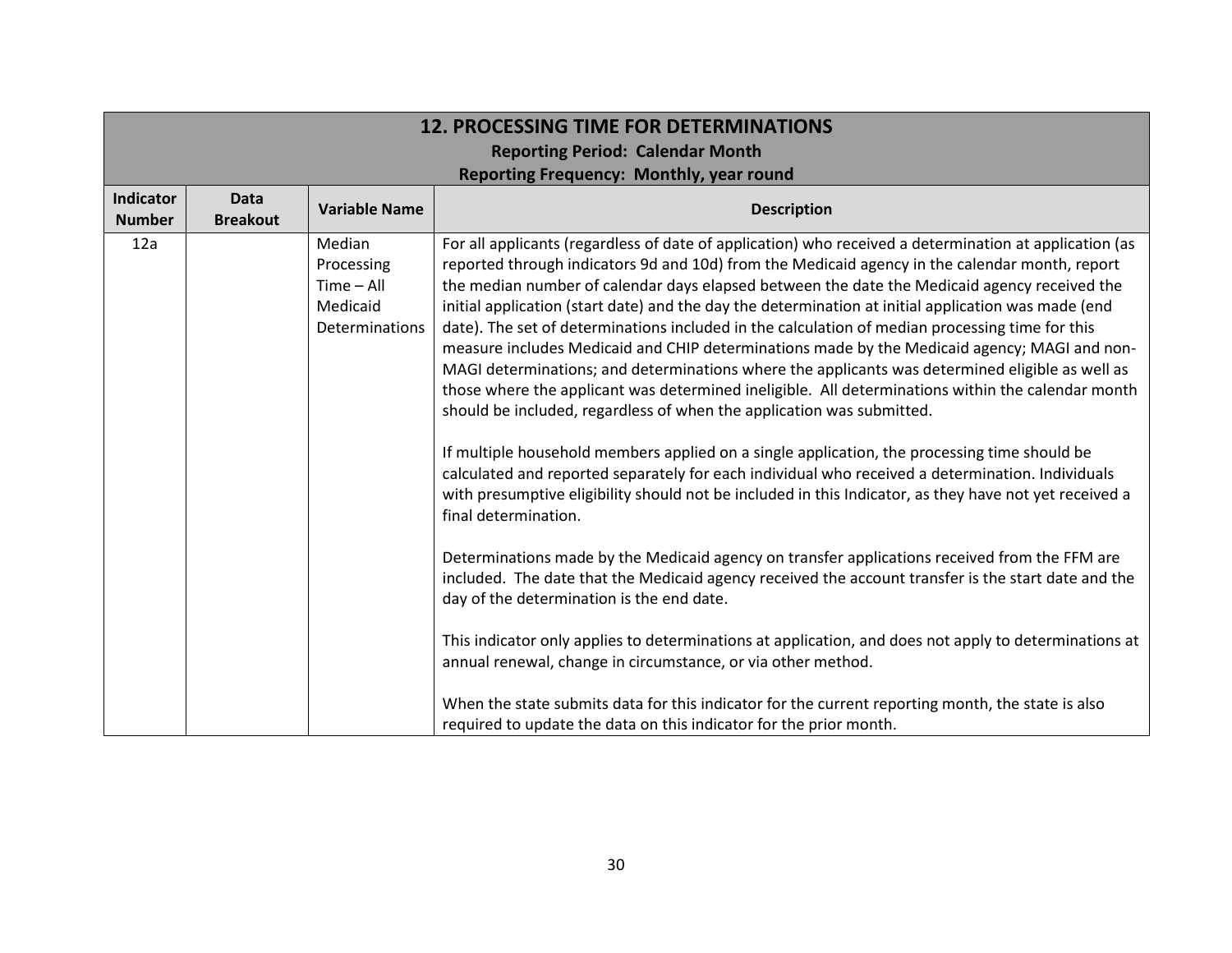| 12 <sub>b</sub> |               | Median                | The median processing time, in days, as defined in Indicator 12a, but only for the set of final                                                                         |
|-----------------|---------------|-----------------------|-------------------------------------------------------------------------------------------------------------------------------------------------------------------------|
|                 |               | Processing            | determinations that the Medicaid agency made using MAGI rules.                                                                                                          |
|                 |               | Time - MAGI           |                                                                                                                                                                         |
|                 |               | <b>Determinations</b> | When the state submits data for this indicator for the current reporting month, the state is also                                                                       |
|                 |               |                       | required to update the data on this indicator for the prior month.                                                                                                      |
| 12c             | Type of       | Median                | The median processing time, in days, as defined in Indicator 12a, but only for the set of final                                                                         |
|                 | Medicaid      | Processing            | determinations that the Medicaid agency made using non-MAGI rules. No CHIP determinations (i.e.                                                                         |
|                 | Determination | $Time - non-$         | funded under Title XXI of the Social Security Act, including through MCHIP programs) should be                                                                          |
|                 |               | MAGI                  | included in this calculation.                                                                                                                                           |
|                 |               | <b>Determinations</b> |                                                                                                                                                                         |
|                 |               |                       | When the state submits data for this indicator for the current reporting month, the state is also<br>required to update the data on this indicator for the prior month. |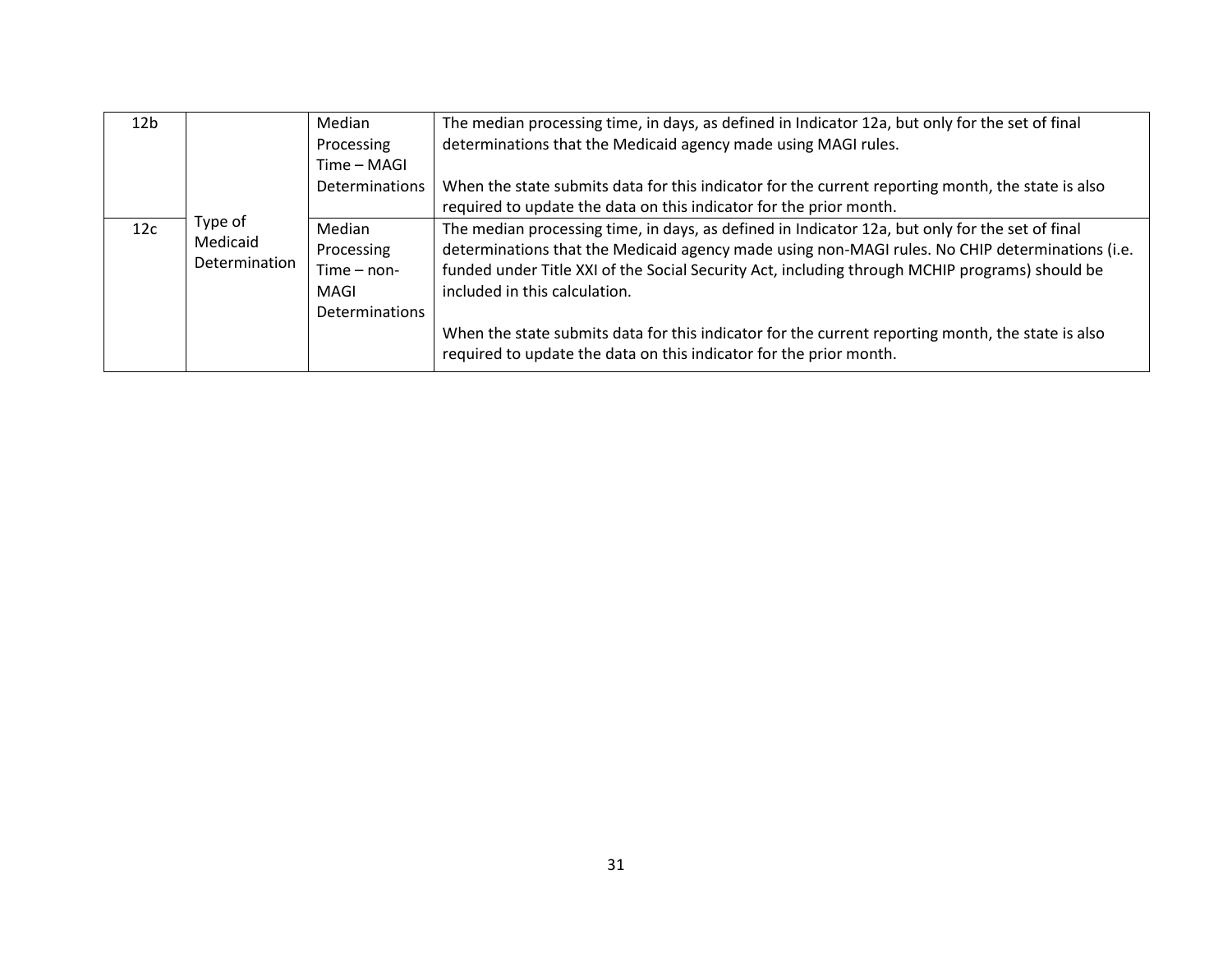| 12d             |                      | Median         | The median processing time, in days, as defined in Indicator 12a, but only for the set of final      |
|-----------------|----------------------|----------------|------------------------------------------------------------------------------------------------------|
|                 |                      | Processing     | determinations that the Medicaid agency made on Medicaid or CHIP applications that the applicant     |
|                 |                      | $Time -$       | submitted directly to the state, including applications submitted directly to an SBM.                |
|                 |                      | Direct         |                                                                                                      |
|                 | Source of            | Application    | When the state submits data for this indicator for the current reporting month, the state is also    |
|                 | Medicaid             |                | required to update the data on this indicator for the prior month.                                   |
| 12e             | Application          | Median         | The median processing time, in days, as defined in Indicator 12a, but only for the set of final      |
|                 |                      | Processing     | determinations that the Medicaid agency made on Medicaid or CHIP applications that were              |
|                 |                      | $Time -$       | transferred to it by the FFM. States with an SBM should leave this field blank ("not applicable").   |
|                 |                      | Transfer       |                                                                                                      |
|                 |                      | Application    | When the state submits data for this indicator for the current reporting month, the state is also    |
|                 |                      | from FFM       | required to update the data on this indicator for the prior month.                                   |
| 12f             |                      | Less than 24   | The number of final determinations made by the Medicaid agency using MAGI rules that occurred        |
|                 |                      | Hours          | within 24 hours of the time that the application was received by the agency. This includes           |
|                 |                      |                | determinations made by the Medicaid agency on transfer applications received from the FFM.           |
|                 |                      |                |                                                                                                      |
|                 |                      |                | The sum of this Indicator and Indicators 12h, 12i, 12j, and 12k should equal the sum of indicator 9e |
|                 |                      |                | (Medicaid Eligibility at Application under MAGI Rules) and the total number of ineligibility         |
|                 |                      |                | determinations at initial application that the Medicaid agency made under MAGI rules in the          |
|                 |                      |                | previous month (i.e. the portion of indicator 10d that were determined under MAGI rules).            |
|                 | Number of            |                |                                                                                                      |
|                 | <b>Medicaid MAGI</b> |                | When the state submits data for this indicator for the current reporting month, the state is also    |
|                 | Determinations,      |                | required to update the data on this indicator for the prior month.                                   |
| 12 <sub>g</sub> | by Processing        | 24 Hours $-7$  | The number of final determinations made by the Medicaid agency using MAGI rules that occurred        |
|                 | Time                 | Days           | between 24 hours and 7 days of when the application was received by the agency.                      |
|                 |                      |                |                                                                                                      |
|                 |                      |                | When the state submits data for this indicator for the current reporting month, the state is also    |
|                 |                      |                | required to update the data on this indicator for the prior month.                                   |
| 12h             |                      | $8$ Days $-30$ | The number of final determinations made by the Medicaid agency using MAGI rules that occurred        |
|                 |                      | Days           | between 8 and 30 days of when the application was received by the agency.                            |
|                 |                      |                |                                                                                                      |
|                 |                      |                | When the state submits data for this indicator for the current reporting month, the state is also    |
|                 |                      |                | required to update the data on this indicator for the prior month.                                   |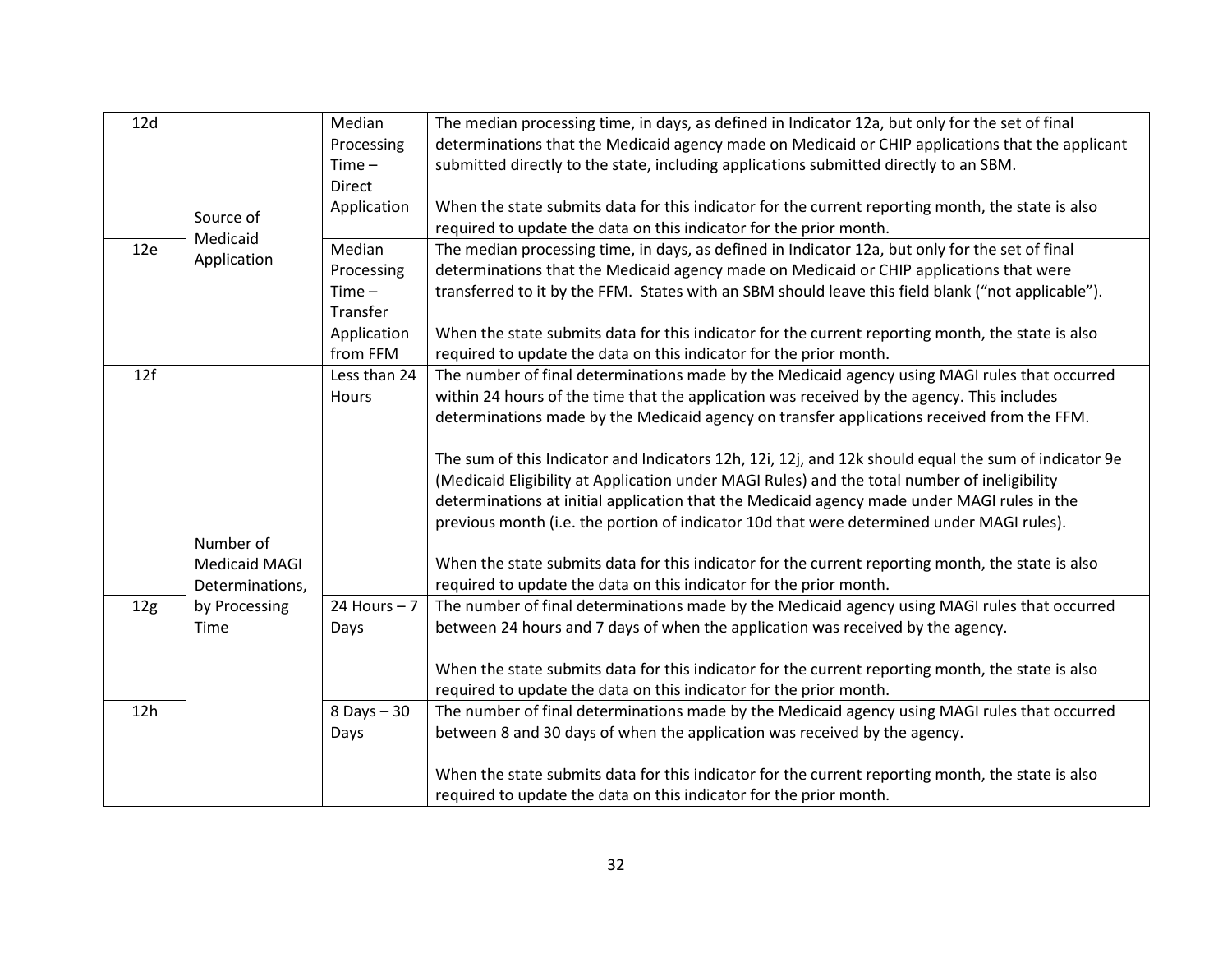| 12i |                        | $31$ Days $-45$ | The number of final determinations made by the Medicaid agency using MAGI rules that occurred        |
|-----|------------------------|-----------------|------------------------------------------------------------------------------------------------------|
|     |                        | Days            | between 31 and 45 days of when the application was received by the agency.                           |
|     |                        |                 |                                                                                                      |
|     |                        |                 | When the state submits data for this indicator for the current reporting month, the state is also    |
|     |                        |                 | required to update the data on this indicator for the prior month.                                   |
| 12j |                        | More than       | The number of final determinations made by the Medicaid agency using MAGI rules that occurred        |
|     |                        | 45 Days         | more than 45 days after the date that the application was received by the agency.                    |
|     |                        |                 |                                                                                                      |
|     |                        |                 | When the state submits data for this indicator for the current reporting month, the state is also    |
|     |                        |                 | required to update the data on this indicator for the prior month.                                   |
| 12k |                        | Less than 30    | The number of final determinations made by the Medicaid agency using non-MAGI rules that             |
|     |                        | Days            | occurred within 30 days of the date that the application was received by the agency. This includes   |
|     |                        |                 | determinations made by the Medicaid agency on transfer applications received from the FFM.           |
|     |                        |                 |                                                                                                      |
|     |                        |                 | The sum of this Indicator and Indicators 12l, 12m, 12n, and 12o should equal the sum of indicator 9f |
|     |                        |                 | (Medicaid Eligibility at Application under Non-MAGI Rules) and the total number of ineligibility     |
|     |                        |                 | determinations at initial application that the Medicaid agency made under Non-MAGI rules in the      |
|     |                        |                 | previous month (i.e. the portion of indicator 10d that were determined under MAGI rules).            |
|     | Number of              |                 |                                                                                                      |
|     | Medicaid non-          |                 | When the state submits data for this indicator for the current reporting month, the state is also    |
|     | MAGI                   |                 | required to update the data on this indicator for the prior month.                                   |
| 121 | Applications, by       | $31 - 60$ Days  | The number of final determinations made by the Medicaid agency using non-MAGI rules that             |
|     | <b>Processing Time</b> |                 | occurred between 31 and 60 days of when the application was received by the agency.                  |
|     |                        |                 |                                                                                                      |
|     |                        |                 | When the state submits data for this indicator for the current reporting month, the state is also    |
|     |                        |                 | required to update the data on this indicator for the prior month.                                   |
| 12m |                        | $61 - 90$ Days  | The number of final determinations made by the Medicaid agency using non-MAGI rules that             |
|     |                        |                 | occurred between 60 and 90 days of when the application was received by the agency.                  |
|     |                        |                 |                                                                                                      |
|     |                        |                 | When the state submits data for this indicator for the current reporting month, the state is also    |
|     |                        |                 | required to update the data on this indicator for the prior month.                                   |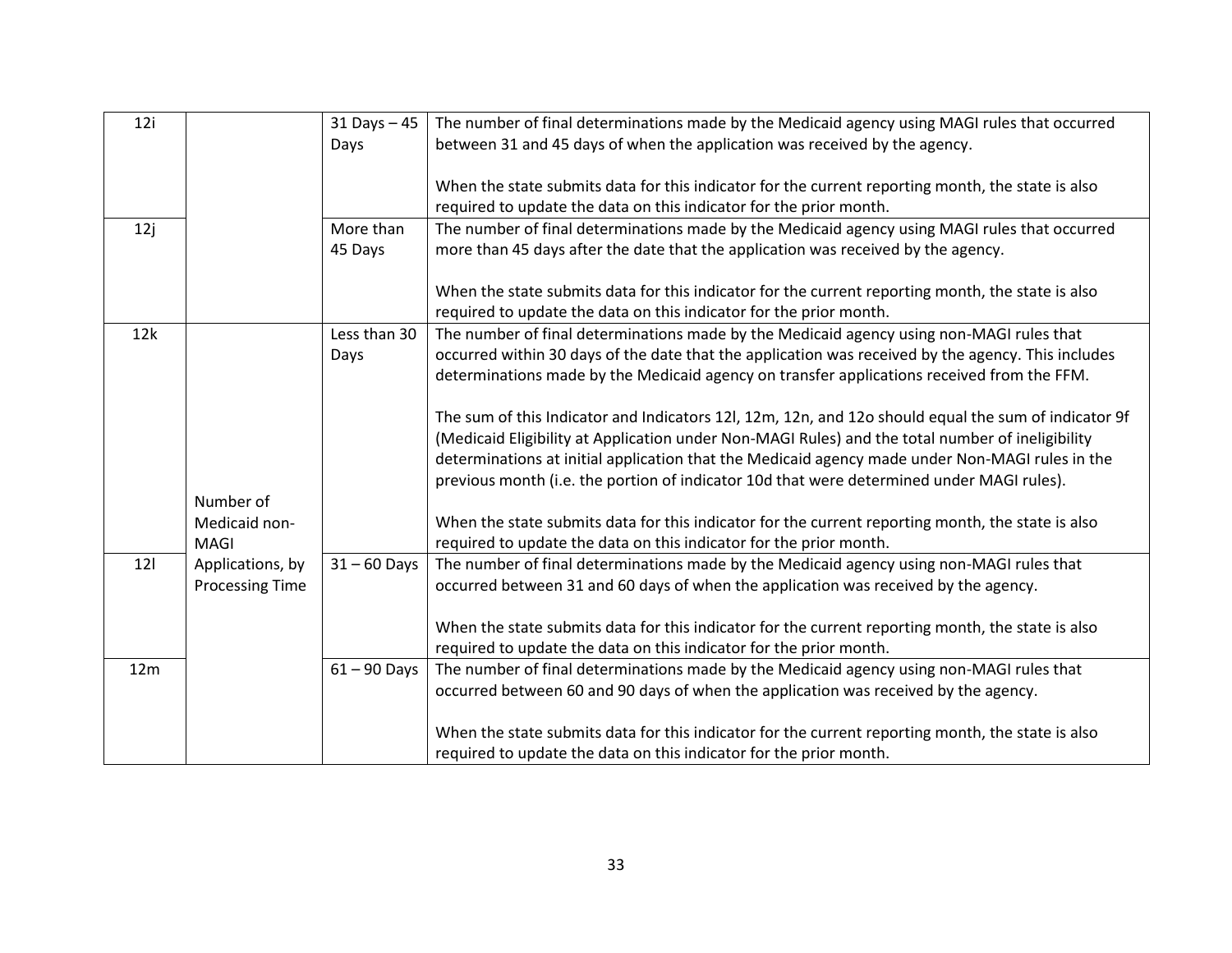| 12n             | More than          | The number of final determinations made by the Medicaid agency using non-MAGI rules that                         |
|-----------------|--------------------|------------------------------------------------------------------------------------------------------------------|
|                 | 90 days            | occurred more than 90 days after the date that the application was received by the agency.                       |
|                 |                    |                                                                                                                  |
|                 |                    | When the state submits data for this indicator for the current reporting month, the state is also                |
|                 |                    | required to update the data on this indicator for the prior month.                                               |
| 12 <sub>0</sub> | Median             | For all applicants (regardless of date of application) who received a final determination from the               |
|                 | Processing         | separate CHIP agency in the calendar month, report the median number of calendar days elapsed                    |
|                 | $Time -$           | between the date the agency received the application (start date) and the day the final                          |
|                 | separate           | determination was made (end date). The set of determinations included in the calculation of median               |
|                 | <b>CHIP Agency</b> | processing time for this measure includes both determinations where the applicants was determined                |
|                 |                    | eligible as well as those where the applicant was determined ineligible. All determinations within the           |
|                 |                    | calendar month should be included, regardless of when the application was submitted.                             |
|                 |                    |                                                                                                                  |
|                 |                    | If multiple household members applied on a single application, the processing time should be                     |
|                 |                    | calculated and reported separately for each individual who received a determination. Individuals                 |
|                 |                    | with presumptive eligibility should not be included in this Indicator, as they have not yet received a           |
|                 |                    | final determination.                                                                                             |
|                 |                    |                                                                                                                  |
|                 |                    | This includes determinations made by the separate CHIP agency on transfer applications received<br>from the FFM. |
|                 |                    |                                                                                                                  |
|                 |                    | This indicator only applies to determinations at application, and does not apply to determinations at            |
|                 |                    | annual renewal, change in circumstance, or via other method.                                                     |
|                 |                    |                                                                                                                  |
|                 |                    | In states without a separate CHIP agency, this indicator as well as indicators 12p and 12q should be             |
|                 |                    | left blank (not applicable).                                                                                     |
|                 |                    |                                                                                                                  |
|                 |                    | When the state submits data for this indicator for the current reporting month, the state is also                |
|                 |                    | required to update the data on this indicator for the prior month.                                               |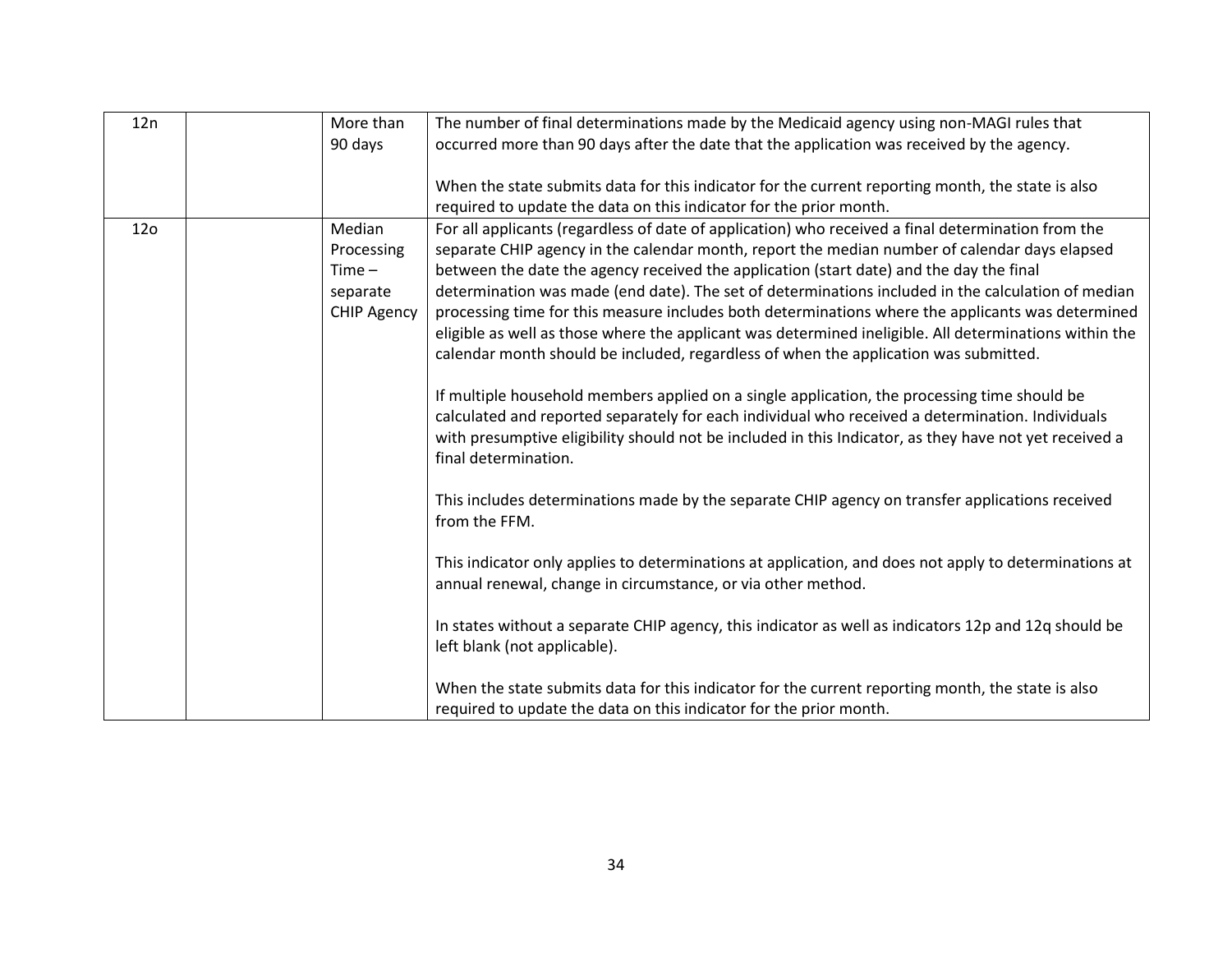|                | Median                                                                      | The median processing time in days as defined in Indicator 120, but only for the set of final          |
|----------------|-----------------------------------------------------------------------------|--------------------------------------------------------------------------------------------------------|
|                | Processing                                                                  | determinations that the separate CHIP agency made on applications that the applicant submitted         |
|                | $Time -$                                                                    | directly to the state.                                                                                 |
|                | <b>Direct</b>                                                               |                                                                                                        |
|                | Application                                                                 | When the state submits data for this indicator for the current reporting month, the state is also      |
|                |                                                                             | required to update the data on this indicator for the prior month.                                     |
|                | Median                                                                      | The median processing time in days as defined in Indicator 12o, but only for the set of final          |
|                | Processing                                                                  | determinations that the separate CHIP agency made on applications that were transferred to it by       |
|                | $Time -$                                                                    | the FFM. States that share an integrated eligibility system with the SBM should leave this field blank |
|                | Transfer                                                                    | (not applicable).                                                                                      |
|                | Application                                                                 |                                                                                                        |
|                | from FFM                                                                    | When the state submits data for this indicator for the current reporting month, the state is also      |
|                |                                                                             | required to update the data on this indicator for the prior month.                                     |
|                | Less than 24                                                                | The number of final determinations made by the separate CHIP agency using MAGI rules that              |
|                | Hours                                                                       | occurred within 24 hours of the time that the application was received by the agency. The sum of this  |
|                |                                                                             | Indicator and Indicators 12s, 12t, 12u, and 12v, should equal the total number of determinations at    |
|                |                                                                             | initial application that the separate CHIP agency made under MAGI rules in the previous month. This    |
|                |                                                                             | includes determinations on transfer applications that the separate CHIP agency received from the       |
|                |                                                                             | FFM, SBM, or Medicaid agency.                                                                          |
|                |                                                                             |                                                                                                        |
| Number of CHIP |                                                                             | In states without a separate CHIP agency, this Indicator and Indicators 12s, 12t, 12u, and 12v should  |
|                |                                                                             | be left blank (not applicable).                                                                        |
|                |                                                                             |                                                                                                        |
|                |                                                                             | When the state submits data for this indicator for the current reporting month, the state is also      |
|                |                                                                             | required to update the data on this indicator for the prior month.                                     |
|                | 24 Hours $-7$                                                               | The number of final determinations made by the separate CHIP agency using MAGI rules that              |
|                | Days                                                                        | occurred between 24 hours and 7 days of when the application was received by the agency.               |
|                |                                                                             |                                                                                                        |
|                |                                                                             | When the state submits data for this indicator for the current reporting month, the state is also      |
|                |                                                                             | required to update the data on this indicator for the prior month.                                     |
|                | Source of CHIP<br>Application<br>Applications, by<br><b>Processing Time</b> |                                                                                                        |